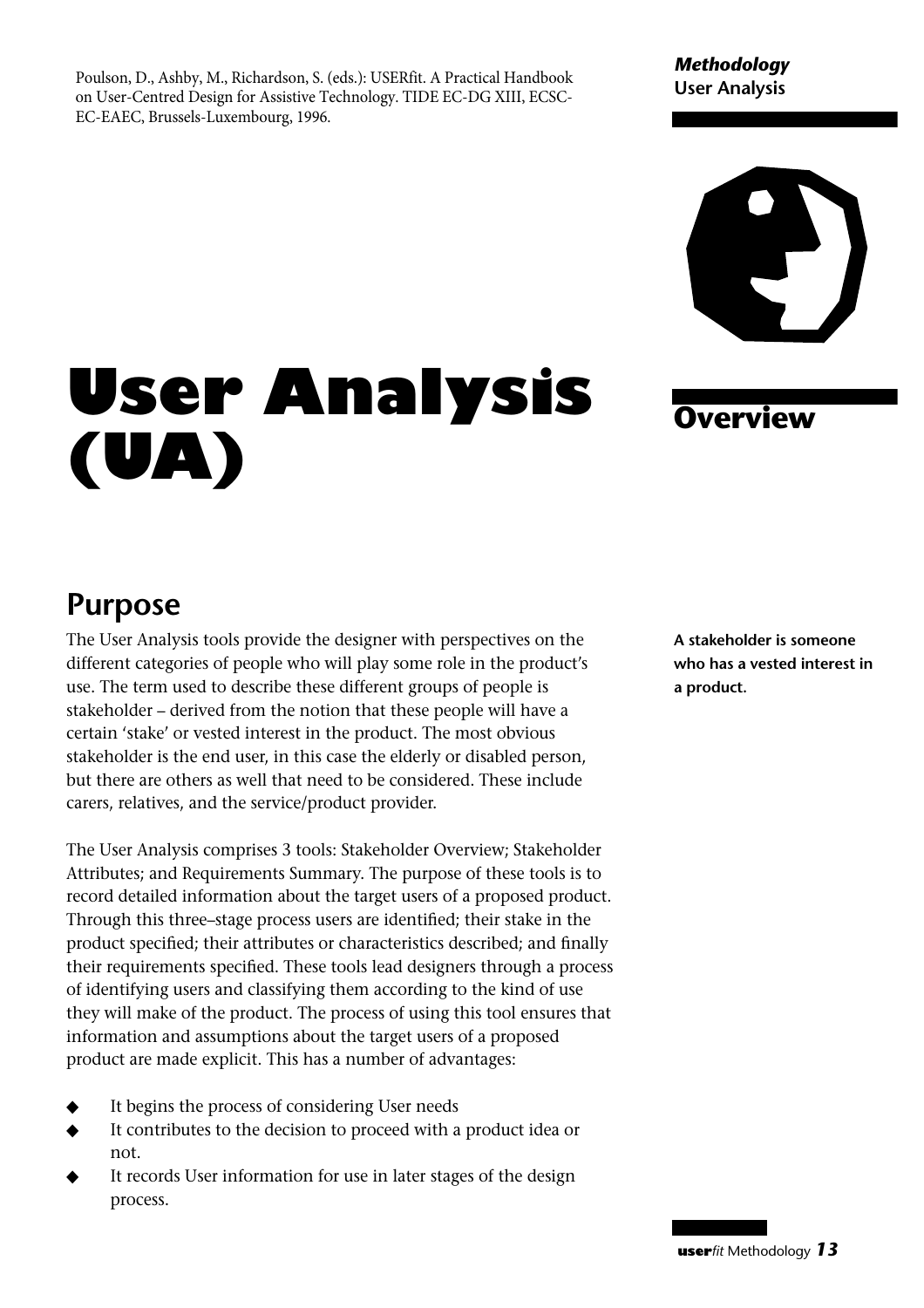*Methodology* **User Analysis**



### **How to use the tool**

The tool is intended to be used in a workshop where ideas can be shared and developed creatively. It is presented in a set of proformas for use in the workshop with accompanying notes which describe the information required. The workshop should be held during the early stages of the product life cycle, when the product idea is under consideration.

The participants in the workshop will need access to any user information relevant to the product which is available in the company.

## **Outcome**

The outcome should be a documented set of desired attributes which the product should aim to satisfy. These will be used in conjunction with other desired attributes which emerge from a detailed consideration of the activities the product will support. Information from this analysis will contribute to the row headings of the Product Attribute Matrix.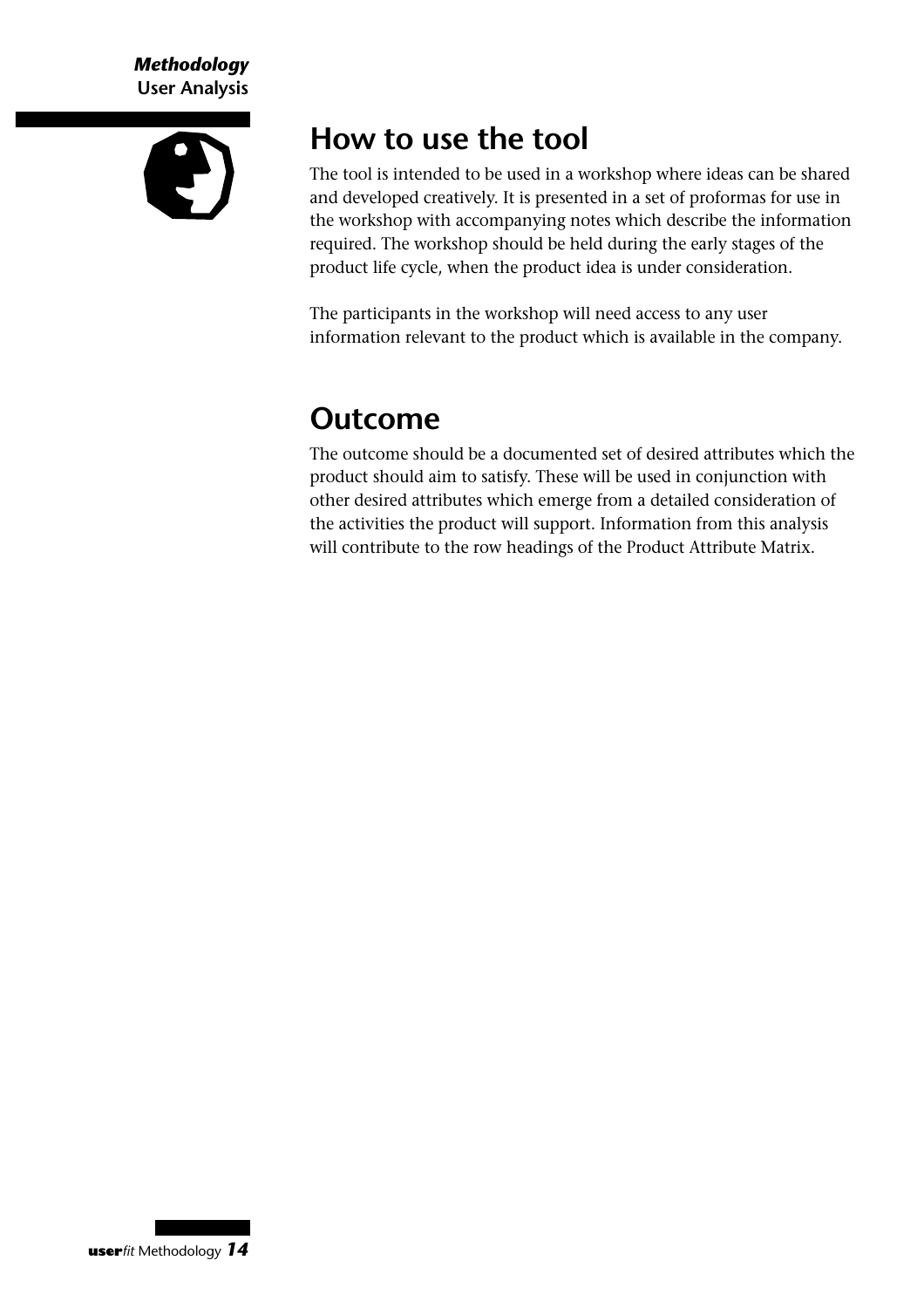# **Stakeholder**

# **User Analysis 1 (UA1)** Overview

#### **0. Source material**

Methodology: Activity Analysis

Tools &Techniques: User Mapping tool Any background information on user attributes

#### **1. Product title and description**

First, give the product a title and record the basic information about the product idea. This serves as a guide for other considerations.

Now complete the table below filling in the columns from left to right.

#### **2. Stakeholder Category (Column 1)**

List the stakeholder groups identified in the User Mapping data gathering exercise. Remember that stakeholders in a development are any groups who can be expected to be influenced by it, and can therefore be anticipated to have an interest or 'stake' in the outcome. The most obvious stakeholder group will be the target user of a product, but other groups may also be relevant due to them being either occasional users, or the use of the product having some direct effect on their own activities. For many AT products this list will often include both end users and such groups as helpers, relatives and service providers.

Use whatever data from analysis, customer contacts etc. that you can but do not be reluctant to use your imagination where data are missing. Mark such assumptions so that you remember which are assumptions and which are based on factual information.

#### **Procedure**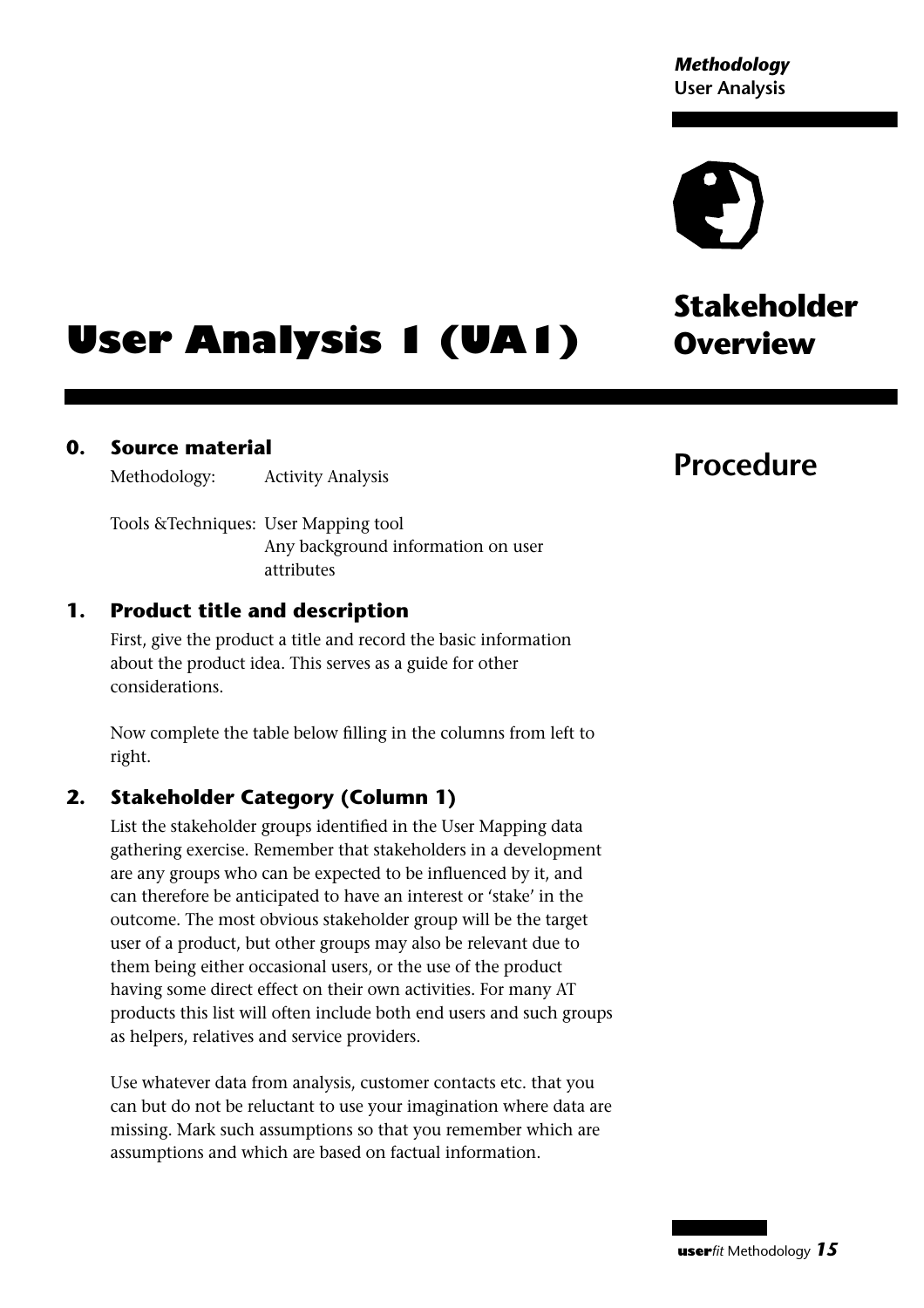#### **3. Role in product (Column 2)**

For each group of stakeholder, identify what they are trying to do with the product, why they need it and what their responsibilities might be to other stakeholders.

#### **4. Design Implications (Column 3)**

Based on the information in Column 2 and on any background research carried out, decide on whether any of your stakeholders have any special requirements or characteristics which, from the onset, must be taken into consideration in the design process. For example, if your target end user population are elderly people it is worth bearing in mind that many people in this category are on low incomes. The product you are designing should therefore not be outside their means if it is anticipated that they will be the purchasers.

#### **5. Actions Needed (Column 4)**

At the end of the workshop the recorder will need to summarise the discussion in this column and also list the actions which are needed. These will often be the additional data capture activities which are needed in order to resolve an issue, and any research questions that need to be answered. For example it might be realised that the full range of possible users is not known, and an action may be to try and obtain such information by contacting experts working in the area.

At this stage of the analysis some decision also needs to be made which stakeholders need to be analysed in more detail. A good rule of thumb is to include all those parties who would be expected to use a product, whether on a regular or on an occasional basis, and where a product requires an additional party for it to work e.g. a communication aid, to also include their views as well.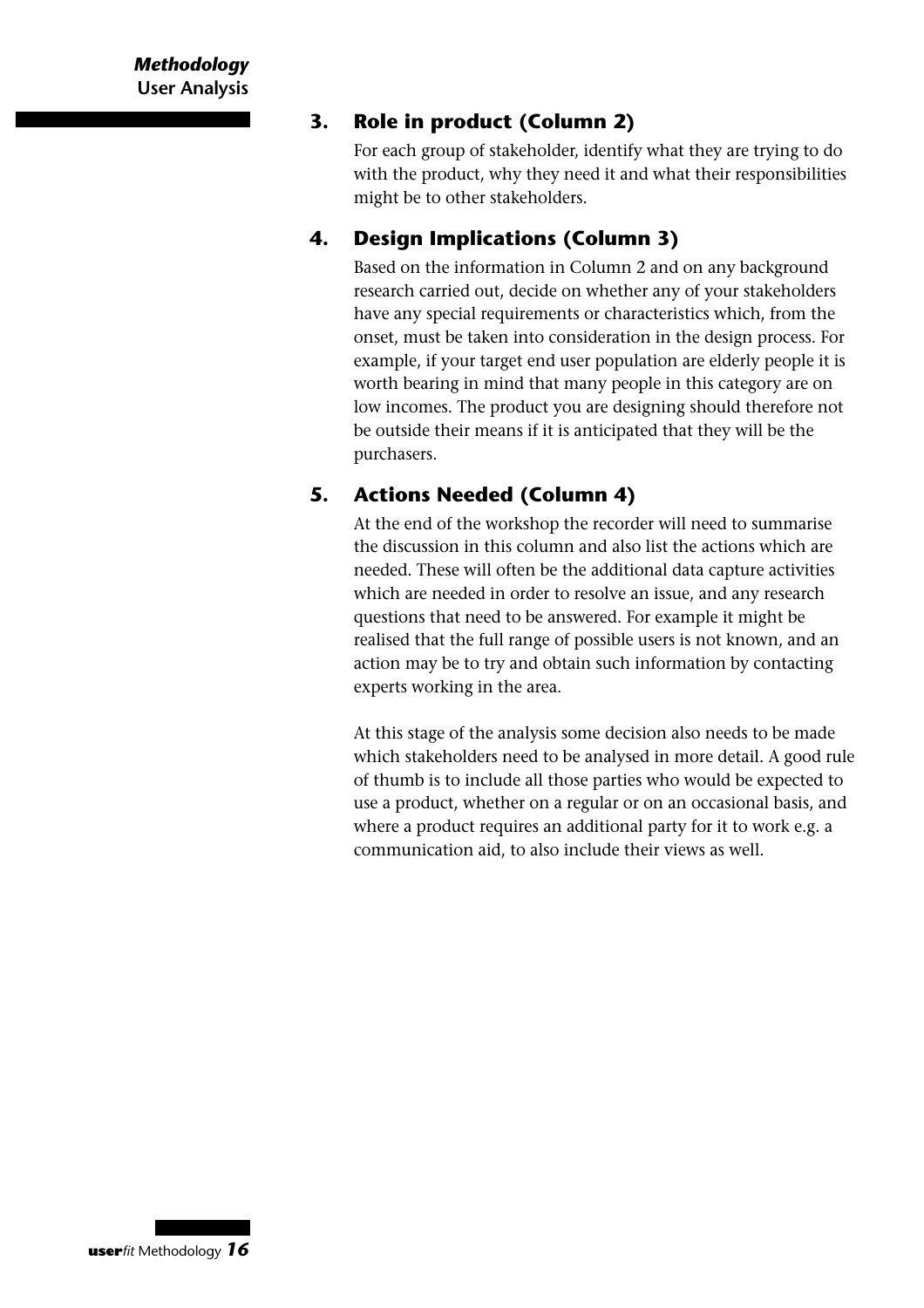$\mathbf{i}$ 

*Product /Service Title and Description*



#### **Stakeholder Overview**

| <b>Stakeholder</b><br><b>Category</b> | Role in product/service | <b>Design Implications</b>                                   | <b>Actions Needed</b>                                               |
|---------------------------------------|-------------------------|--------------------------------------------------------------|---------------------------------------------------------------------|
| eg.Elderly                            | eg. End user of product | eg.Elderly on low incomes<br>product needs to be inexpensive | eg.Further information<br>on purchasing habits of<br>elderly people |
|                                       |                         |                                                              |                                                                     |
|                                       |                         |                                                              |                                                                     |
|                                       |                         |                                                              |                                                                     |
|                                       |                         |                                                              |                                                                     |
|                                       |                         |                                                              |                                                                     |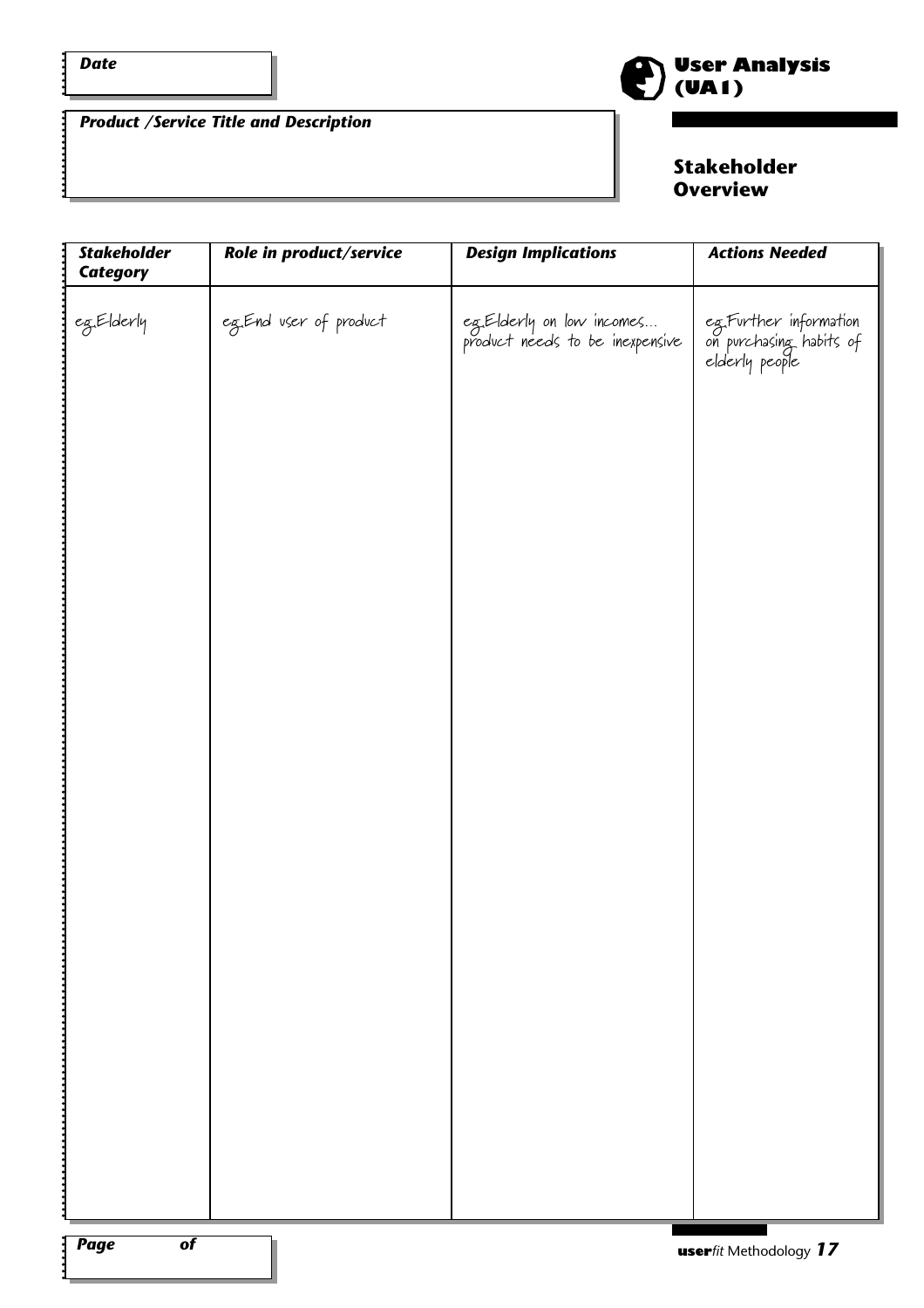

*Date*

#### *Product /Service Title and Description*

**Stakeholder Overview**

| Stakeholder<br>Category | Role in product/service | <b>Design Implications</b> | <b>Actions Needed</b>          |
|-------------------------|-------------------------|----------------------------|--------------------------------|
|                         |                         |                            |                                |
|                         |                         |                            |                                |
|                         |                         |                            |                                |
|                         |                         |                            |                                |
|                         |                         |                            |                                |
|                         |                         |                            |                                |
|                         |                         |                            |                                |
|                         |                         |                            |                                |
|                         |                         |                            |                                |
|                         |                         |                            |                                |
|                         |                         |                            |                                |
|                         |                         |                            |                                |
|                         |                         |                            |                                |
|                         |                         |                            |                                |
|                         |                         |                            |                                |
|                         |                         |                            |                                |
|                         |                         |                            |                                |
|                         |                         |                            |                                |
|                         |                         |                            |                                |
|                         |                         |                            |                                |
|                         |                         |                            |                                |
|                         |                         |                            |                                |
|                         |                         |                            |                                |
|                         |                         |                            |                                |
|                         |                         |                            |                                |
|                         |                         |                            |                                |
|                         |                         |                            |                                |
|                         |                         |                            |                                |
|                         |                         |                            |                                |
|                         |                         |                            |                                |
|                         |                         |                            |                                |
|                         |                         |                            |                                |
|                         |                         |                            |                                |
|                         |                         |                            |                                |
|                         |                         |                            |                                |
|                         |                         |                            |                                |
|                         |                         |                            |                                |
|                         |                         |                            |                                |
|                         |                         |                            |                                |
|                         |                         |                            |                                |
|                         |                         |                            |                                |
|                         |                         |                            |                                |
|                         |                         |                            |                                |
|                         |                         |                            |                                |
|                         |                         |                            |                                |
|                         |                         |                            |                                |
| userfit Methodology 18  |                         |                            | <b>Page</b><br>$\overline{of}$ |
|                         |                         |                            |                                |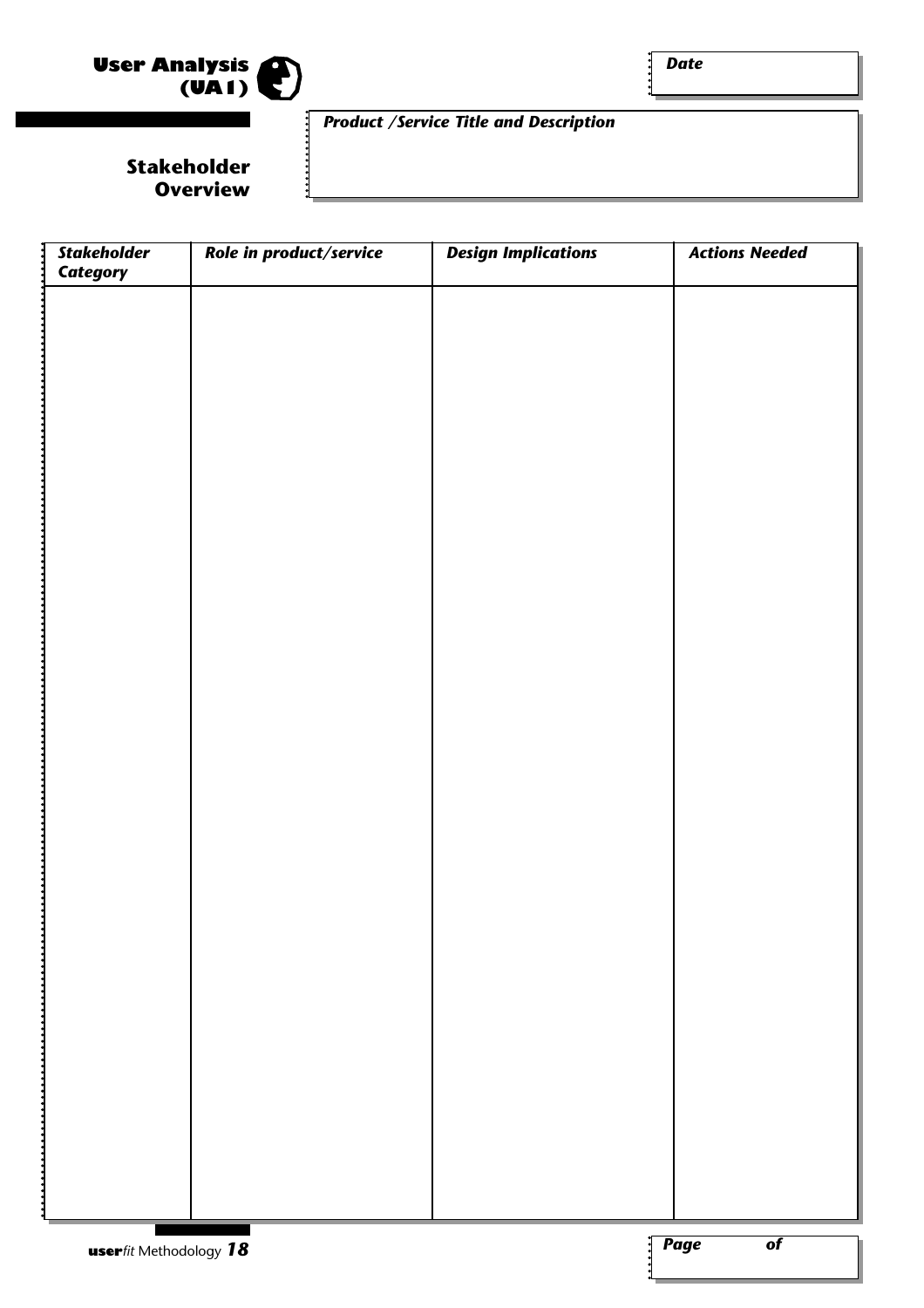# **Stakeholder**

# **User Analysis 2 (UA2)** Attributes

#### **0. Source material**

Methodology: User Analysis Tools & Techniques: Interviews; empathic modelling; direct observation; group discussions; questionnaires.

#### **1. Stakeholder title and description**

First, identify and describe briefly the stakeholder group under consideration. This serves as a guide for other considerations.

Now complete the table below.

#### **2. Attribute (Column 1)**

Stakeholders are described in some detail in this tool under the headings in this column: age range; gender; capacities etc. The information needed to complete this table is therefore, of necessity, detailed and extensive. Background research into stakeholder groups by members of the design team will be needed. This research will include the analysis of statistical, anthropometric and demographic data as well as survey methods to include the use of interviews, direct observation, group discussion etc.

Use whatever data from analysis, customer contacts etc. that you can but do not be reluctant to use your imagination where data are missing. Mark such assumptions so that you remember which are assumptions and which are based on factual information.

#### **3. Functional implications (Column 2)**

Against each of the attributes listed in Column 1, note down what you feel the bearing each particular attribute may have on the design of this product. If the target end user population will vary

### **Procedure**

**N.B. This tool is to be completed for each relevant Stakeholder group.**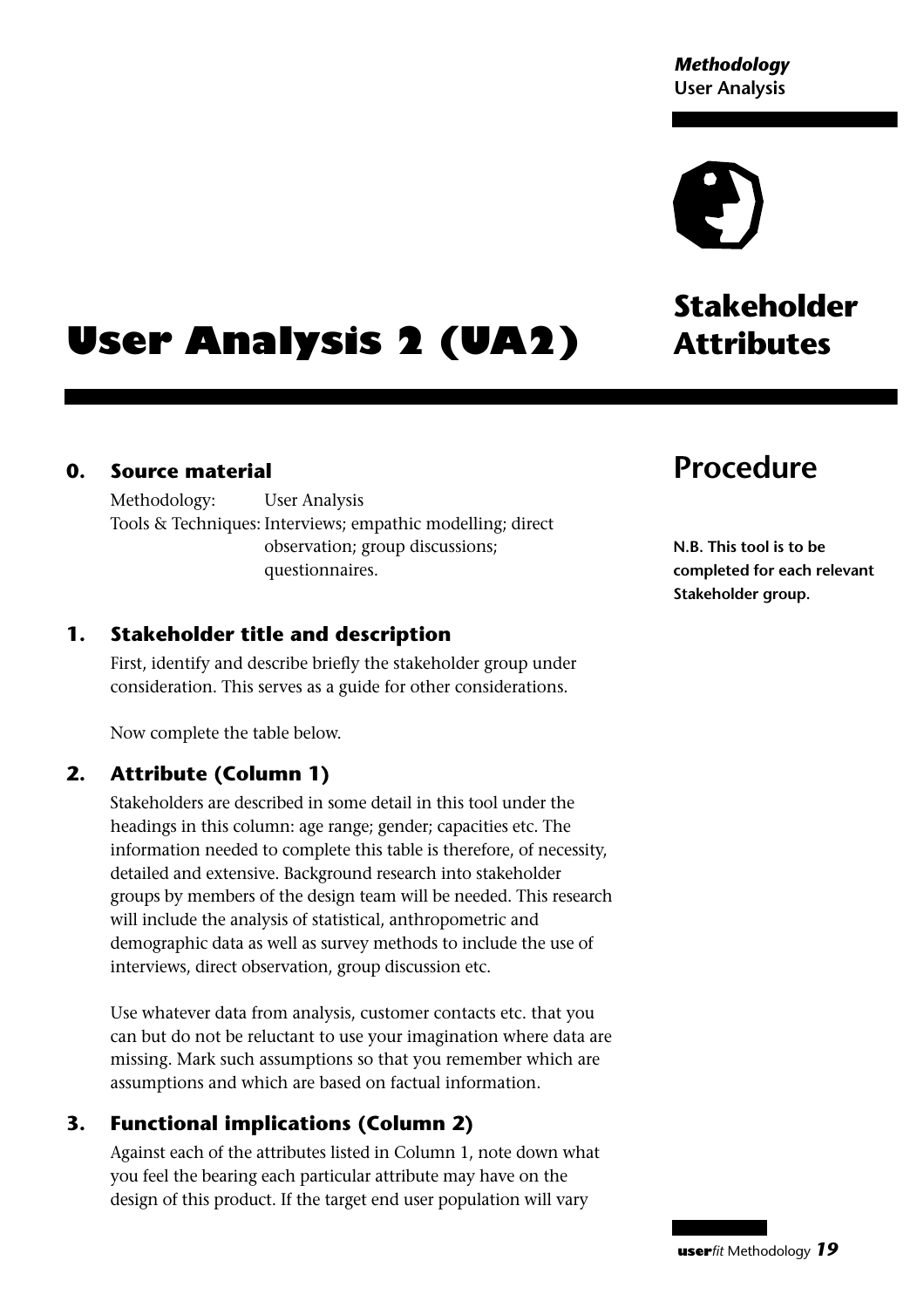widely in terms of sensory abilities (e.g. hearing and sight) then no feature of the product should be reliant on a single sense for operation. Similarly if the target end user population will vary widely in terms of their educational range and literacy, then written material for the product should be simple and minimal.

Functional implications for design can cover a wide variety of issues and be developed from formal analysis e.g. surveys of users' needs, or come from designers' intuitions. Some of these will be positive in form e.g. the product will need a large door to facilitate the manipulation of washing, whilst others will be negative e.g. the product will not be suitable for quadriplegics.

If you have difficulty with the concept of functional implications it may be better to think of them as problems facing the user group being considered, and to then move towards considering how these may be solved.

#### **4. Desired product characteristics (Column 3)**

Based on information arrived at in Column 2, the design team should now consider how the product might be designed in order to address the issues raised. For example, if the product is not to rely on a single sense for operation then a desired product characteristic might be that an alarm should be **both** a flashing light and a tone or buzzer, not one or the other. Similarly, with users of varying reading abilities, a desired product characteristic would be that the machine should be a 'walk up and use' product and that instructional material for the product should be pictorial, and so not in written form,where possible. This column acts to document any practical ideas for the design of the product, and can be seen as the suggested features of the product needed to satisfy user needs.

#### **5. Actions (Column 4)**

At the end of the workshop the recorder will need to summarise the discussion in this column and also list the actions which are needed. These will often be the additional data capture activities which are needed in order to resolve an issue, and any research questions that need to be answered. For example it might be realised that there is no information available on the size of the group being designed for, and an action may be to try and obtain such information by contacting an interest group representing such users. Pay special attention to issues which you feel may need to be considered in more detail at a later stage of the design process. Areas where different views emerged should be noted, all views again being recorded.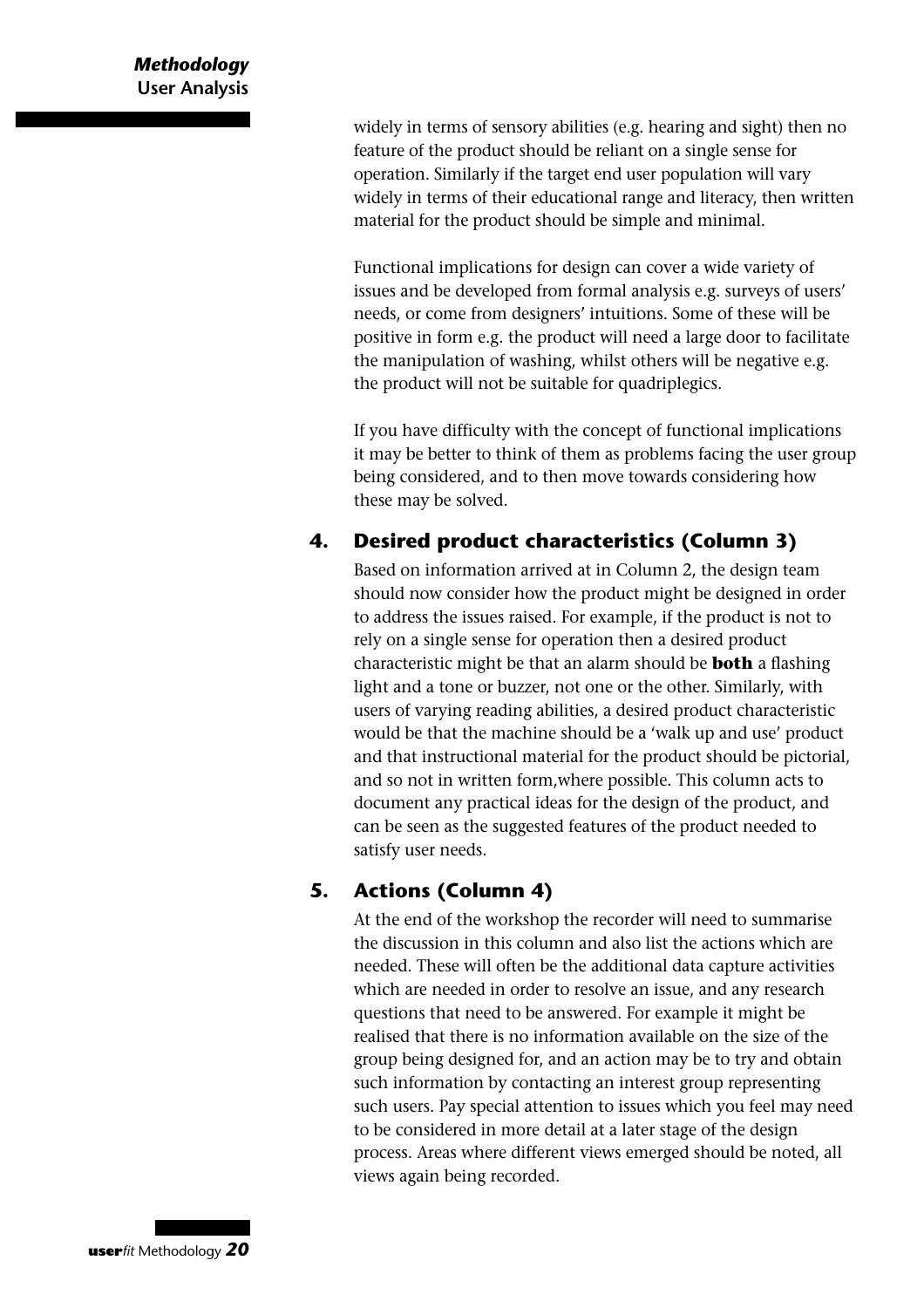$\vdots$ 

 $\vdots$ 

#### *Stakeholder*



#### **Stakeholder Attributes**

| <b>Attribute</b>                                                                                                                                                                                                                                                                                                                                    | <b>Functional</b><br><b>Implications</b>    | <b>Desired Product</b><br><b>Characteristics</b> | <b>Actions Needed</b>                                                                      |
|-----------------------------------------------------------------------------------------------------------------------------------------------------------------------------------------------------------------------------------------------------------------------------------------------------------------------------------------------------|---------------------------------------------|--------------------------------------------------|--------------------------------------------------------------------------------------------|
| Age range<br>Gender<br>Capacities<br>cognitive<br>physical<br>affective<br>sensory<br>developmental<br>potential<br>Variability within group<br>e.g. high variability of<br>group<br><b>Educational range</b><br>Language<br>Culture/socio-economic<br>status<br>Size of group<br>Assesment of<br>motivation to use<br>Experience with<br>technolgy | e.g. need for redundancy<br>of sensory cues | e.g. avd'io and v'isval<br>feedback              | e.g. need to define<br>appropriate frequencies<br>and size of fonts to use<br>for feedback |
| $\sqrt{2}$ Page<br>$\overline{of}$                                                                                                                                                                                                                                                                                                                  |                                             |                                                  | <b>IISAPfit Methodology</b> $21$                                                           |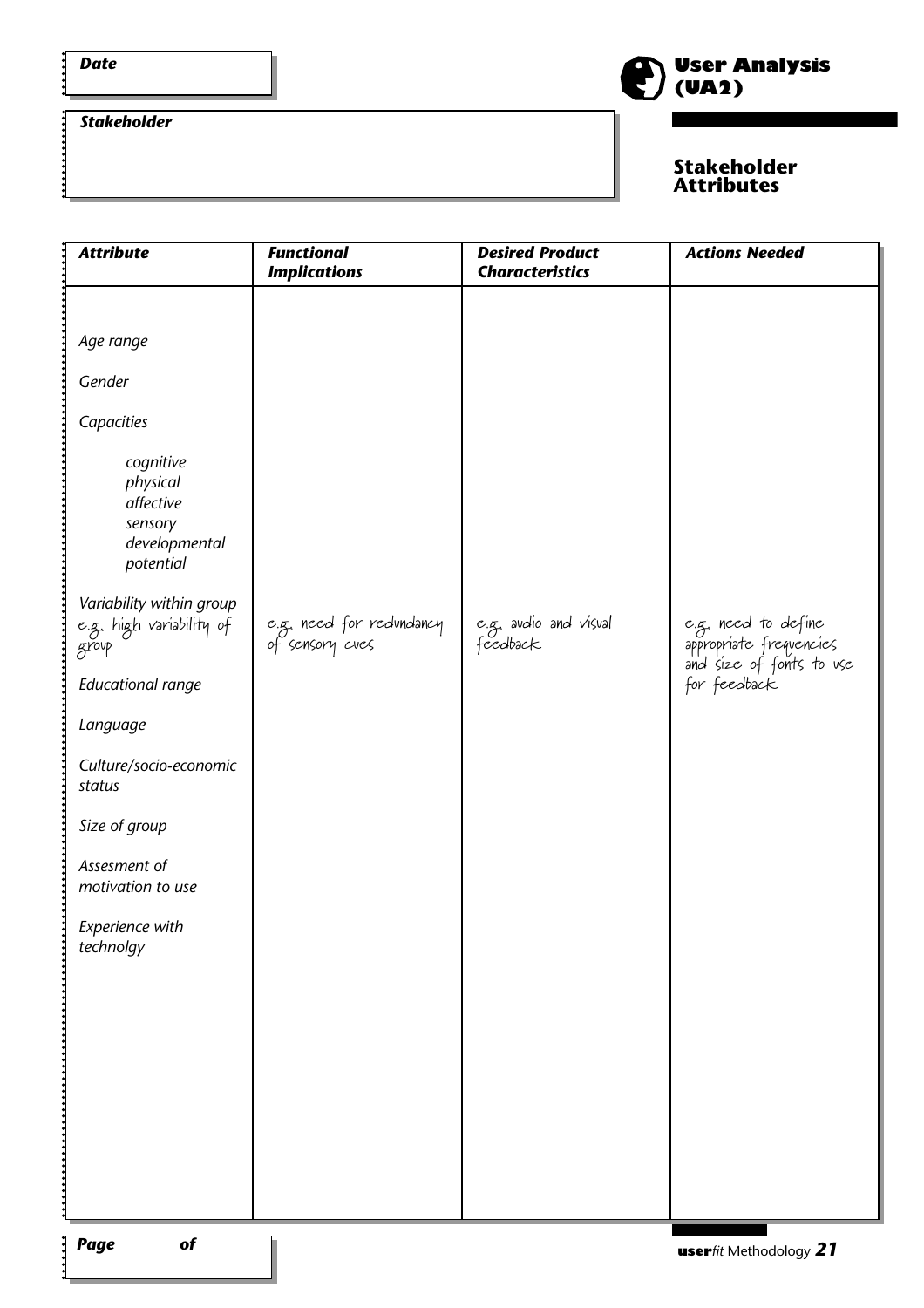

j

*Stakeholder*

#### **Stakeholder Attributes**

| <b>Attribute</b>       | <b>Functional</b>   | <b>Desired Product</b> | <b>Actions Needed</b>          |
|------------------------|---------------------|------------------------|--------------------------------|
|                        | <b>Implications</b> | <b>Characteristics</b> |                                |
|                        |                     |                        |                                |
|                        |                     |                        |                                |
|                        |                     |                        |                                |
|                        |                     |                        |                                |
|                        |                     |                        |                                |
|                        |                     |                        |                                |
|                        |                     |                        |                                |
|                        |                     |                        |                                |
|                        |                     |                        |                                |
|                        |                     |                        |                                |
|                        |                     |                        |                                |
|                        |                     |                        |                                |
|                        |                     |                        |                                |
|                        |                     |                        |                                |
|                        |                     |                        |                                |
|                        |                     |                        |                                |
|                        |                     |                        |                                |
|                        |                     |                        |                                |
|                        |                     |                        |                                |
|                        |                     |                        |                                |
|                        |                     |                        |                                |
|                        |                     |                        |                                |
|                        |                     |                        |                                |
|                        |                     |                        |                                |
|                        |                     |                        |                                |
|                        |                     |                        |                                |
|                        |                     |                        |                                |
|                        |                     |                        |                                |
|                        |                     |                        |                                |
|                        |                     |                        |                                |
|                        |                     |                        |                                |
|                        |                     |                        |                                |
|                        |                     |                        |                                |
|                        |                     |                        |                                |
|                        |                     |                        |                                |
|                        |                     |                        |                                |
|                        |                     |                        |                                |
|                        |                     |                        |                                |
|                        |                     |                        |                                |
| userfit Methodology 22 |                     |                        | <b>Page</b><br>$\overline{of}$ |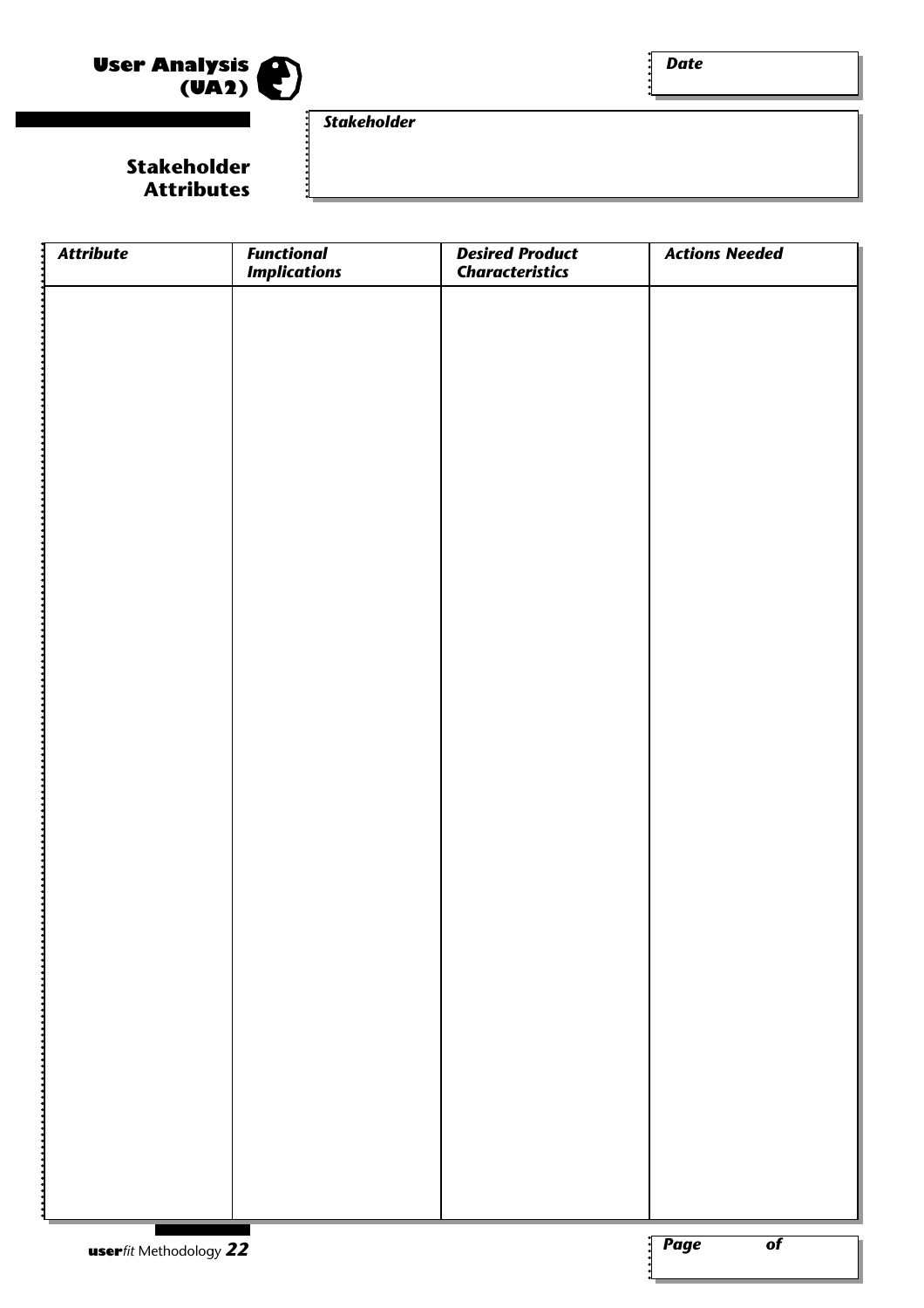# **Requirements**

# **User Analysis 3 (UA3)** Summary

#### **0. Source material**

Methodology: User Analysis 2

#### **1. Stakeholder title and description**

First, identify and describe briefly the stakeholder group under consideration. This serves as a guide for other considerations.

Now complete the table below.

#### **2. Desired product characteristics (Column 1)**

List here the desired product characteristics identified and recorded in the previous tool (UA2)

#### **3. Possible conflicts (Column 2)**

In addition to considering desired product characteristics in isolation, it is also important to explore any conflicts that may occur due to different design features being incompatible with each other. At this stage of design it is useful to document any possible conflicts that might exist in the development of the product as these will have to be resolved in subsequent design.

#### **4. Priorities for development (Column 3)**

Having identified possible conflicting product features, the next step will be to seek a resolution of the anticipated difficulties arising from these conflicts. Some of these conflicts may not be possible to resolve when a single product is to be used with a wide range of users, and in many cases it will simply be impossible to produce a single product suitable for all disabilities. One solution to this is to produce a range of products matched to the needs of specific groups of users, but in many cases it will be necessary for the design team to decide how such conflicts are to be addressed, and to decide on priorities for development.

### **Procedure**

**N.B. This tool is to be completed for each relevant Stakeholder group.**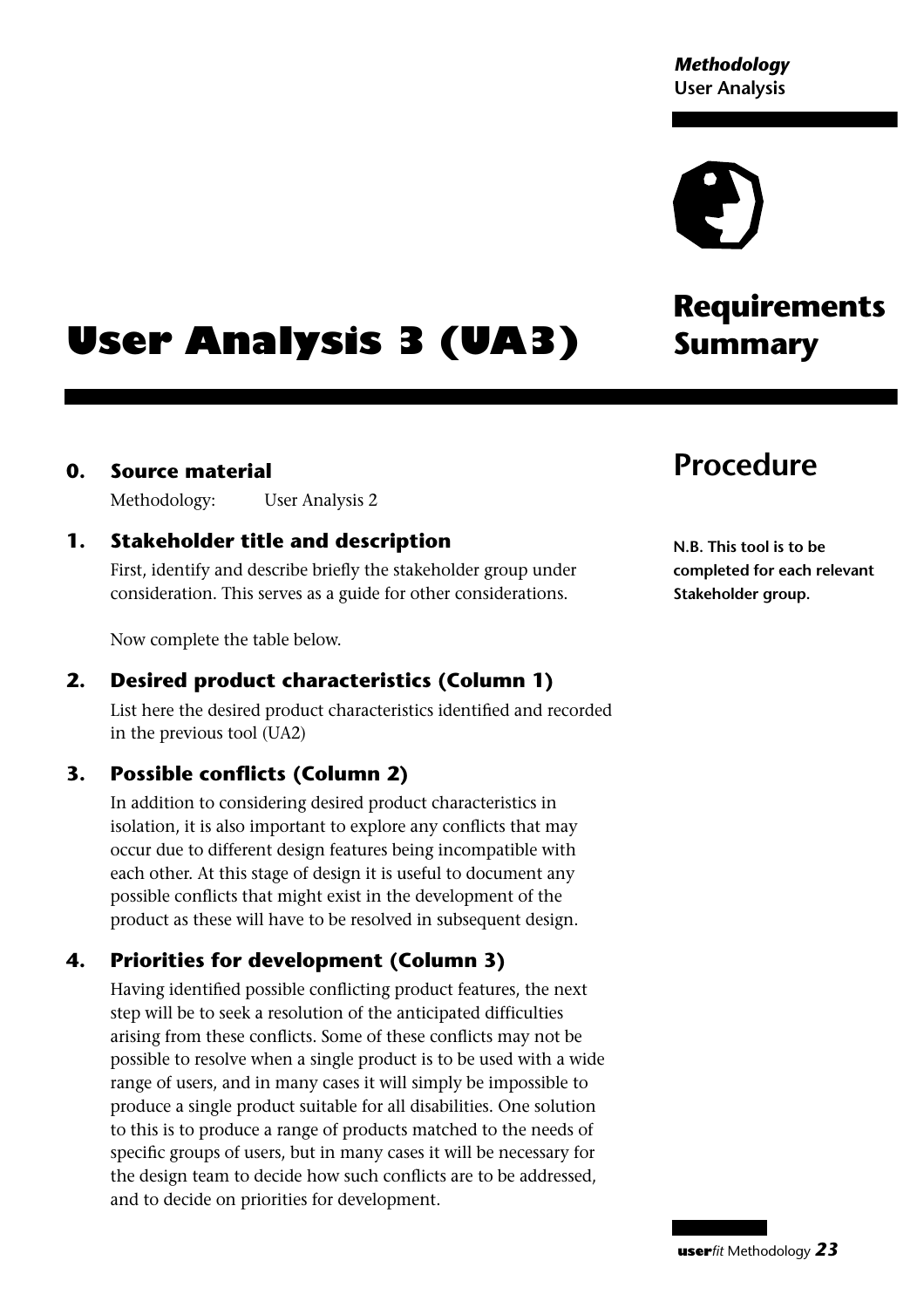#### *Methodology* **User Analysis**

At this stage in the design process it may be sufficient to rate attributes on a simple 3 point scale e.g. high, medium or low priority. This would provide an initial indication of major conflicts and whether or not an accommodation can be found. Conflicts remaining unresolved at this stage may have to be taken through to the Usability Evaluation stage where more tangible tests of the relative effectiveness of conflicting design solutions may be achieved.

To complete this column, rate each desired product characteristic according to an agreed scale – we would suggest a 3 point scale equating to high, medium or low priority. If the design teams feels that a 3 point scale is not sufficiently sensitive to design priorities then obviously the scale may be extended to 5 or even 7 points.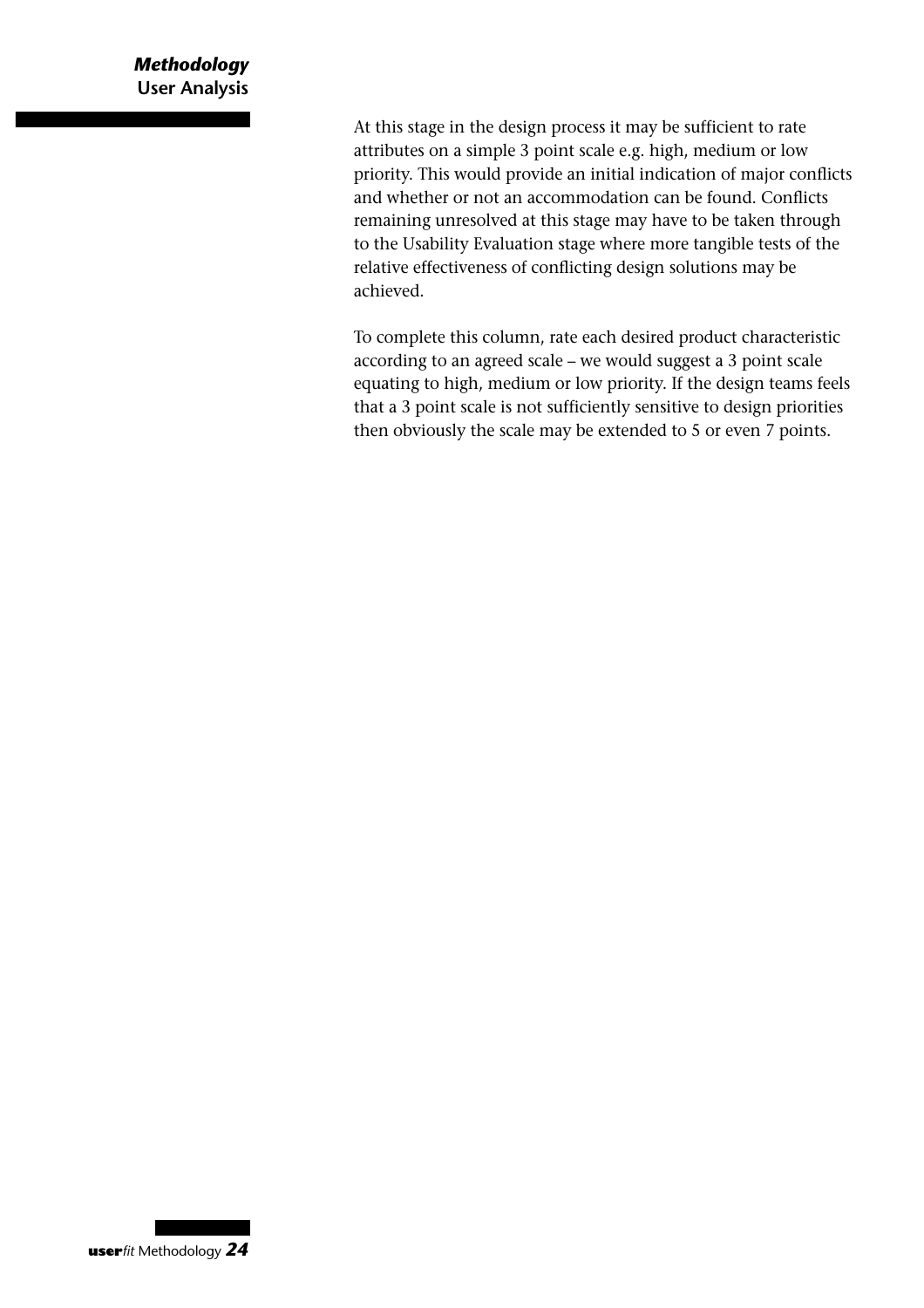Ξ

 $\vdots$ 

#### *Stakeholder*



#### **Requirements Summary**

| <b>Desired Product Characteristics</b>         | <b>Possible Conflicts</b>          | <b>Priorities for</b><br><b>Development</b> |
|------------------------------------------------|------------------------------------|---------------------------------------------|
| e.g. Audio and visual feedback                 | e.g. May make interactions slower? | e.g. High                                   |
|                                                |                                    |                                             |
|                                                |                                    |                                             |
|                                                |                                    |                                             |
|                                                |                                    |                                             |
|                                                |                                    |                                             |
|                                                |                                    |                                             |
|                                                |                                    |                                             |
|                                                |                                    |                                             |
|                                                |                                    |                                             |
|                                                |                                    |                                             |
|                                                |                                    |                                             |
|                                                |                                    |                                             |
|                                                |                                    |                                             |
|                                                |                                    |                                             |
|                                                |                                    |                                             |
|                                                |                                    |                                             |
| $\overline{of}$<br>$\sqrt{\frac{2}{\pi}}$ Page |                                    | <b>user</b> fit Methodology $25$            |

 $\ddot{\cdot}$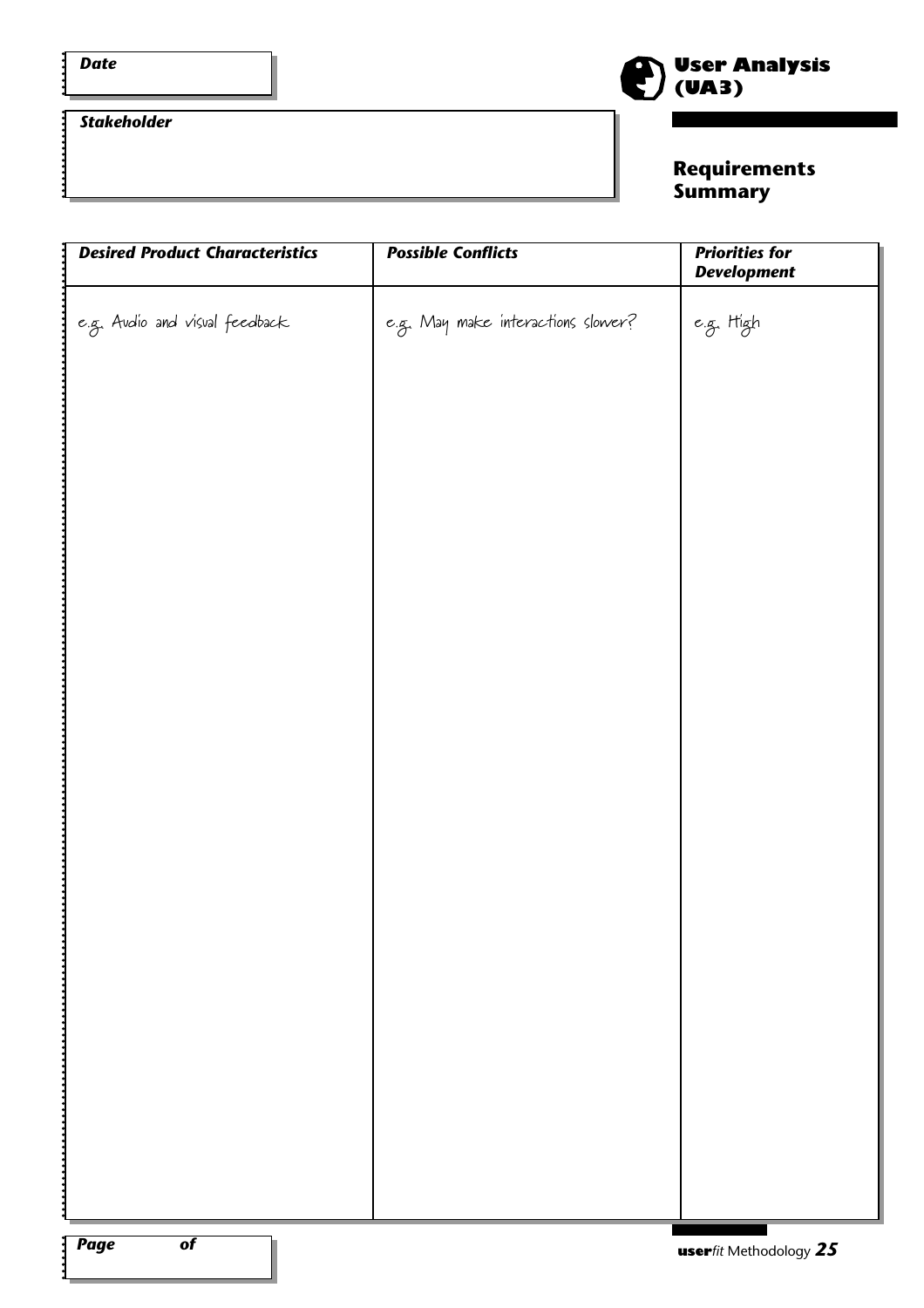

#### *Stakeholder*

#### **Requirements Summary**

| <b>Desired Product Characteristics</b> | <b>Possible Conflicts</b> | <b>Priorities for</b><br><b>Development</b> |
|----------------------------------------|---------------------------|---------------------------------------------|
|                                        |                           |                                             |
|                                        |                           |                                             |
|                                        |                           |                                             |
|                                        |                           |                                             |
|                                        |                           |                                             |
|                                        |                           |                                             |
|                                        |                           |                                             |
|                                        |                           |                                             |
|                                        |                           |                                             |
|                                        |                           |                                             |
|                                        |                           |                                             |
|                                        |                           |                                             |
|                                        |                           |                                             |
|                                        |                           |                                             |
|                                        |                           |                                             |
|                                        |                           |                                             |
|                                        |                           |                                             |
|                                        |                           |                                             |
|                                        |                           |                                             |
|                                        |                           |                                             |
|                                        |                           |                                             |
|                                        |                           |                                             |
|                                        |                           |                                             |
|                                        |                           |                                             |
|                                        |                           |                                             |
|                                        |                           |                                             |
|                                        |                           |                                             |
|                                        |                           |                                             |
| userfit Methodology 26                 |                           | $\sqrt{\textit{Page}}$<br>$\overline{of}$   |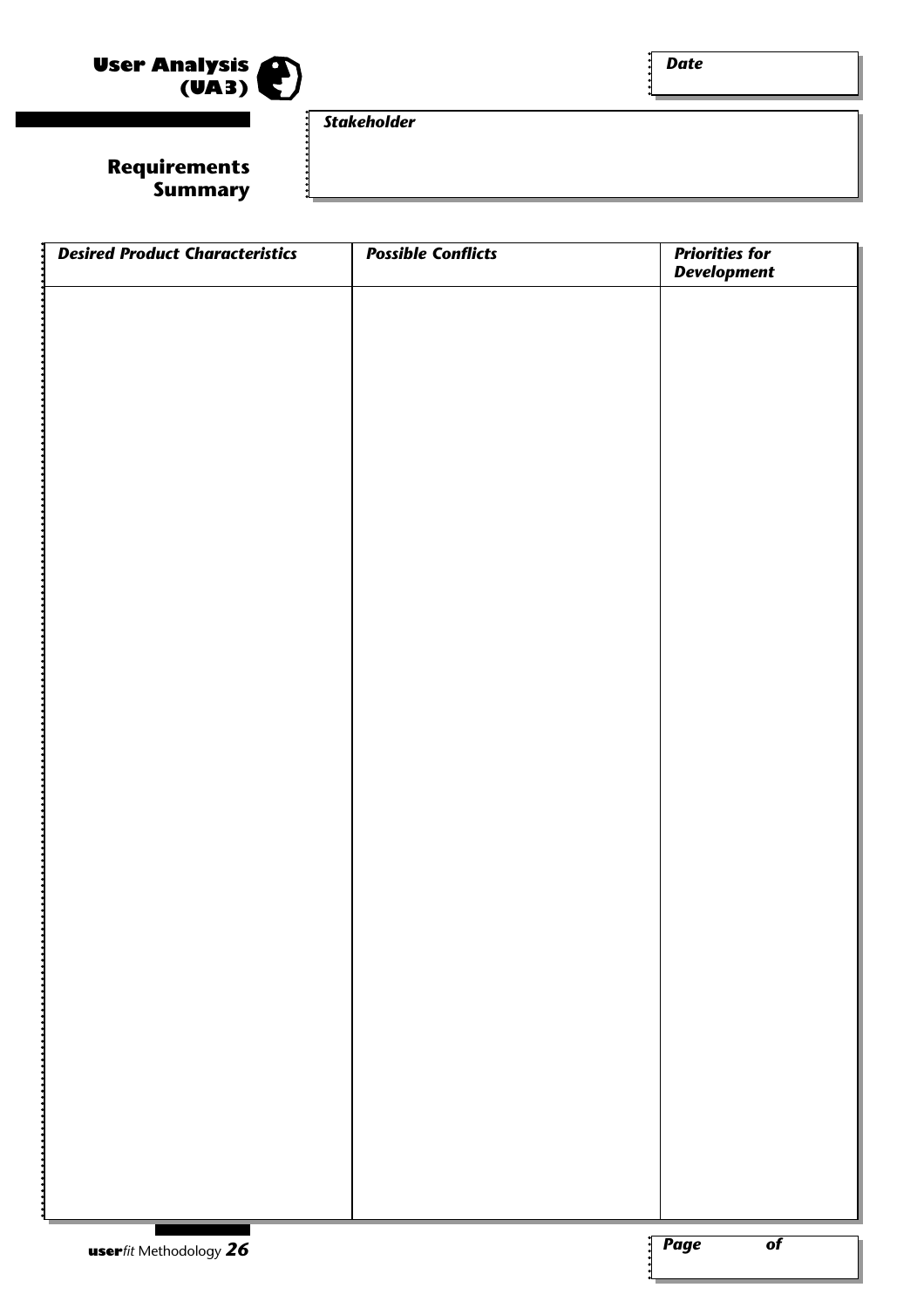*Methodology* **Activity Analysis**



**Overview**

# **Activity Analysis (AA)**

### **Purpose**

The Activity Analysis comprises 3 tools: Stakeholder Scenario List; Activity Elements Summary; and Requirements Summary. These tools, which are completed for each category of relevant stakeholder, summarise the developer's understanding of the activities performed by the different categories of stakeholder in their use of this product.

The Stakeholder Scenario List (AA1) summarises the usage scenarios or main activities for each of the relevant stakeholder groups identified in the User Analysis. A usage scenario is a collective name for a set of actions that need to be performed. In our example of the intelligent washing machine, the main usage scenario would be 'washing clothes', another one might be 'coping with a problem'. In order to understand activity–based requirements it is important to understand the context in which a product will be used, and what it will be used for. This tool serves that purpose.

The Activity Elements Summary (AA2) provides a description of each usage scenario by decomposing scenarios down into discrete elements or activities. The functional implications of these activities are then examined and from these the design team can consider how certain design features can be incorporated into the product to meet the demands of those activities. Readers will note that this is a very similar procedure to that carried out in Stakeholder Attributes (UA2). This time, however, we are considering requirements arising from the attributes of activities as opposed to the attributes of users.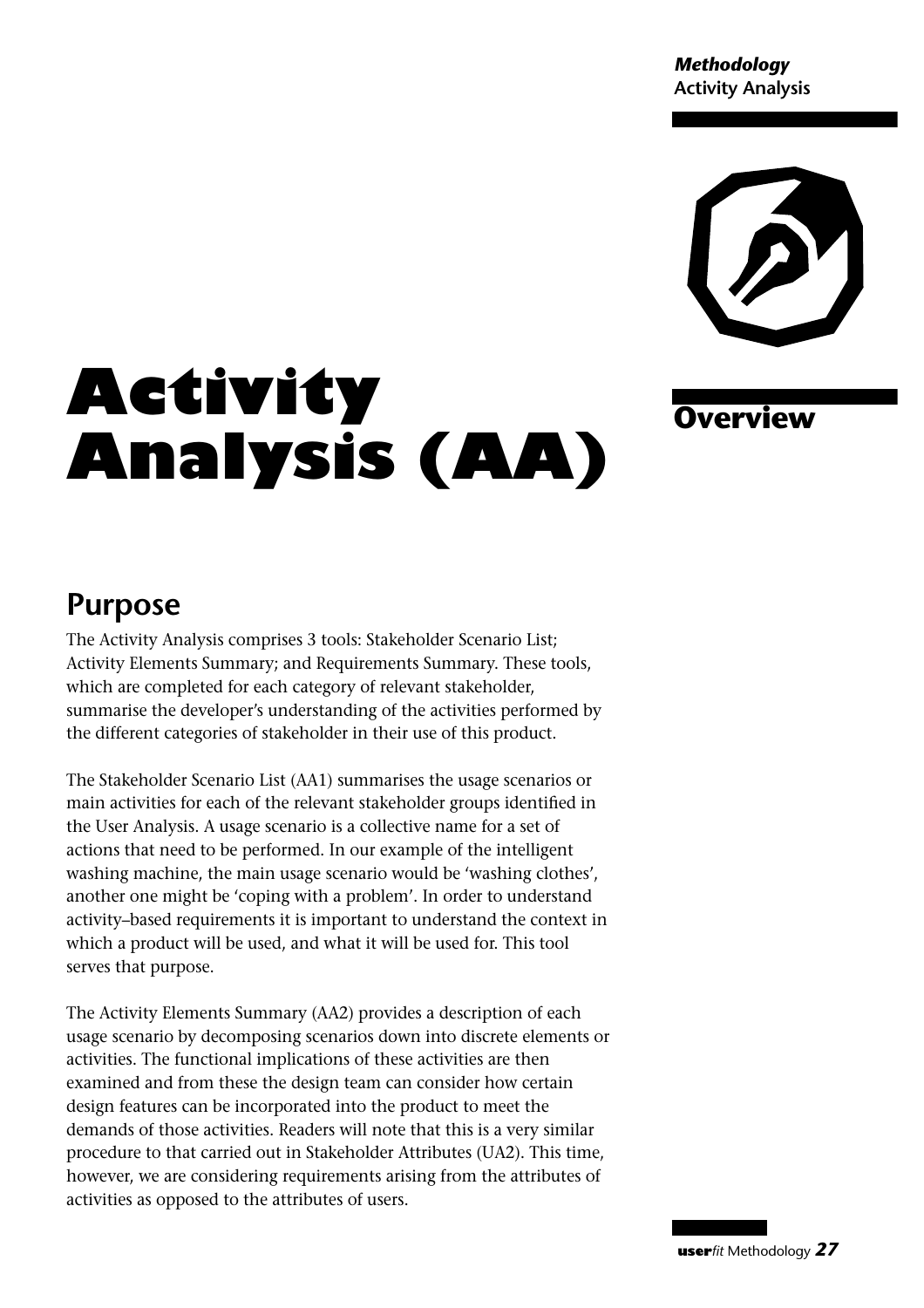The Requirements Summary (AA3) within Activity Analysis performs a similar function to that carried out in the Requirements Summary part of User Analysis (UA3). We are again looking at desired product characteristics, possible conflicts arising from these, and priorities for development.

#### **How to use this tool**

The tool is intended to be used in a workshop where ideas can be shared and developed creatively. It is presented in a set of proformas for use in the workshop with accompanying notes which describe the information required. The workshop should be held during the early stages of the product life cycle, when the product idea is under consideration.

The participants in the workshop will need access to any user information relevant to the product which is available in the company.

#### **Outcome**

The Activity Analysis procedure will act to document the major activities to be performed by each of the stakeholders and to summarise the attributes that these are seen to possess. The summary also includes implications for design arising out of these issues and any requirements for the product that result from a consideration of activity issues. Information from this tool would be merged with that derived from User and Product Analyses and recombined in the Product Attribute Matrix.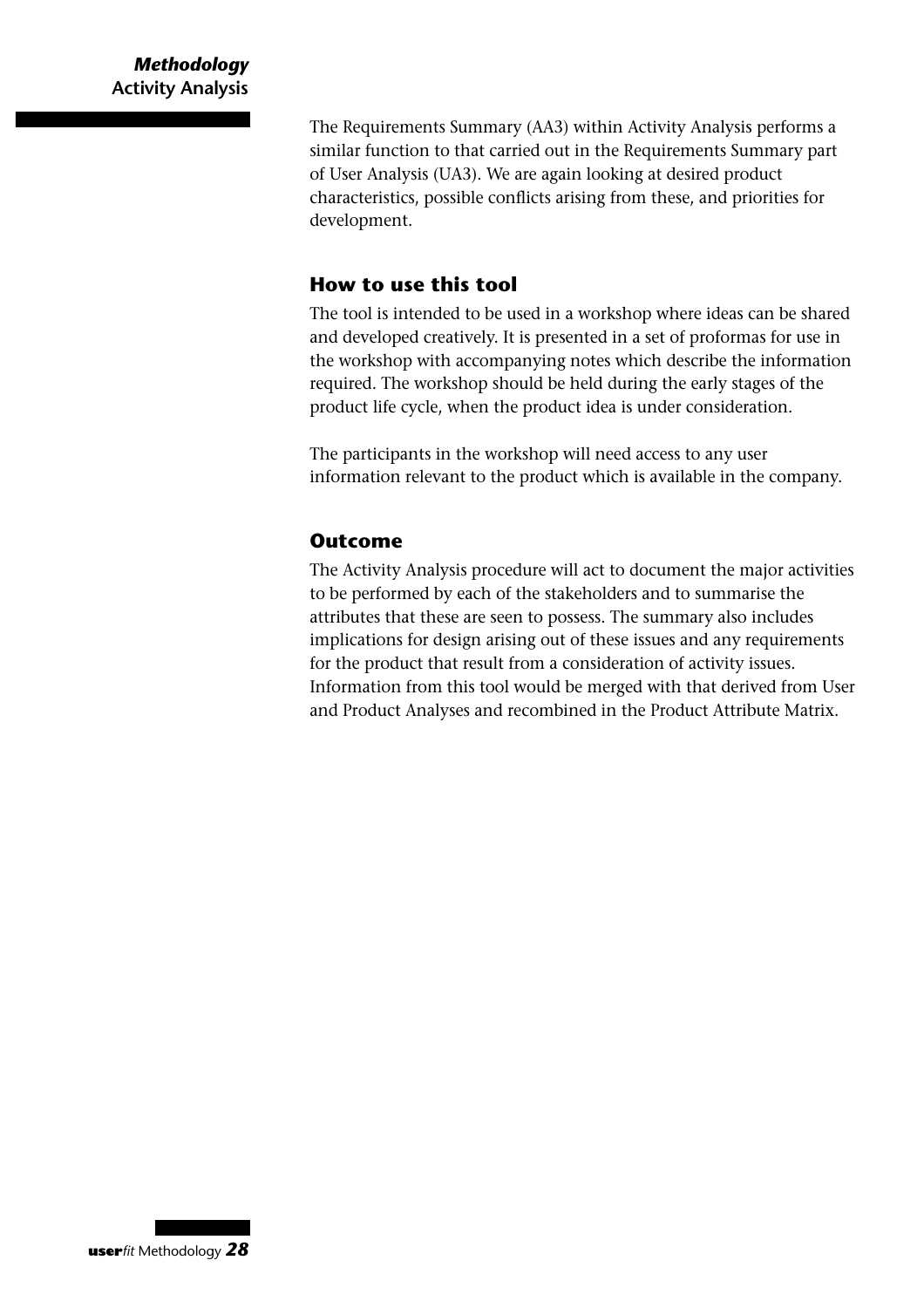*Methodology* **Activity Analysis**

## **Activity Analysis 1 (AA1)**

#### **0. Source material**

Methodology: User Analysis

Tools & Techniques: Task analysis;group discussions; interviews; direct observation. Any background information on user activities.

#### **1. Product title and description**

First, give the product a title and record the basic information about the product idea. This serves as a guide for other considerations.

Next, identify and briefly describe the stakeholder group under consideration. This serves as a guide for other considerations.

Now complete the table below filling in the columns from left to right.

#### **2. List of Scenarios (Column 1)**

In this column, list all the usage scenarios you can think of for the stakeholder group under consideration. As we noted earlier, a usage scenario is defined as a set of activities which logically belong together to perform a task. For an elderly person, washing clothes is one usage scenario that a washing machine is designed to support. Another clearly separate scenario might be coping with problems with the washing machine. These are viewed as being separate scenarios because they have very different characteristics. Washing clothes is a regular activity, for example, whilst coping with problems is normally very infrequent.

#### **Procedure**

**Stakeholder**

**Scenario List**

**N.B. This tool is to be completed for each relevant Stakeholder group.**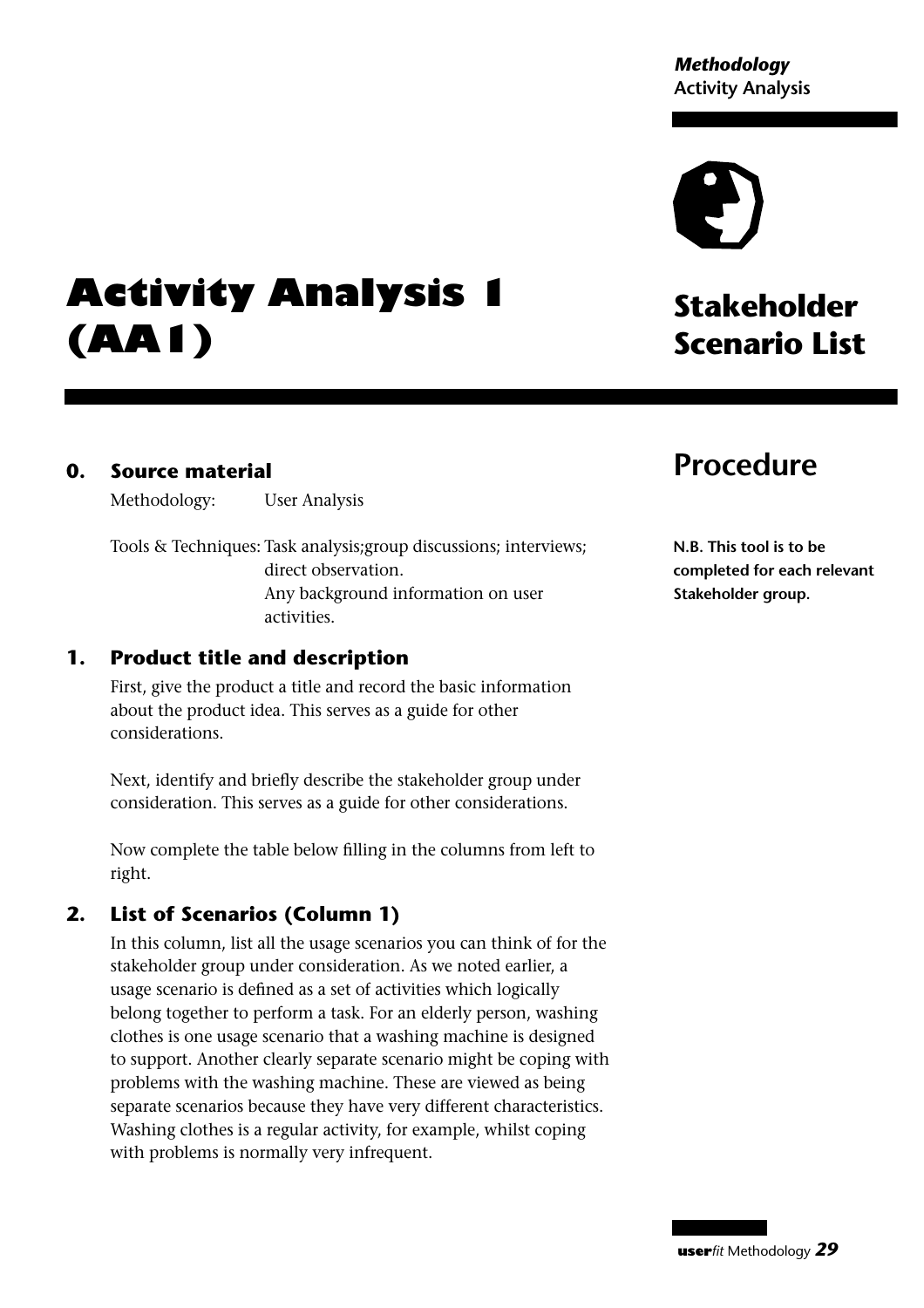At this stage of the analysis it is useful to list all of the scenarios that you can for all stakeholders and to then decide whether it is relevant to analyse them further. For general products with a wide range of usage this can be difficult however, and in this case it will be better to list a representative set of scenarios i.e. common or important groups of activities rather than trying to list everything. For example a communication aid can be used for almost anything, but common or important scenarios might be calling for help, attracting the attention of a teacher, wanting to go to the toilet, answering questions etc.

Use whatever data from analysis, customer contacts etc. that you can but do not be reluctant to use your imagination where data is missing. Mark such assumptions so that you remember which are assumptions and which are based on factual information.

#### **3. Attributes of scenarios (Column 2)**

In this column, describe as best you can each of the usage scenarios that have been identified for this particular stakeholder group. At this stage this can be a general, high level description since that later stages of this tool will provide you with the opportunity for describing and examining scenarios in greater detail.

#### **4. Actions Needed (Column 3 )**

At the end of the workshop the recorder will need to summarise the discussion in this column and list the actions which have arisen through the completion of this tool. Pay special attention to activities which you feel may need to be considered in more detail at a later stage of the design process and to any decisions that have been made about areas where further information is needed. Decisions may also be documented not to analyse particuular scenarios in more detail if they are not seen to be central to the development. Areas where different views emerged should be noted, with all views being recorded.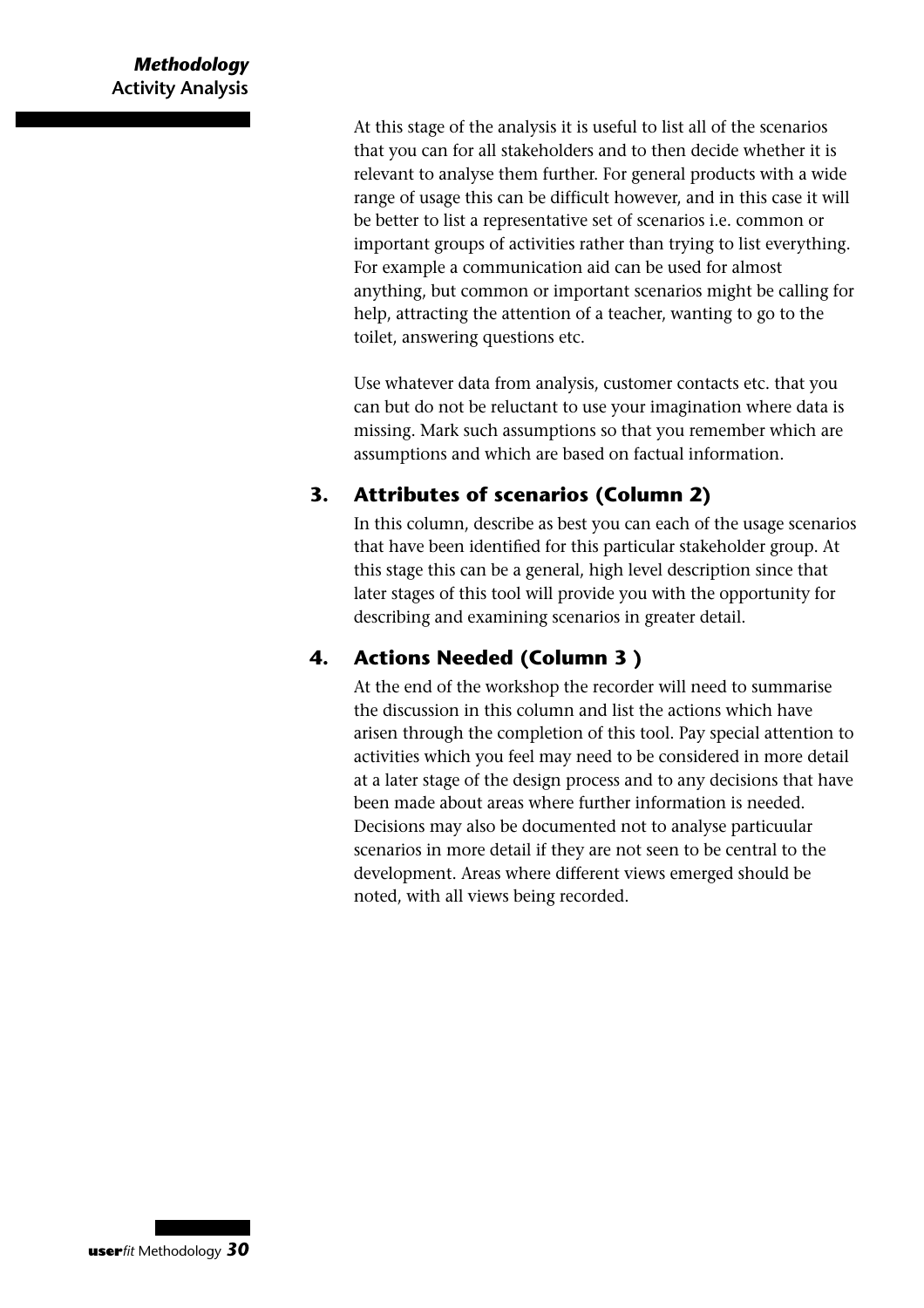$\mathbf{i}$ 

#### *Product /Service Title and Description*

#### *Stakeholder*

**Stakeholder Scenario List**

| <b>List of Scenarios</b>           | <b>Attributes of Scenarios</b>                               | <b>Actions Needed</b>                                          |
|------------------------------------|--------------------------------------------------------------|----------------------------------------------------------------|
| e.g. perform washing               | e.g. large manval aspect of task i.e. transfering<br>washing | e.g. need to consider<br>how these might also be<br>simplified |
|                                    |                                                              |                                                                |
|                                    |                                                              |                                                                |
|                                    |                                                              |                                                                |
|                                    |                                                              |                                                                |
|                                    |                                                              |                                                                |
|                                    |                                                              |                                                                |
| $: \fbox{Page}$<br>$\overline{of}$ |                                                              | <b>user</b> fit Methodology 31                                 |

 $\ddot{\cdot}$ 

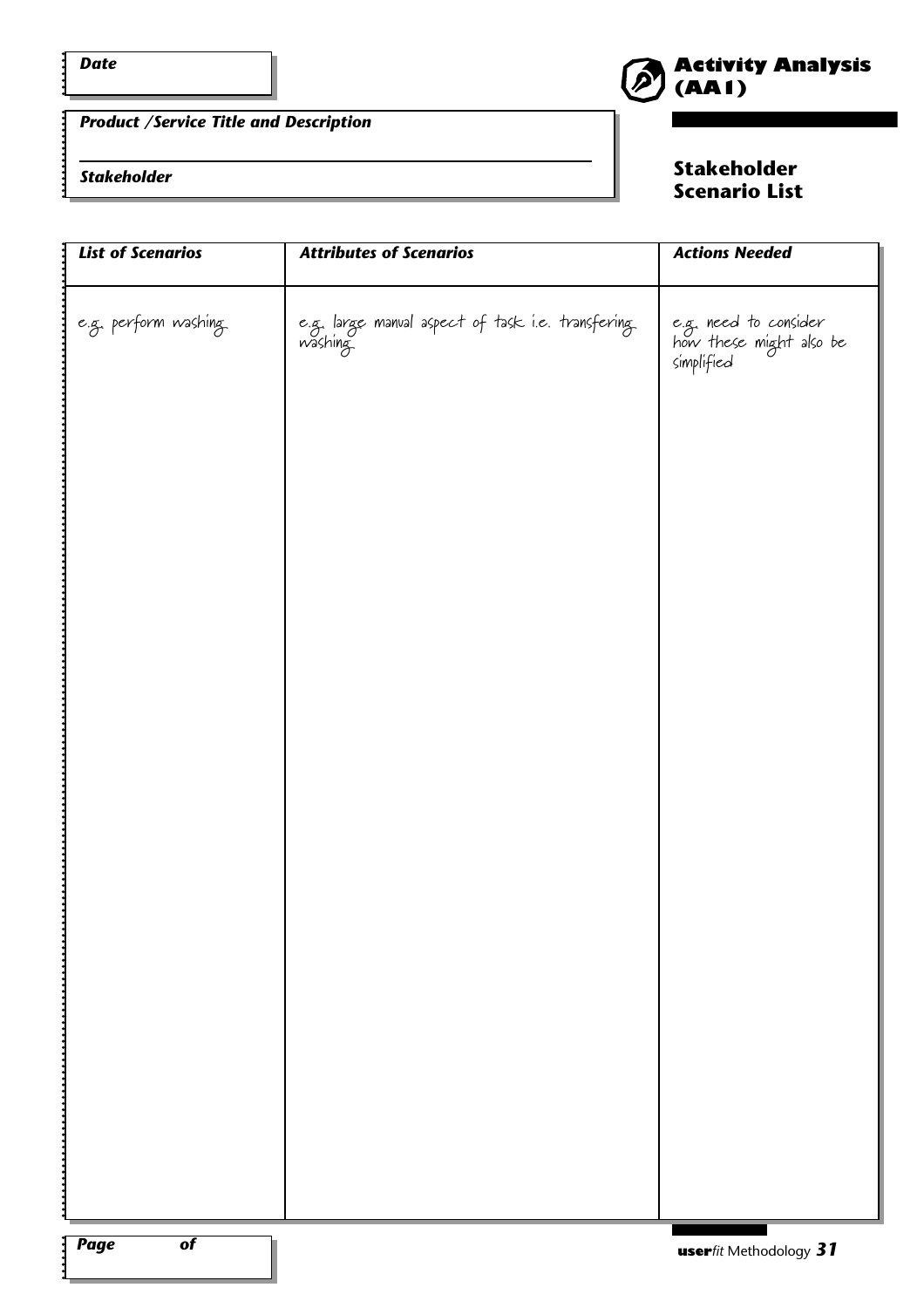

*Date*

#### *Product /Service Title and Description*

**Stakeholder Overview**

*Stakeholder*

| $\frac{1}{2}$ List of Scenarios | <b>Attributes of Scenarios</b> | <b>Actions Needed</b>                     |
|---------------------------------|--------------------------------|-------------------------------------------|
|                                 |                                |                                           |
|                                 |                                |                                           |
|                                 |                                |                                           |
|                                 |                                |                                           |
|                                 |                                |                                           |
|                                 |                                |                                           |
|                                 |                                |                                           |
|                                 |                                |                                           |
|                                 |                                |                                           |
|                                 |                                |                                           |
|                                 |                                |                                           |
|                                 |                                |                                           |
|                                 |                                |                                           |
|                                 |                                |                                           |
|                                 |                                |                                           |
|                                 |                                |                                           |
|                                 |                                |                                           |
|                                 |                                |                                           |
|                                 |                                |                                           |
|                                 |                                |                                           |
|                                 |                                |                                           |
|                                 |                                |                                           |
|                                 |                                |                                           |
|                                 |                                |                                           |
|                                 |                                |                                           |
|                                 |                                |                                           |
|                                 |                                |                                           |
|                                 |                                |                                           |
|                                 |                                |                                           |
|                                 |                                |                                           |
|                                 |                                |                                           |
|                                 |                                |                                           |
|                                 |                                |                                           |
|                                 |                                |                                           |
|                                 |                                |                                           |
|                                 |                                |                                           |
|                                 |                                |                                           |
|                                 |                                |                                           |
|                                 |                                | $\sqrt{\textit{Page}}$<br>$\overline{of}$ |
| <b>user</b> fit Methodology 32  |                                |                                           |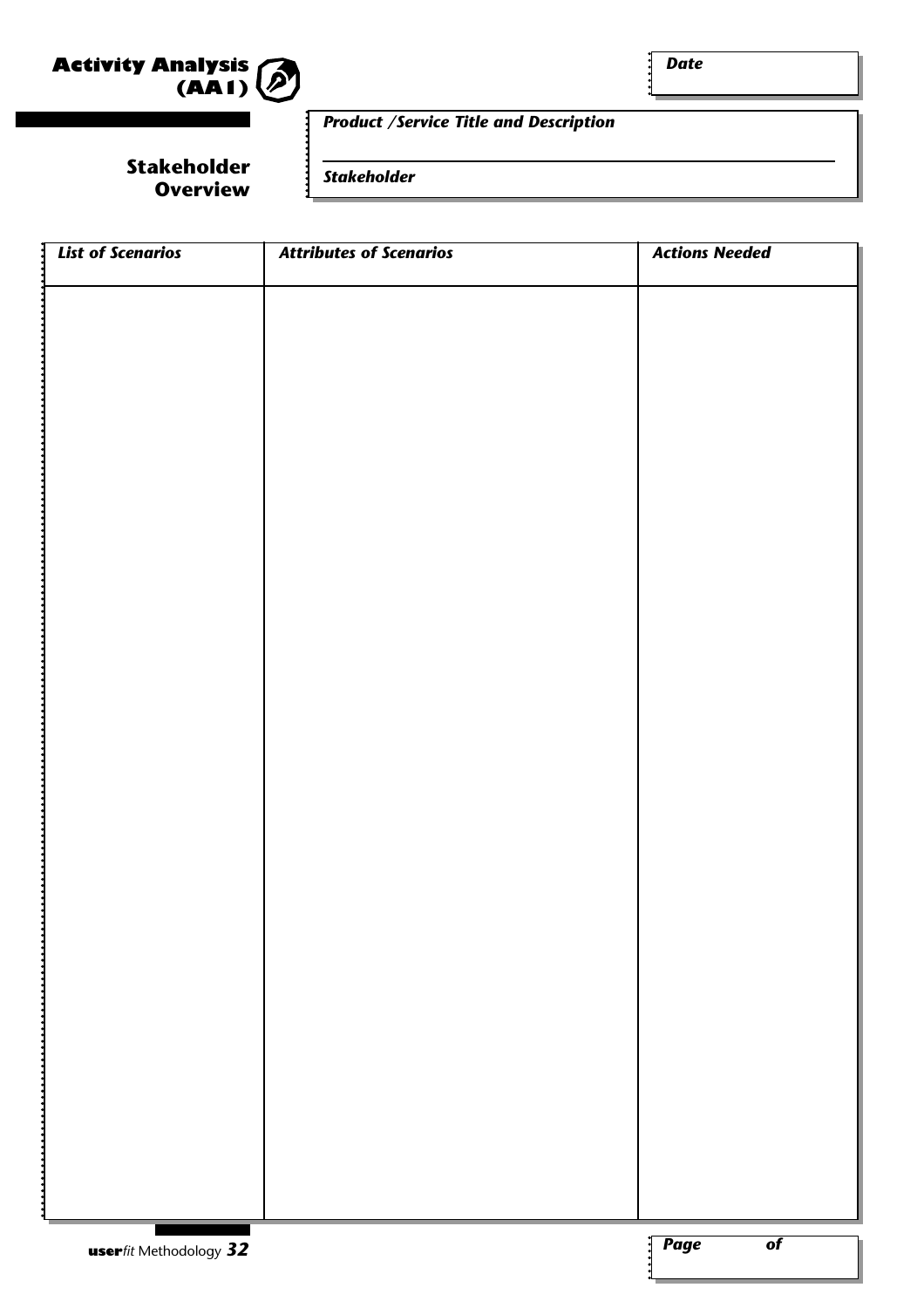# **Activity Elements Summary**

# **Activity Analysis 2 (AA2)**

#### **0. Source material**

Methodology: Activity Analysis 1

Tools & Techniques: Task analysis; group discussions; interviews; direct observation.

#### **1. Stakeholder Identification and Usage Scenario**

First, identify and briefly describe the stakeholder group under consideration.

Next , record the usage scenario under consideration.

This information serves as a guide for other considerations.

Now complete the table below filling in the columns from left to right.

#### **2. Activities in Scenario (Column 1)**

In this column, list all the activities you can think of that go to make up the usage scenario under consideration. As we noted above, a usage scenario is defined as a set of activities which logically belong together to perform a task. Washing clothes is one usage scenario so think about all the activities the user must perform to achieve this goal.

#### **3. Functional Implications (Column 2)**

Note down the implications that you think the activities identified may have for the design of the product. At this stage of analysis you are interested in identifying the design issues that need to be resolved rather than in how they will be solved in practice. This will also assist in setting the boundaries of what the product will and will not do. For example with the intelligent washing

### **Procedure**

**N.B. This tool is to be completed for each Usage Scenario and for each Stakeholder group.**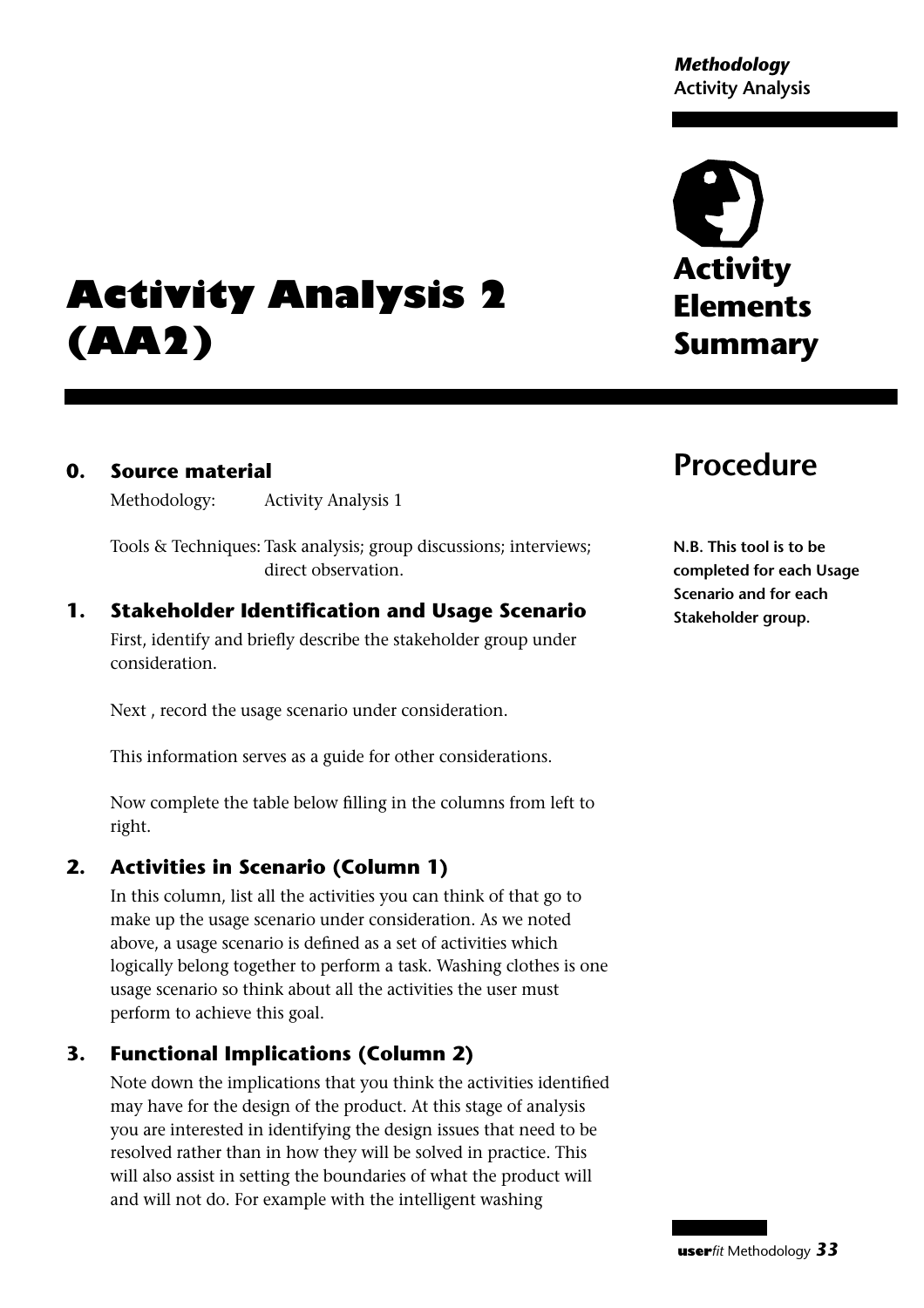machine, the design team identified that such a product would not directly support collecting washing and putting it into the machine but that this was a problem for many elderly people washing their clothes, and that the machine should therefore support this indirectly in some way.

Functional implications for design can cover a wide variety of issues and be developed from formal analysis e.g. surveys of users' needs, or come from designers' intuitions. Some of these will be positive in form e.g. the product will need to support the manipulation of washing, whilst others will be negative e.g. the product will not be suitable for quadriplegics.

If you have difficulty with the concept of functional implications it may be better to think of them as problems or difficulties in the performance of the activities being considered, and to then move towards considering how these may be solved.

#### **4. Desired Product Characteristics (Column 3)**

Based on information arrived at in Column 2, the design team should now consider how the product may possess certain design features that will address the emerging support needs for the activities to be performed. For example, if it were found to be typical that users experienced difficulty in drying washing, then a desired product characteristic to support this activity could be for the machine to possess an integrated tumble drying facility. This column acts to document any practical ideas for the design of the product, and can be seen as the suggested features of the prodict needed to satisfy user needs.

#### **5. Actions Needed (Column 4)**

At the end of the workshop the recorder will need to summarise the discussion in this column and also list the actions which are needed. These will often be the additional data capture activities which are required in order to resolve an issue, and any research questions that need to be answered. For example it might be realised that there is no information available on the problems that users have in using a product being designed for, and an action may be to carry out some observational studies of users and to examine relevant literature in this area. Pay special attention to issues which you feel may need to be considered in more detail at a later stage of the design process. Areas where different views emerged should be noted, all views again being recorded.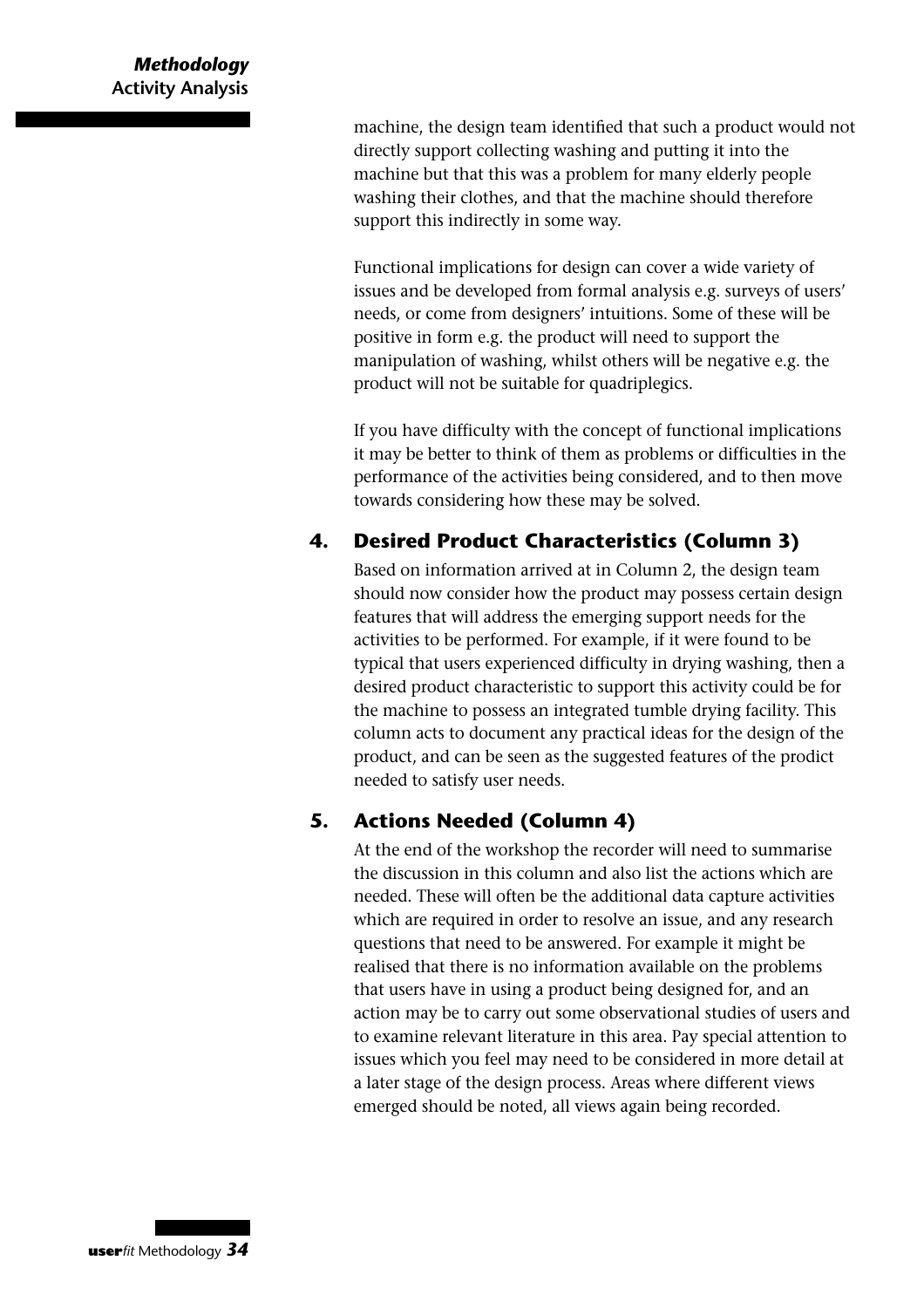:

*Stakeholder & Scenario:*



#### **Activity Elements Summary**

| e.g. collect washing<br>$\mid$ e.g. not facilitated by machine<br>e.g. system for collecting<br>washing but outside scope of<br>project<br>e.g. none | <b>Activities in</b><br><b>Scenario</b> | <b>Functional Implications</b> | <b>Desired Product</b><br><b>Characteristics</b> | <b>Actions Needed</b> |
|------------------------------------------------------------------------------------------------------------------------------------------------------|-----------------------------------------|--------------------------------|--------------------------------------------------|-----------------------|
|                                                                                                                                                      |                                         |                                |                                                  |                       |
|                                                                                                                                                      |                                         |                                |                                                  |                       |
|                                                                                                                                                      |                                         |                                |                                                  |                       |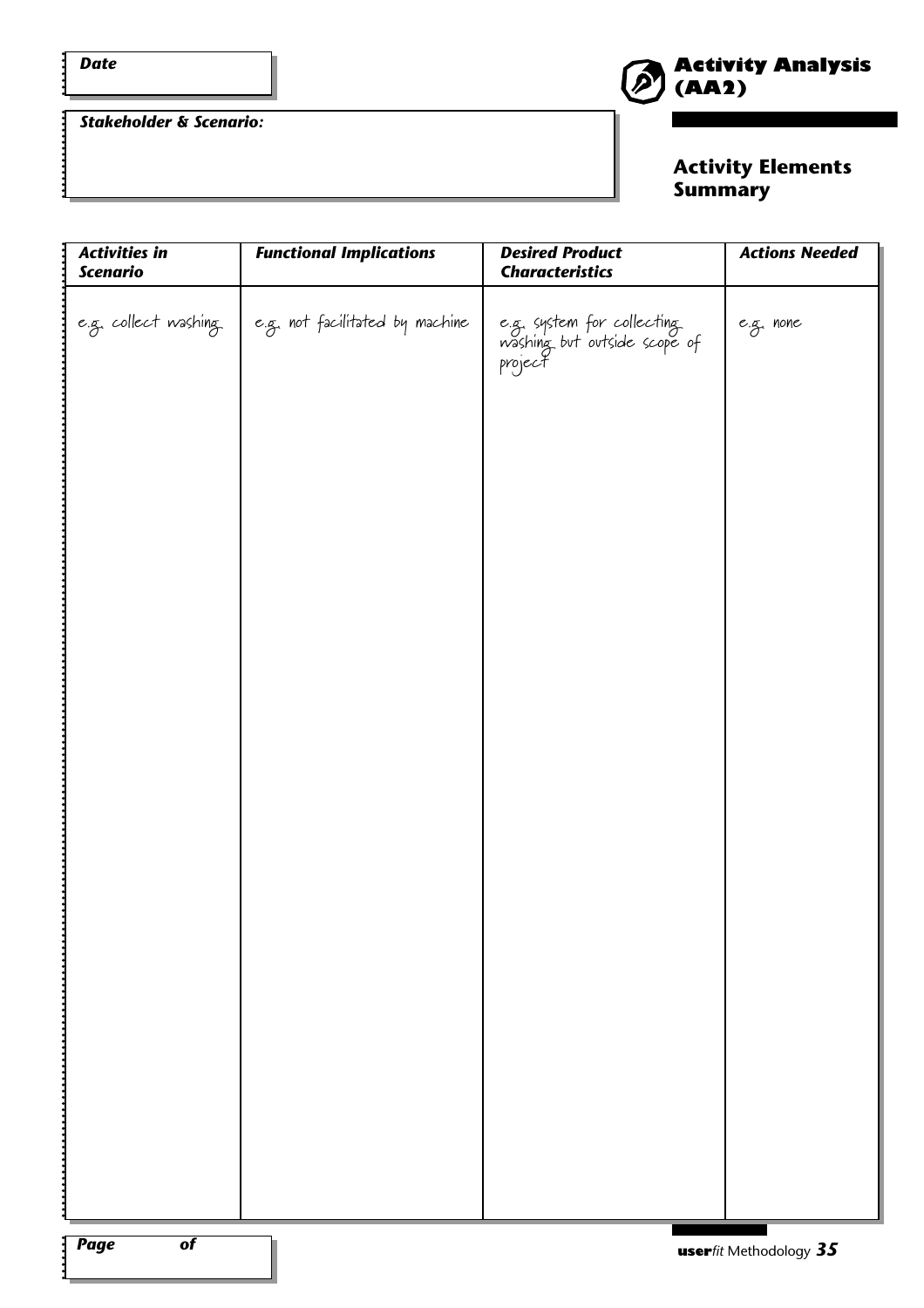

*Date*

#### *Stakeholder & Scenario:*

#### **Activity Elements Summary**

| $\frac{1}{3}$ Activities in | <b>Functional Implications</b> | <b>Desired Product</b> | <b>Actions Needed</b>                     |
|-----------------------------|--------------------------------|------------------------|-------------------------------------------|
| <b>Scenario</b>             |                                | <b>Characteristics</b> |                                           |
|                             |                                |                        |                                           |
|                             |                                |                        |                                           |
|                             |                                |                        |                                           |
|                             |                                |                        |                                           |
|                             |                                |                        |                                           |
|                             |                                |                        |                                           |
|                             |                                |                        |                                           |
|                             |                                |                        |                                           |
|                             |                                |                        |                                           |
|                             |                                |                        |                                           |
|                             |                                |                        |                                           |
|                             |                                |                        |                                           |
|                             |                                |                        |                                           |
|                             |                                |                        |                                           |
|                             |                                |                        |                                           |
|                             |                                |                        |                                           |
|                             |                                |                        |                                           |
|                             |                                |                        |                                           |
|                             |                                |                        |                                           |
|                             |                                |                        |                                           |
|                             |                                |                        |                                           |
|                             |                                |                        |                                           |
|                             |                                |                        |                                           |
|                             |                                |                        |                                           |
|                             |                                |                        |                                           |
|                             |                                |                        |                                           |
|                             |                                |                        |                                           |
|                             |                                |                        |                                           |
|                             |                                |                        |                                           |
|                             |                                |                        |                                           |
|                             |                                |                        |                                           |
|                             |                                |                        |                                           |
|                             |                                |                        |                                           |
|                             |                                |                        |                                           |
|                             |                                |                        |                                           |
|                             |                                |                        |                                           |
|                             |                                |                        |                                           |
|                             |                                |                        |                                           |
|                             |                                |                        |                                           |
|                             |                                |                        |                                           |
|                             |                                |                        |                                           |
|                             |                                |                        |                                           |
|                             |                                |                        |                                           |
|                             |                                |                        |                                           |
|                             |                                |                        | $\sqrt{\textit{Page}}$<br>$\overline{of}$ |
| userfit Methodology 36      |                                |                        |                                           |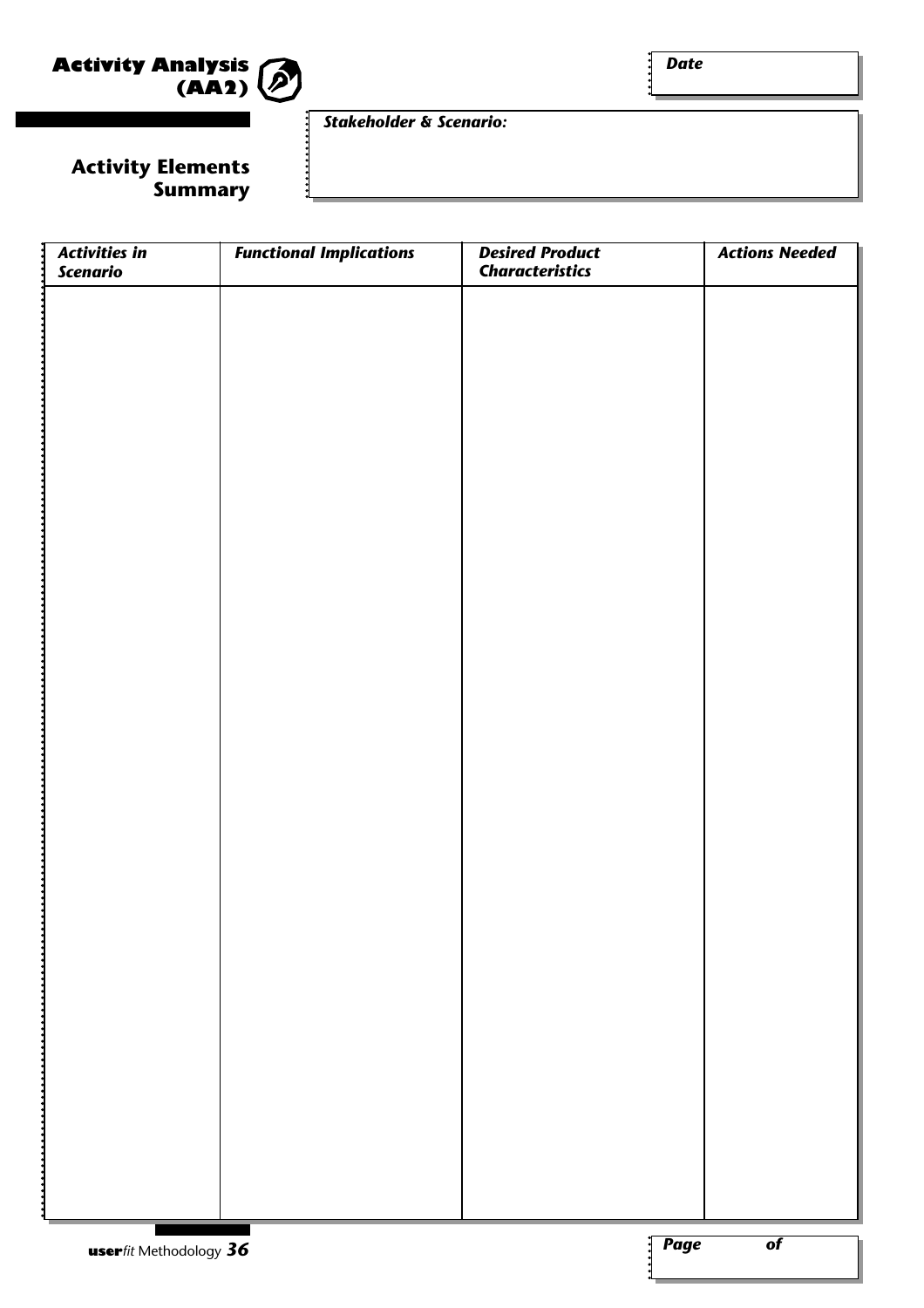*Methodology* **Activity Analysis**

## **Activity Analysis 3 (AA3)**

#### **Procedure**

**Summary**

**Requirements**

**N.B. This tool is to be completed for each Stakeholder group.**

#### **0. Source Material**

expected.

**Note**

Methodology: Activity Analysis 2

#### **1. Stakeholder title and description**

First, identify and describe briefly the stakeholder group under consideration. This serves as a guide for other considerations.

It will be found that there is considerable overlap between this activity and that conducted during the equivalent stage of User Analysis , and some redundancy of issues raised will be found. This is not a problem, as the two perspectives are different ways of looking at the same problem, and some redundancy should be

Now complete the table below.

#### **2. Desired Product Characteristics (Column 1)**

List here the desired product characteristics identified and recorded in the previous tool (AA2).

#### **3. Possible conflicts (Column 2)**

In addition to considering desired product characteristics in isolation, it is also important to explore any conflicts that may occur due to different design features being incompatible with each other. At this stage of design it is useful to document any possible conflicts that might exist in the development of the product as these will have to be resolved in subsequent design.

#### **4. Priorities for development (Column 3)**

Having identified possible conflicting product features, the next step will be to seek a resolution of the anticipated difficulties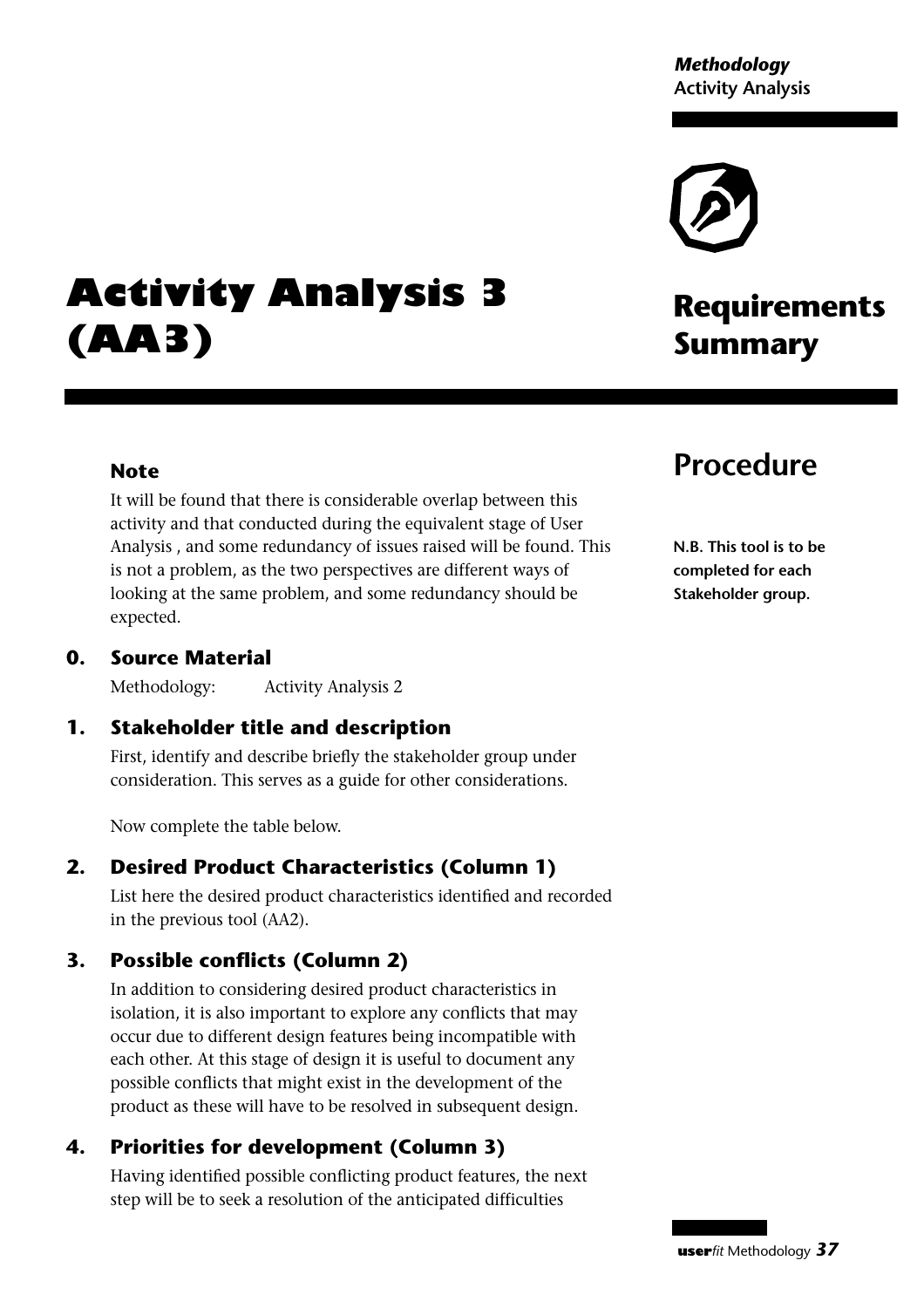#### *Methodology* **Activity Analysis**

arising from these conflicts. Some of these conflicts may not be possible to resolve when a single product is to be used with a wide range of users, and in many cases it will simply be impossible to produce a single product suitable for all disabilities. One solution to this is to produce a range of products matched to the needs of specific groups of users, but in many cases it will be necessary for the design team to decide how such conflicts are to be addressed, and to decide on priorities for development.

At this stage in the design process it may be sufficient to rate attributes on a simple 3 point scale e.g. high, medium or low priority. This would provide an initial indication of major conflicts and whether or not an accommodation can be found. Conflicts remaining unresolved at this stage may have to be taken through to the Usability Evaluation stage where more tangible tests of the relative effectiveness of conflicting design solutions may be achieved.

To complete this column, rate each desired product characteristic according to an agreed scale – we would suggest a 3 point scale equating to high, medium or low priority. If the design teams feels that a 3 point scale is not sufficiently sensitive to design priorities then obviously the scale may be extended to 5 or even 7 points.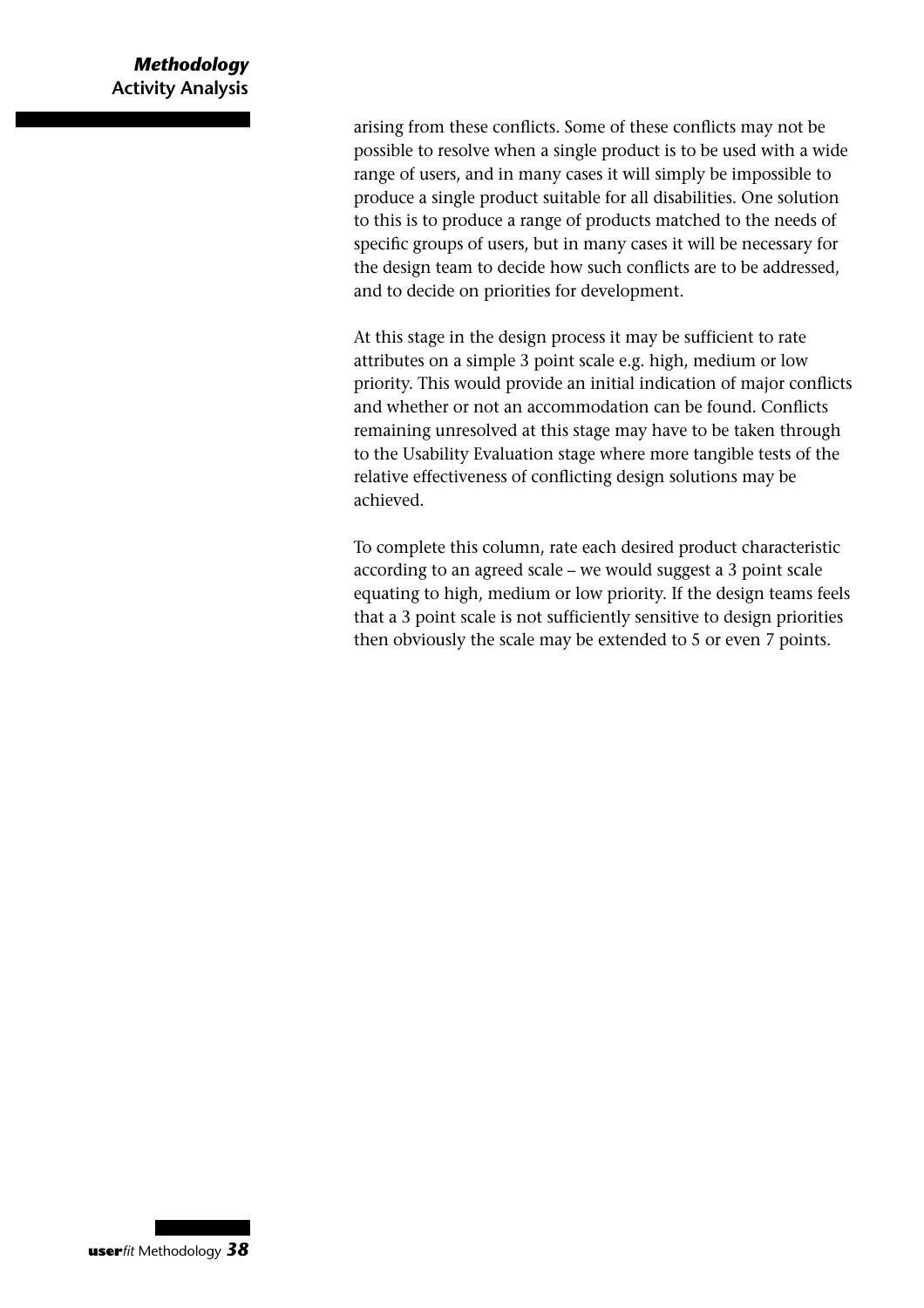$\vdots$ 

#### *Stakeholder*



#### **Requirements Summary**

| <b>Desired Product Characteristics</b> | <b>Possible Conflicts</b>             | <b>Priorities for</b><br><b>Development</b> |
|----------------------------------------|---------------------------------------|---------------------------------------------|
| e.g. large door to washing machine     | e.g. weight of door for frail elderly | e.g. high                                   |
|                                        |                                       |                                             |
|                                        |                                       |                                             |
|                                        |                                       |                                             |
|                                        |                                       |                                             |
|                                        |                                       |                                             |
|                                        |                                       |                                             |
|                                        |                                       |                                             |
|                                        |                                       |                                             |
|                                        |                                       |                                             |
|                                        |                                       |                                             |
|                                        |                                       |                                             |
|                                        |                                       |                                             |
|                                        |                                       |                                             |
|                                        |                                       |                                             |
|                                        |                                       |                                             |
| $\overline{of}$<br><b>Page</b>         |                                       | $\mathbf{u}$ serfit Methodology 39          |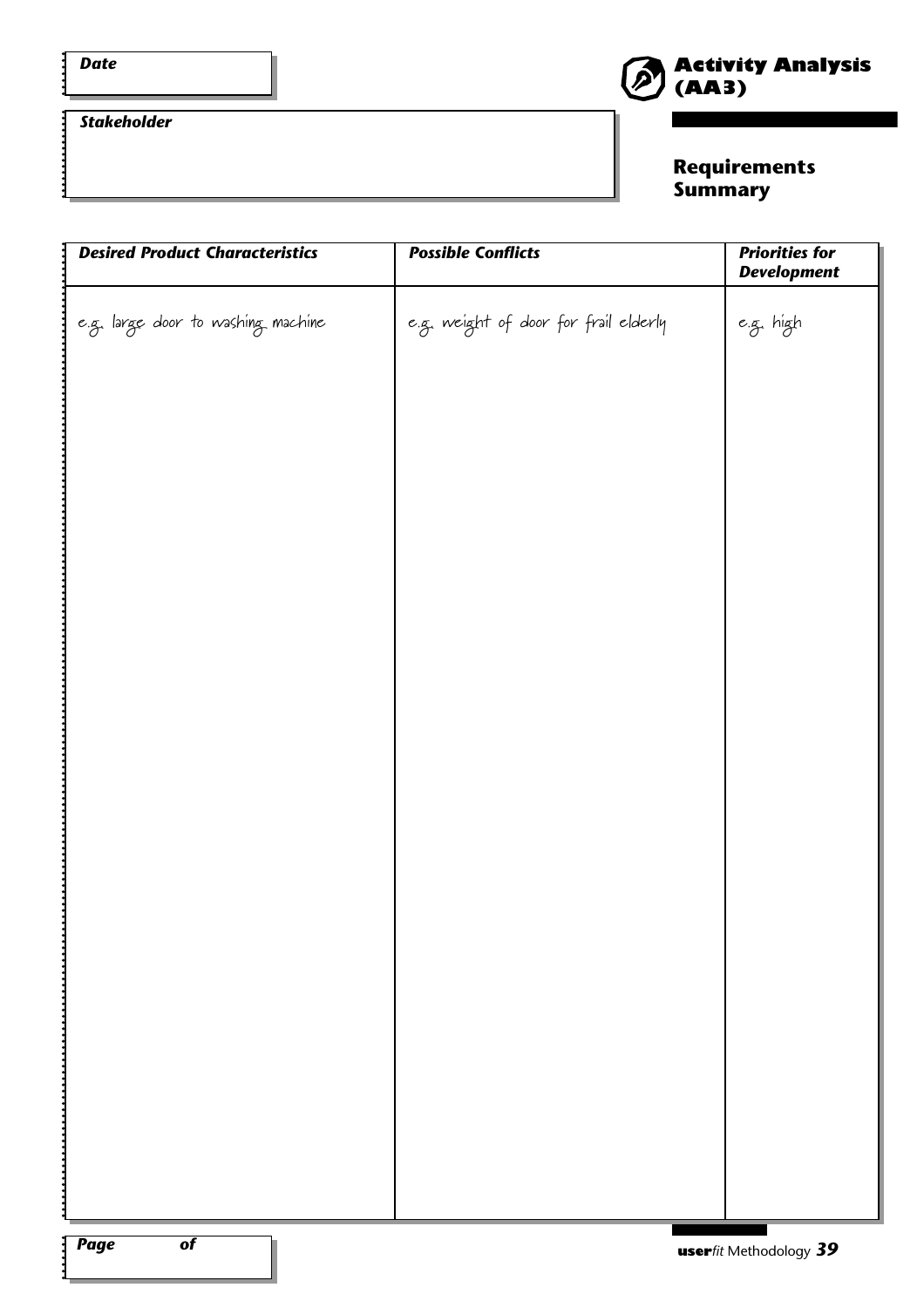

 $\mathbf{i}$ 

#### **Requirements Summary**

*Stakeholder*

| <b>Desired Product Characteristics</b> | <b>Possible Conflicts</b> | <b>Priorities for</b><br><b>Development</b> |
|----------------------------------------|---------------------------|---------------------------------------------|
|                                        |                           |                                             |
|                                        |                           |                                             |
|                                        |                           |                                             |
|                                        |                           |                                             |
|                                        |                           |                                             |
|                                        |                           |                                             |
|                                        |                           |                                             |
|                                        |                           |                                             |
|                                        |                           |                                             |
|                                        |                           |                                             |
|                                        |                           |                                             |
|                                        |                           |                                             |
|                                        |                           |                                             |
|                                        |                           |                                             |
|                                        |                           |                                             |
|                                        |                           |                                             |
|                                        |                           |                                             |
|                                        |                           |                                             |
|                                        |                           |                                             |
|                                        |                           |                                             |
|                                        |                           |                                             |
|                                        |                           |                                             |
|                                        |                           |                                             |
|                                        |                           |                                             |
|                                        |                           |                                             |
|                                        |                           |                                             |
| userfit Methodology 40                 |                           | <b>Page</b><br>$\overline{of}$              |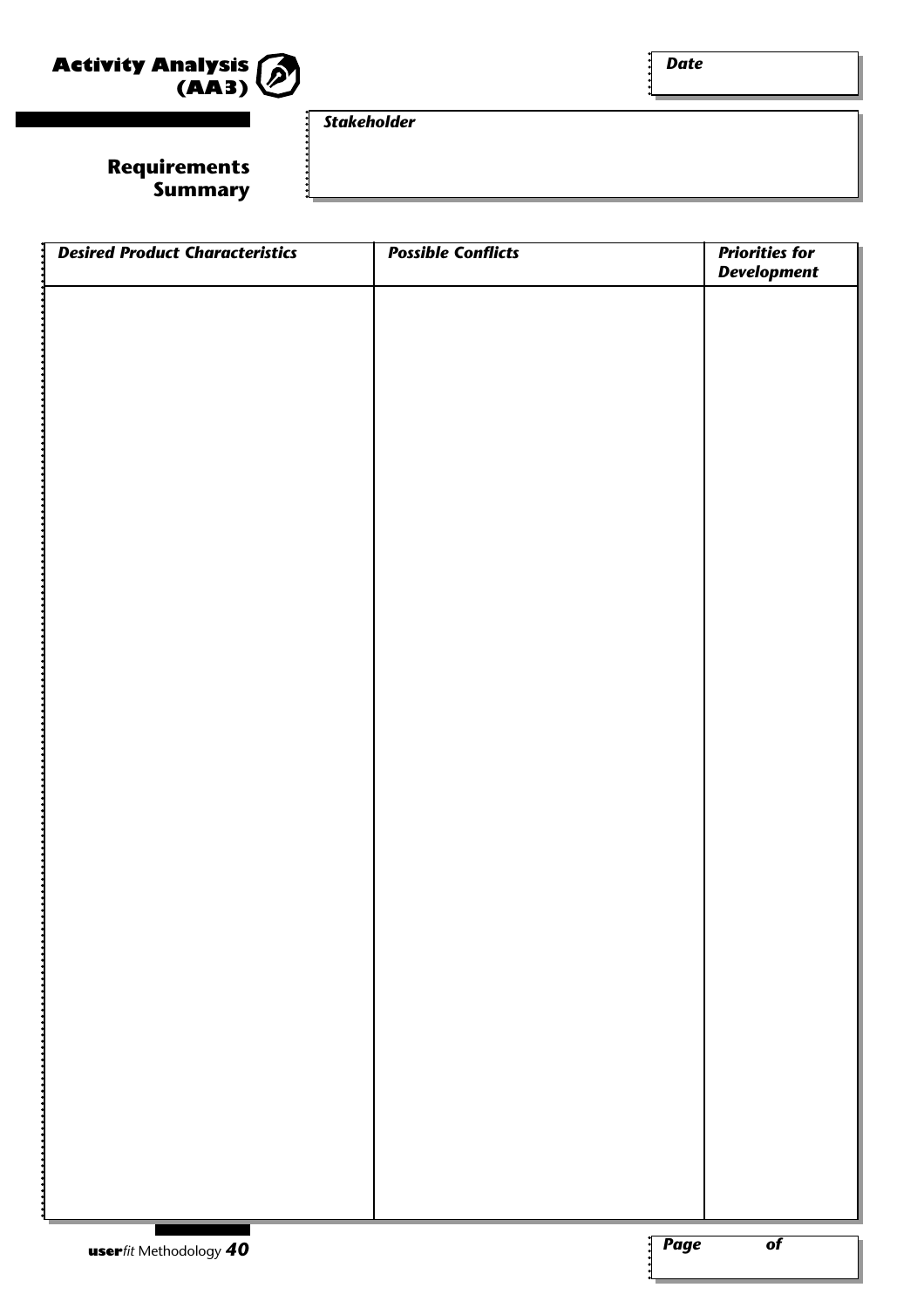*Methodology* **Product Analysis**



#### **Overview**

# **Product Analysis (PA)**

## **Purpose**

Up to this point we have described the design process as one which is inherently user-centred and which promotes significant levels of user involvement throughout. This approach helps designers form an understanding of the users, their needs and the activities they wish the product to perform. From that, designers can begin to formulate a requirements specification. When we come to create the Product Attribute Matrix of USERfit, this information will form the row headings and thus become one axis of the Matrix.

With the Product Analysis tool we now turn to the functional aspects of the proposed product in terms of design objectives and its broad specification and how these rest with issues such as: standards conformance; available technology; market considerations; and functional comparisons with competing products or services.

The Product Analysis Summary will serve to summarise design information about the product which includes the creation of a list of detailed operational features, along with a summary of any actions that needed to be taken. These detailed operational features will be used to complete the Product Attribut Matrix and form the column headings.

#### **How to use this tool**

The Product Analysis tool can be used to list what is known about the product under consideration, and should be used when some technical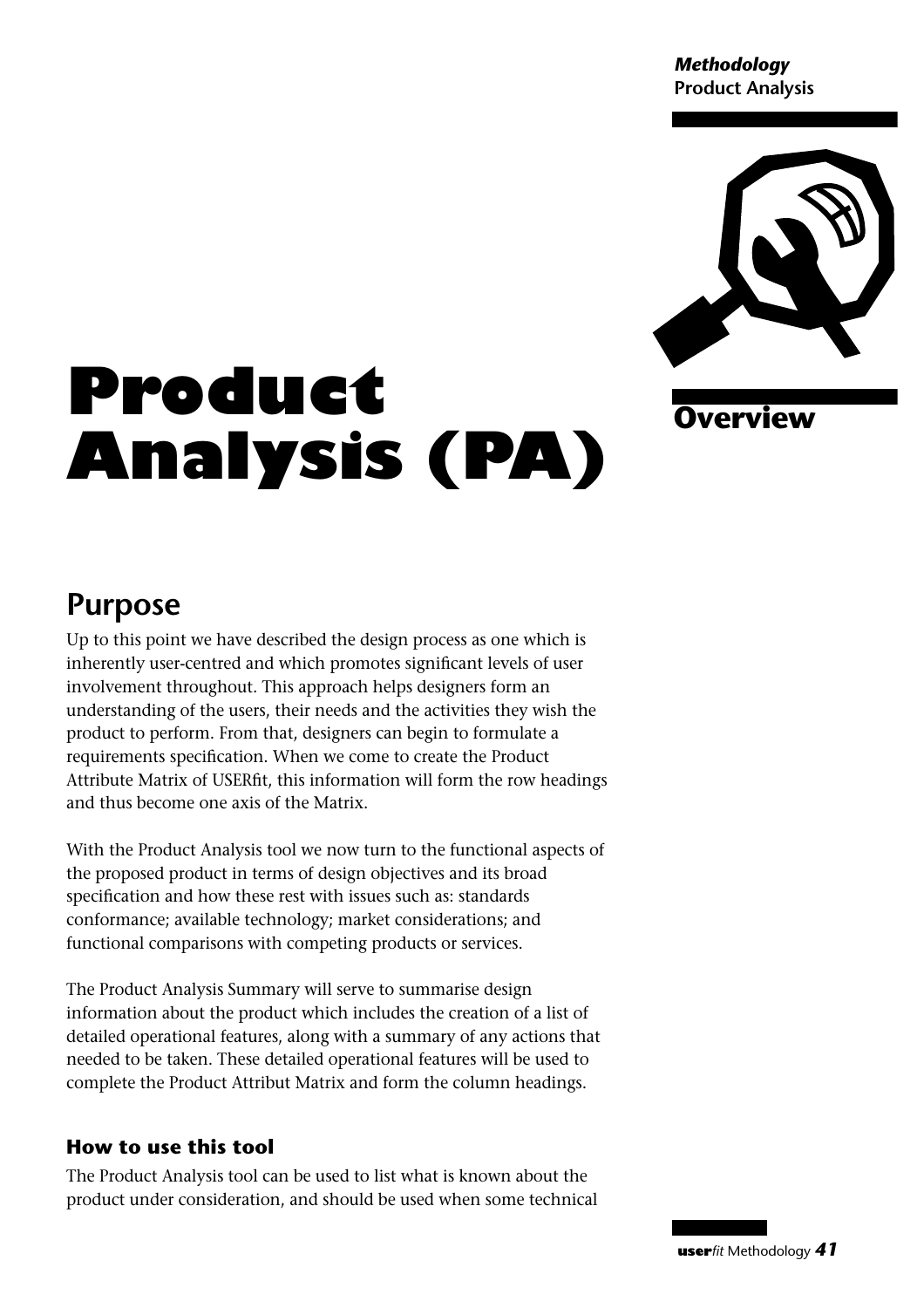design decisions have been made about the product's specification and operational features. This can relate to physical features e.g. size and shape, through to operational characteristics e.g. type of control panel and interface design.

#### **Outcome**

Information from this tool is designed to be entered in the Product Attribute Matrix and cross-referenced with the information derived from User and Activity Analyses.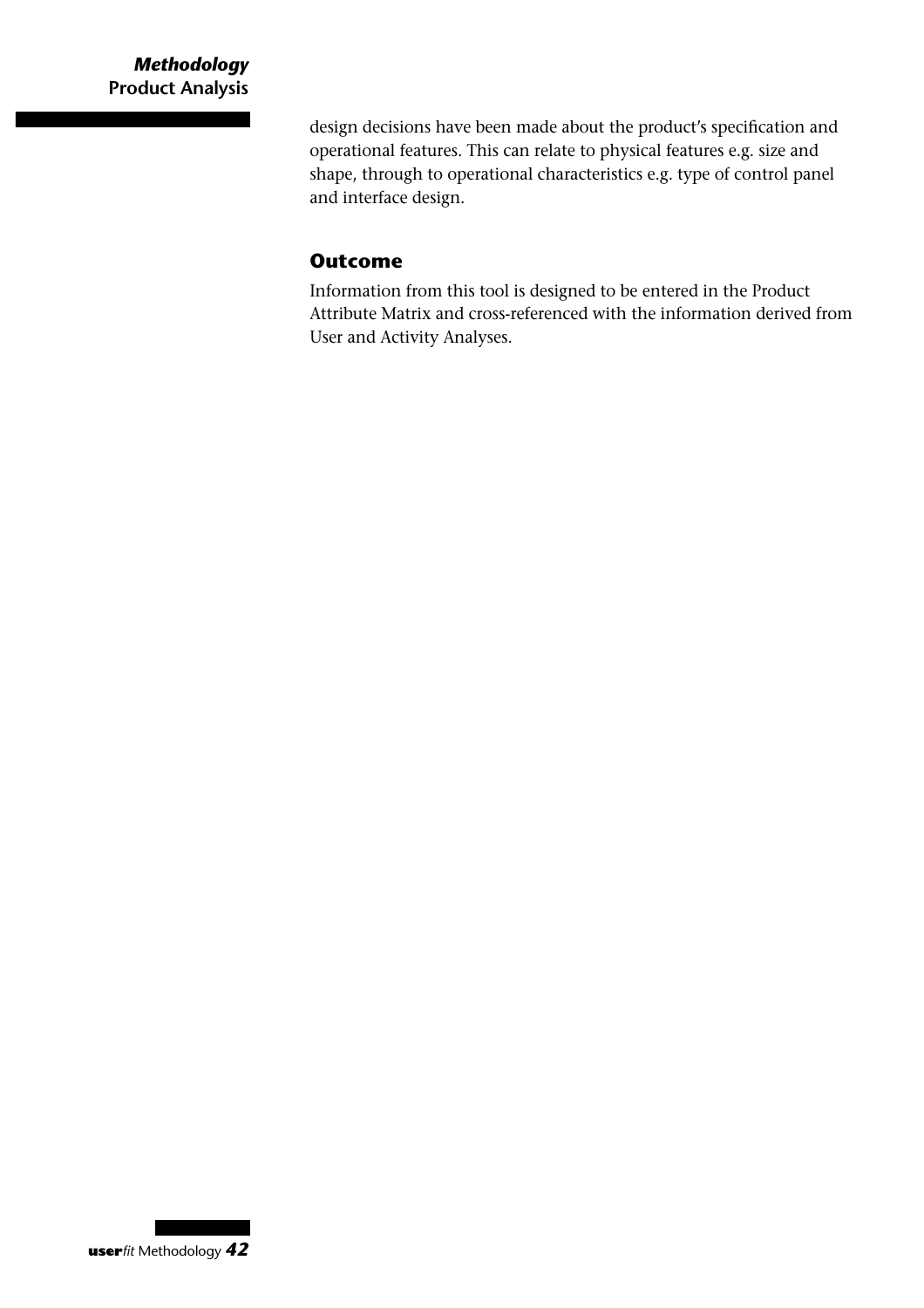*Methodology* **Product Analysis**



## **Product Analysis (PA)**

#### **0. Source material**

Tools & Techniques: Task analysis; brainstorming; user trials. Any background information on the product.

#### **1. Product title and description**

First, give the product a title and record the basic information about the product idea. This serves as a guide for other considerations.

Now complete the table below, filling in from left to right:

#### **2. Broad specification/ design objectives (Column 1)**

In this column, list all items of product specification that have so far been identified and decided upon during your earlier work with the methodology. In collecting this information you are likely to draw on information recorded in all the previous tools you have used. You may also call on information collected from other sources e.g. market research, competition analysis etc.

Use whatever data from previous tools, from analysis, from customer contacts etc that you can but do not be reluctant to use your imagination where data are missing. Mark such assumptions so that you remember which are assumptions and which are based on data.

#### **3. Rationale (Column 2)**

In this column, explain briefly how you have arrived at the technical decisions that have so far been made about this new product. This should be done for each of the product specifications listed in the previous column. You may find it useful to note whether a particular design feature is innovative or whether it already exists in a similar form in other products.

### **Procedure**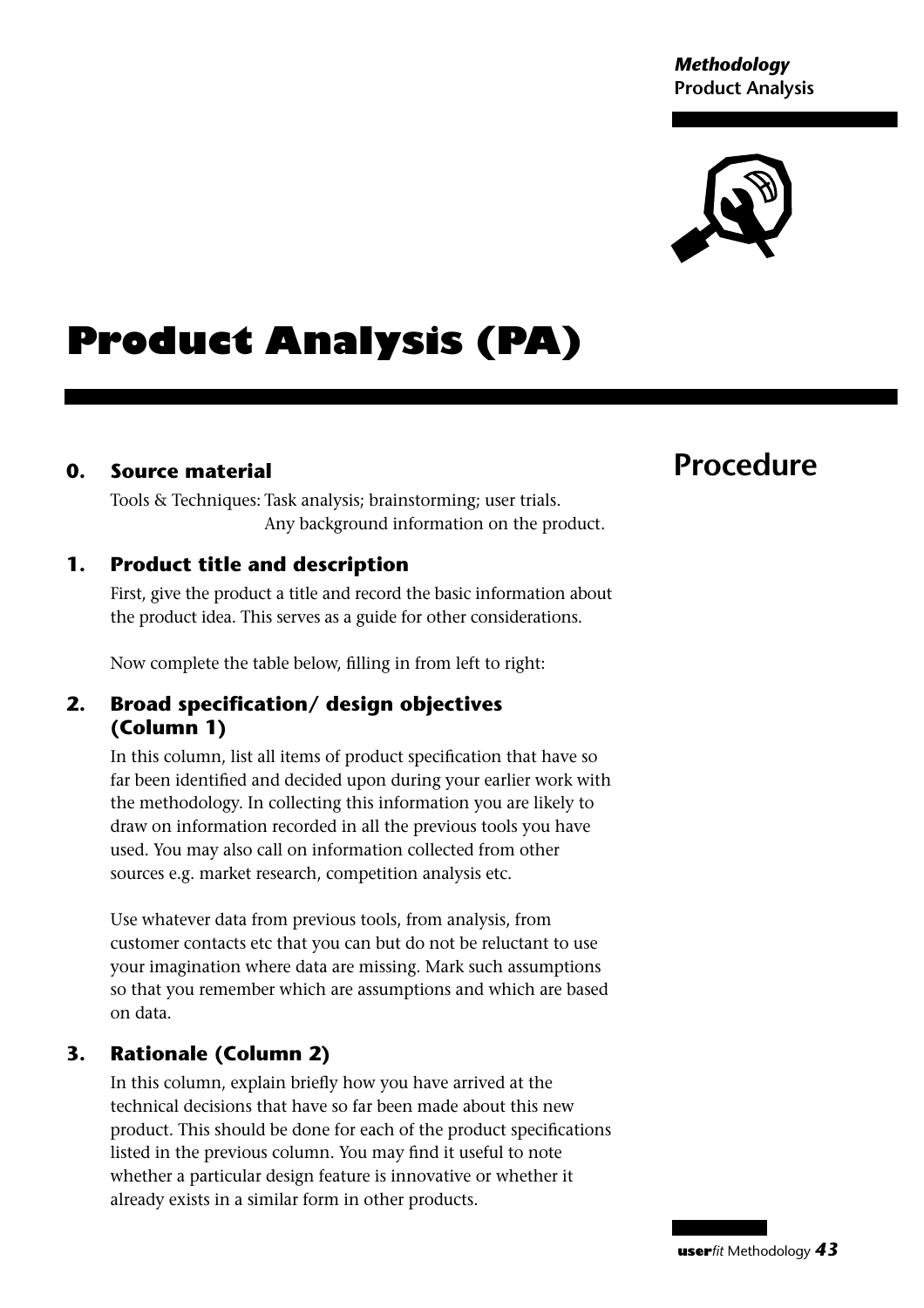#### **4. Detailed operational features (Column 3 )**

In Column 1 of this tool you have listed a series of broad specifications and design objectives. The task now is to describe these in terms of concrete operational features. For example, in the design of the intelligent washing machine a design objective would be for the machine to allow easy access for the loading and unloading of washing. A possible operational feature to support that requirement would be a large door with an easy open and close mechanism. You may even specify the exact measurements of the door if that can be known at this stage.

Make note of any design implications and requirements that will depend on certain technologies being available to you and similarly on the limitations that available technology may place on the product. You might think about the impact any limitations of the product might have in terms of trying to support the user in a particular activity.

#### **5. Actions Needed (Column 4)**

At the end of the workshop the recorder will need to summarise the discussion in this column and list the actions which have arisen through the completion of this tool. This may include any technical issues which remain unresolved and may need further investigation e.g. conformance to standards. Pay special attention to issues which you feel may need to be considered in more detail at a later stage of the design process. Areas where different views emerged should be noted, all views being recorded.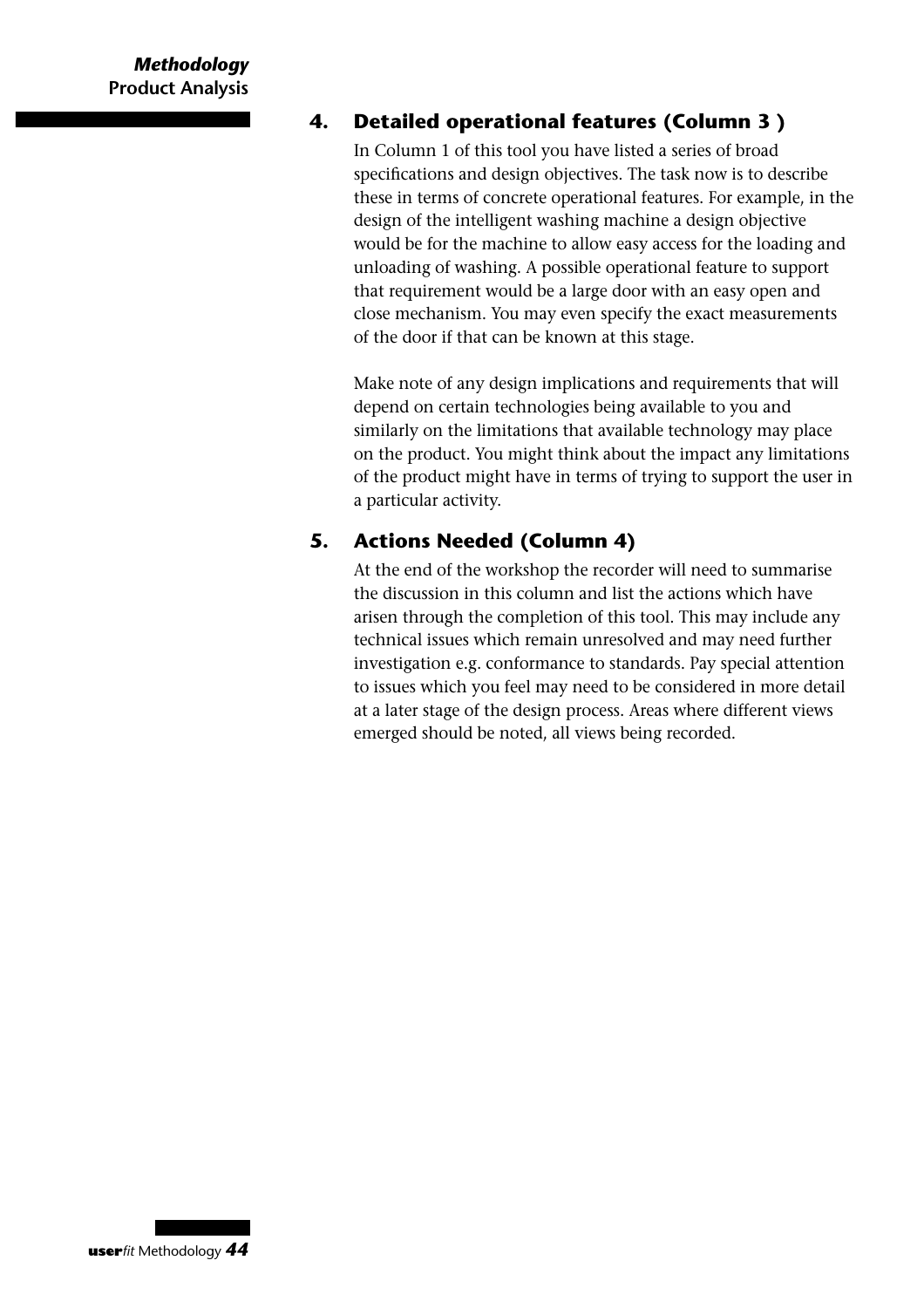$\ddot{\cdot}$ 

 $\vdots$ 



*Product /Service Title and Description*

| <b>Broad Specification/</b><br><b>Design Objectives</b> | <b>Rationale</b>                                        | <b>Detailed Operational</b><br><b>Features</b>                        | <b>Actions Needed</b>                    |
|---------------------------------------------------------|---------------------------------------------------------|-----------------------------------------------------------------------|------------------------------------------|
| e.g. avtomatic selection of<br>wash                     | e.g. vseful for elderly just<br>to have a simple on/off | e.g. single key press, but<br>a separate button for<br>woollen washes | e.g. check<br>whether it's<br>acceptable |
|                                                         |                                                         |                                                                       |                                          |
|                                                         |                                                         |                                                                       |                                          |
|                                                         |                                                         |                                                                       |                                          |
|                                                         |                                                         |                                                                       |                                          |
|                                                         |                                                         |                                                                       |                                          |
|                                                         |                                                         |                                                                       |                                          |
|                                                         |                                                         |                                                                       |                                          |
|                                                         |                                                         |                                                                       |                                          |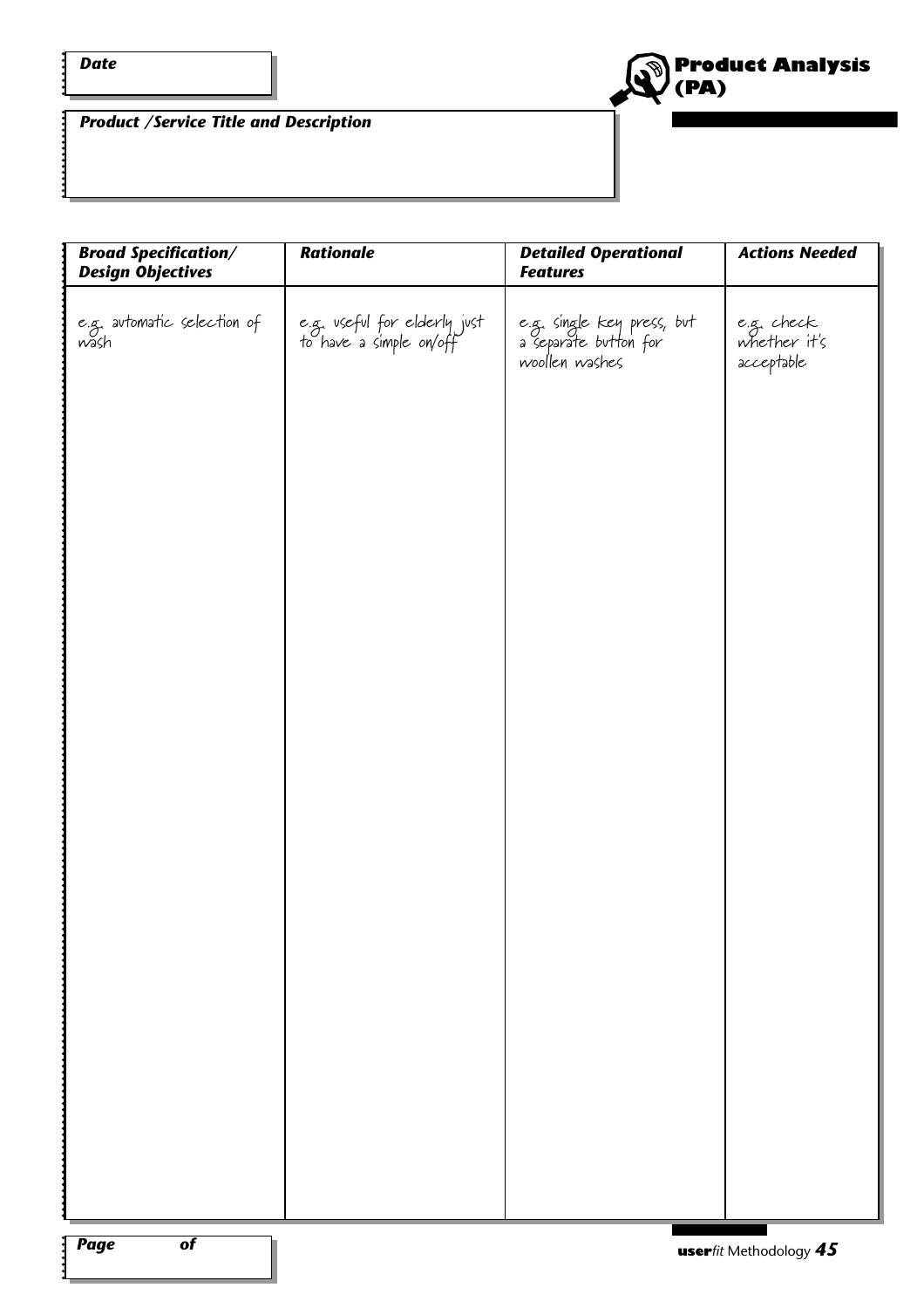

*Date*

#### *Product /Service Title and Description*

| Broad Specification/<br>Design Objectives | <b>Rationale</b> | Detailed Operational<br>Features | <b>Actions Needed</b> |
|-------------------------------------------|------------------|----------------------------------|-----------------------|
|                                           |                  |                                  |                       |
|                                           |                  |                                  |                       |
|                                           |                  |                                  |                       |
|                                           |                  |                                  |                       |
|                                           |                  |                                  |                       |
|                                           |                  |                                  |                       |
|                                           |                  |                                  |                       |
|                                           |                  |                                  |                       |
|                                           |                  |                                  |                       |
|                                           |                  |                                  |                       |
|                                           |                  |                                  |                       |
|                                           |                  |                                  |                       |
|                                           |                  |                                  |                       |
|                                           |                  |                                  |                       |
|                                           |                  |                                  |                       |
|                                           |                  |                                  |                       |
|                                           |                  |                                  |                       |
|                                           |                  |                                  |                       |
|                                           |                  |                                  |                       |
|                                           |                  |                                  |                       |
|                                           |                  |                                  |                       |
|                                           |                  |                                  |                       |
|                                           |                  |                                  |                       |
|                                           |                  |                                  |                       |
| <b>USerfit Methodology 46</b>             |                  | $: \fbox{Page}$                  | $\overline{of}$       |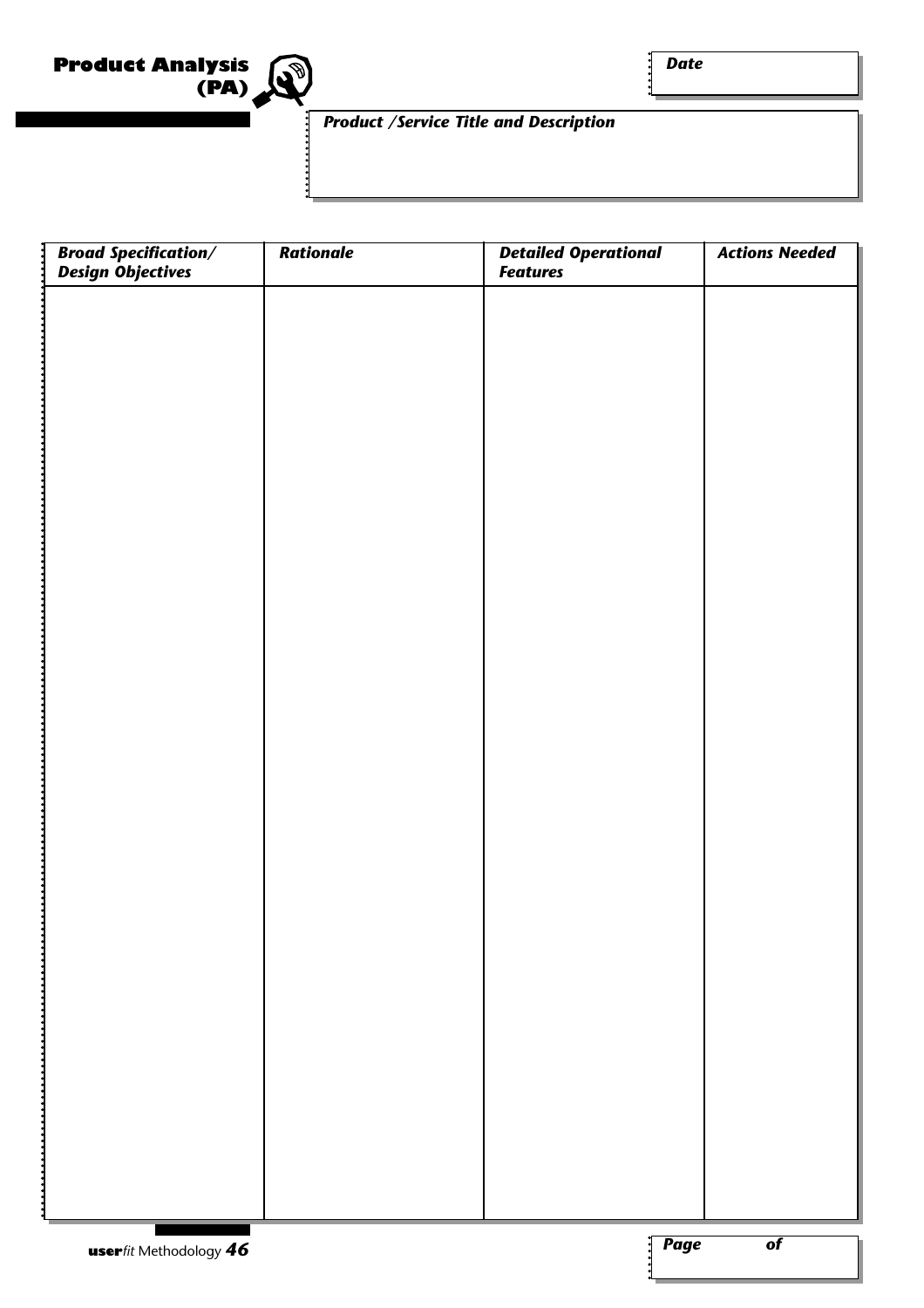*Methodology* **Environmental Context**



**Overview**

# **Environmental Context (EC)**

### **Purpose**

The Environmental Context tool is a high level summary of initial ideas and assumptions about a product which designers may find particularly useful to record at a relatively early stage of design. The tool demands that the developer thinks about what the product or service will be, who will use it, why there is a need for it, and where and how it will be used. In addition the tool will require that the developer makes explicit their confidence in the information they have.

NB The product/service may already exist and require only modification, alternatively it may remain to be designed and developed.

#### **How to use this tool**

One way to complete this tool is after a group discussion within a project development team, where the initial assumptions about the project are listed and discussed. This has value in identifying what is well understood about the development and what still needs to be clarified. Where there are no clear views as to certain aspects of the product, these should be listed as issues requiring attention. Appropriate actions can then be decided.

#### **Outcome**

Answering these or similar questions with a degree of confidence should ensure that the designer has a concrete notion of the nature and scope of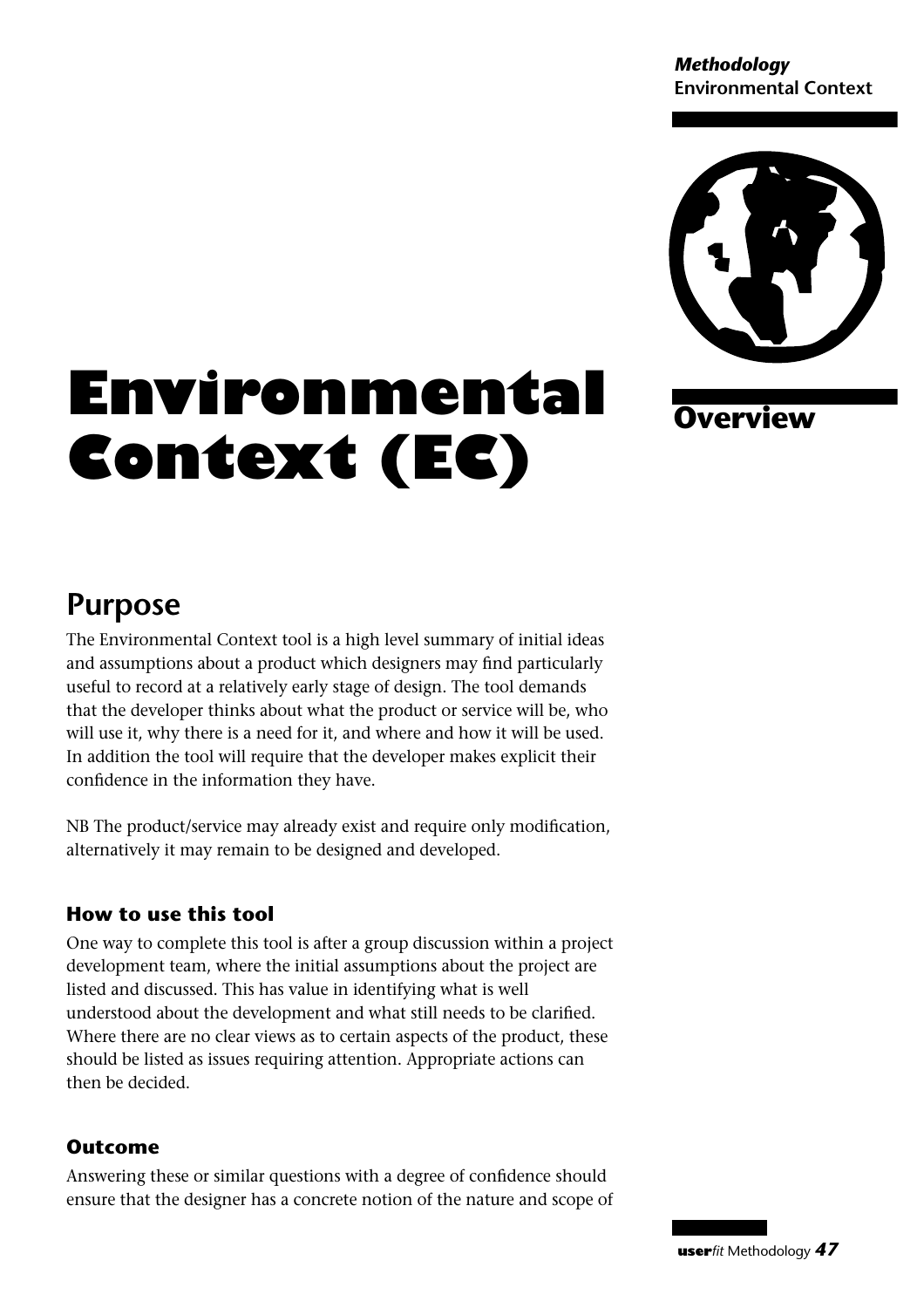the product/service to be designed or modified. Even at this early stage, the designer should be encouraged to know who the intended users of this product might be thus establishing a user–centred approach early in the development cycle.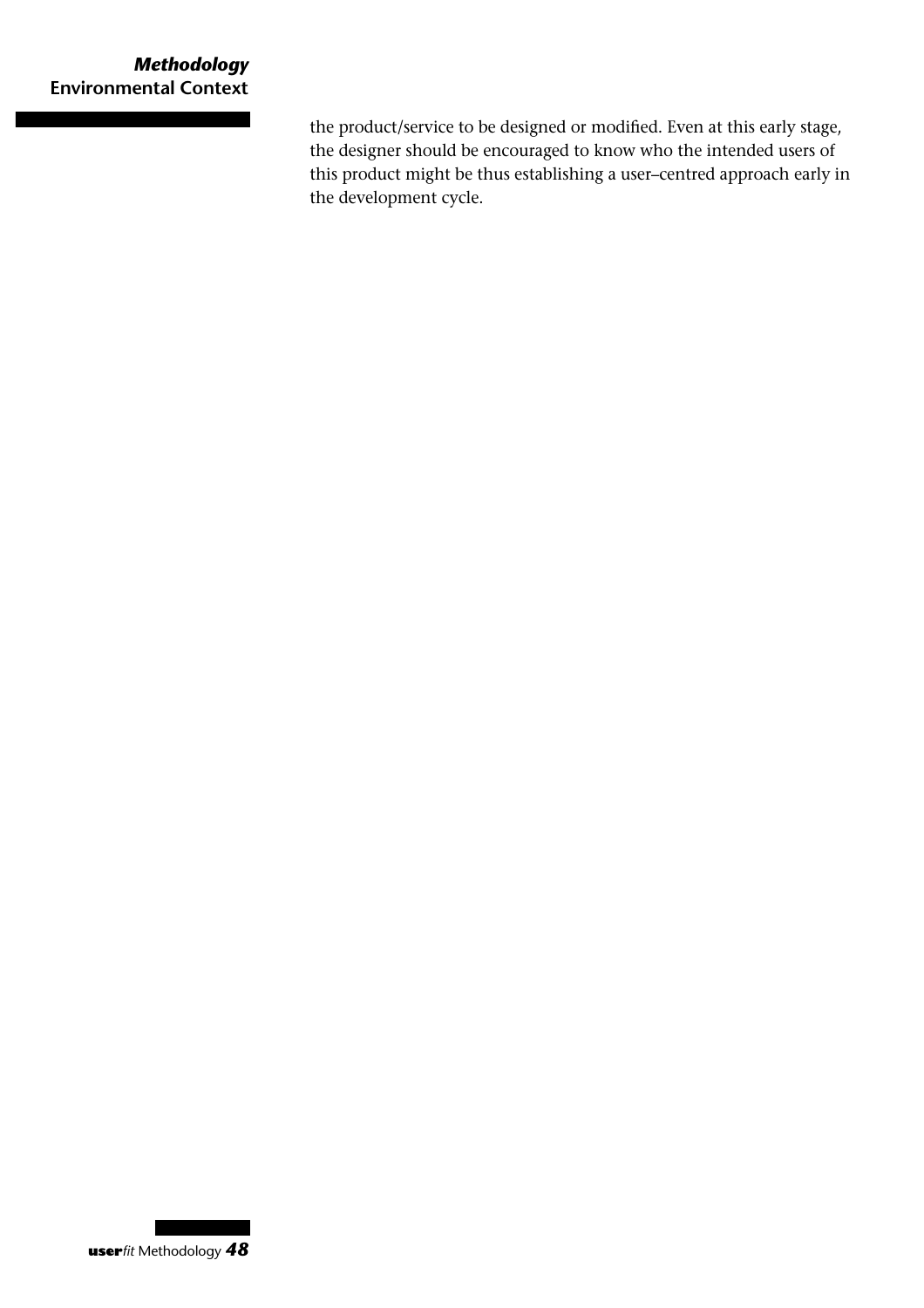#### *Methodology* **Environmental Context**



## **Environmental Context tool (EC)**

#### **0. Source material**

Tools & Techniques: Empathic modelling; brainstorming; group discussion. Any background information on how the product will be used.

#### **1. Product title and description**

First, give the product a title and record the basic information about the product idea. This serves as a guide for other considerations.

Next complete the table below as far as you can, filling in the columns from left to right. Do not be overly concerned if, at this stage, there are gaps in your information. Some issues will not arise at this stage, those that do are recorded and considered during the User and Activity Analyses stages of the Methodology.

#### **2. Initial queries (Column 1)**

This column contains a series of questions designed to test early assumptions about aspects of the product. These questions are basically the who, what, why, where and when of the products use and are largely self–explanatory. For examples of typical answers to these questions the reader is directed to the worked example of USERfit in Appendix 1.

#### **3. Details (Column 2)**

In this column, answer the questions listed in column 1. Use whatever data from analysis, customer contacts etc. that you can but do not be reluctant to use your imagination where data are missing. Mark such assumptions so that you remember which are assumptions and which are based on factual information.

#### **Procedure**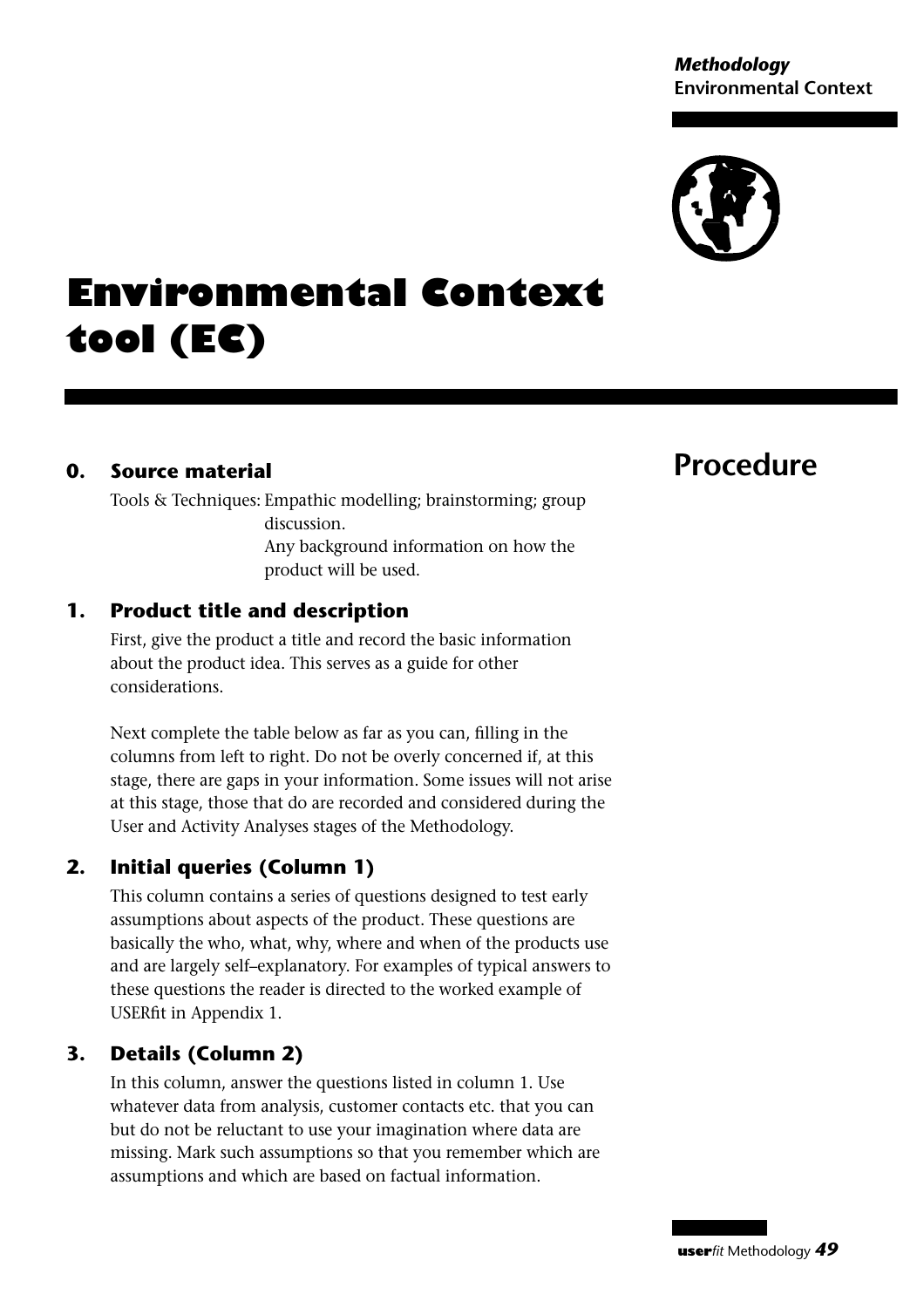This step will be particularly important for products which are designed for specialised markets e.g. aids for specific disability groups. In such cases you may find that this process poses more questions than it answers. However it is important to record what underlying assumptions are being made about a product early in design, and the activity will assist in identifying areas where more discussion and data capture is required. Unresolved issues will be addressed later in the design activity however, and at this stage it is sufficient to note them and then continue.

For generic products where the goals are very general and well understood, there may be far fewer issues for clarification, but it is still important to record the basic assumptions that have been made.

#### **4. Issues requiring attention (Column 3 )**

Make notes in this column of any issues arising from your responses which are felt at this stage to have some influence on the creation of the product. For example in response to the query "Who will purchase this product?" you may have answered "Elderly people". An issue requiring attention might be that as this group of people are often on low incomes, how will they be able to afford this product?

#### **5. Actions Needed (Column 4)**

At the end of the workshop the recorder will need to summarise the discussion in this column and list the actions which have arisen through the completion of this tool. These may include decisions that need to be made strategically regarding the product's exploitation and its practical implementation into the marketplace. Pay special attention to issues which you feel may need to be considered in more detail at a later stage of the design process. Areas where differences of opinion emerge should be noted as these will also need to be resolved at some stage in the design cycle.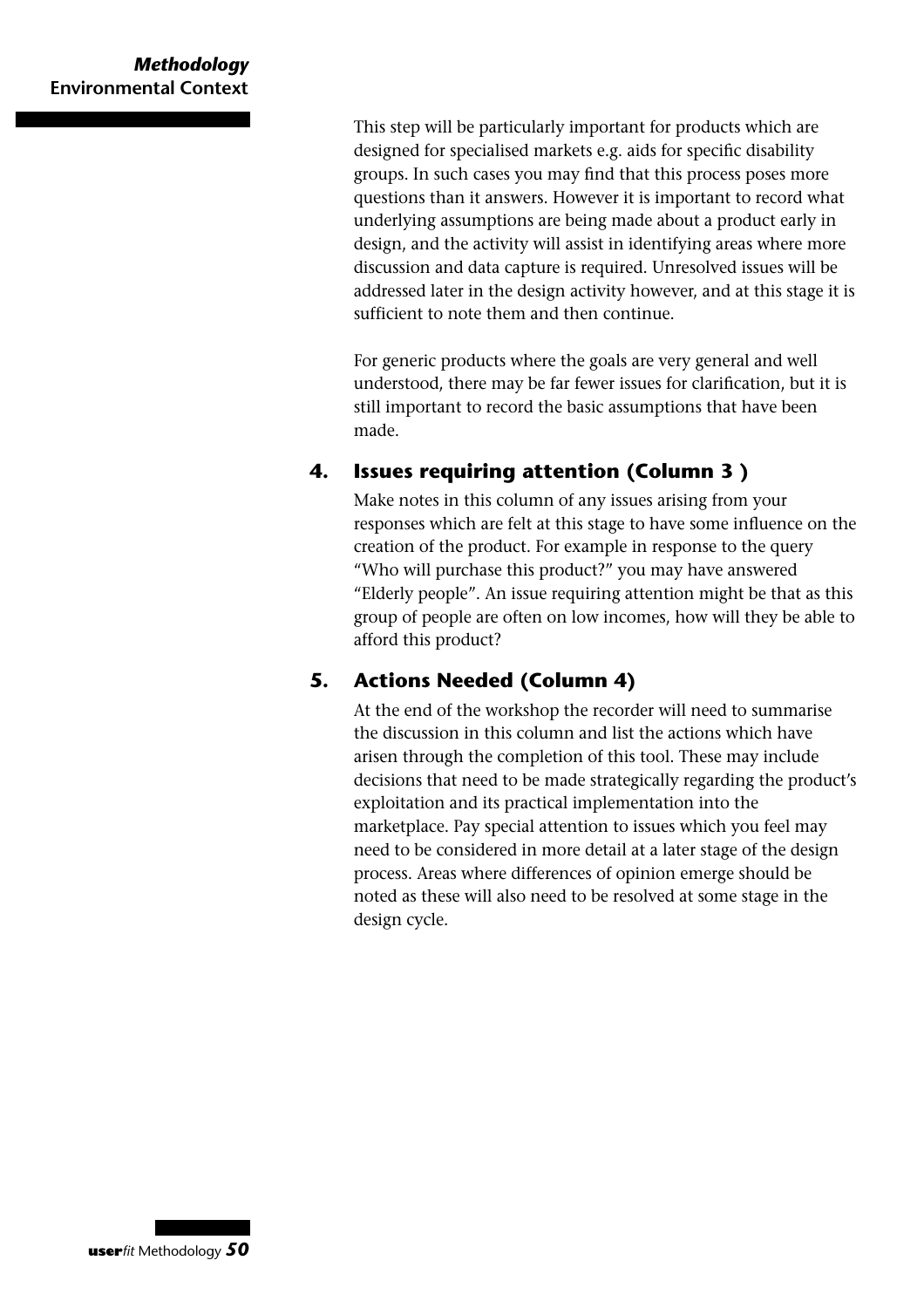$\ddot{\cdot}$ 

 $\mathbf{i}$ 



*Product /Service Title and Description*

| <b>Initial Queries</b>                                                        | <b>Details</b>                                                                                  | <b>Issues Requiring</b><br><b>Attention</b>              | <b>Actions Needed</b>                        |
|-------------------------------------------------------------------------------|-------------------------------------------------------------------------------------------------|----------------------------------------------------------|----------------------------------------------|
| <b>What is the</b><br>product/service?                                        | e.g. an intelligent washing<br>machine forming part of a<br>wider home automation<br>initiative | e.g. some details of the<br>specification need checking. | e.g. involve<br>experts on elderly<br>people |
| Why is there a need<br>for the<br>product/service?                            |                                                                                                 |                                                          |                                              |
| <b>Where did the idea</b><br>for the product<br>originate?                    |                                                                                                 |                                                          |                                              |
| <b>Who will purchase</b><br>this product/service?                             |                                                                                                 |                                                          |                                              |
| Who are the primary<br>end users?                                             |                                                                                                 |                                                          |                                              |
| <b>How and when will</b><br>this service be used?                             |                                                                                                 |                                                          |                                              |
| <b>Where will this</b><br>product/service be<br>used?                         |                                                                                                 |                                                          |                                              |
| <b>How will the</b><br>development of this<br>product/service be<br>financed? |                                                                                                 |                                                          |                                              |
|                                                                               |                                                                                                 |                                                          |                                              |
| $\overline{of}$<br>:  Page                                                    |                                                                                                 |                                                          | $\frac{1}{2}$                                |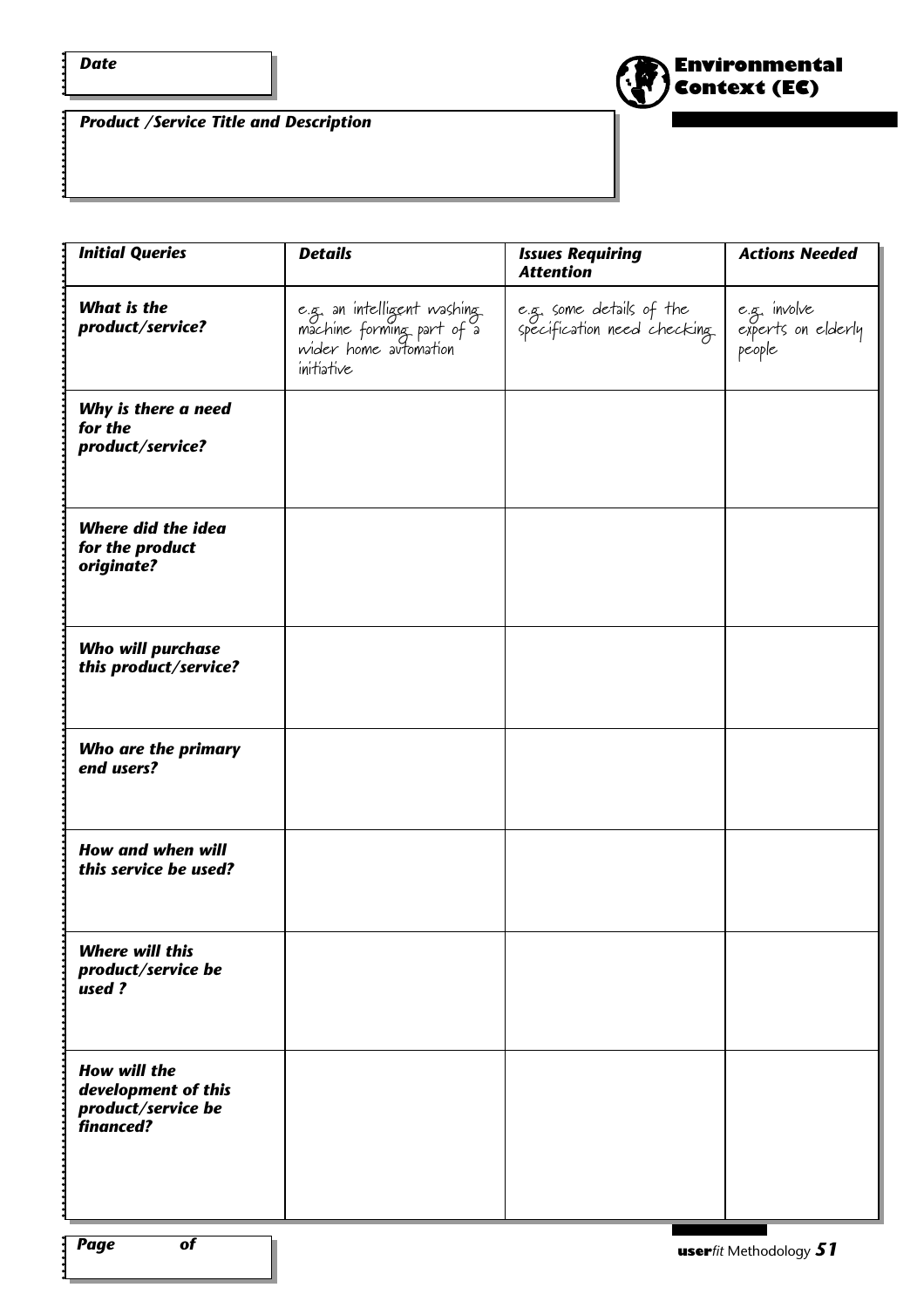

*Date*

#### *Product /Service Title and Description*

| <b>Initial Queries</b>                                                      | <b>Details</b> | <b>Issues Requiring</b><br><b>Attention</b> | <b>Actions</b> |
|-----------------------------------------------------------------------------|----------------|---------------------------------------------|----------------|
| <b>What is the</b><br>product/service?                                      |                |                                             |                |
| Why is there a need<br>for the<br>product/service?                          |                |                                             |                |
| <b>Where did the idea</b><br>for the product<br>originate?                  |                |                                             |                |
| <b>Who will purchase</b><br>this product/service?                           |                |                                             |                |
| Who are the primary<br>end users?                                           |                |                                             |                |
| <b>How and when will</b><br>this service be used?                           |                |                                             |                |
| <b>Where will this</b><br>product/service be<br>used?                       |                |                                             |                |
| How will the<br>development of this<br>product/service be<br>.<br>financed? |                |                                             |                |

1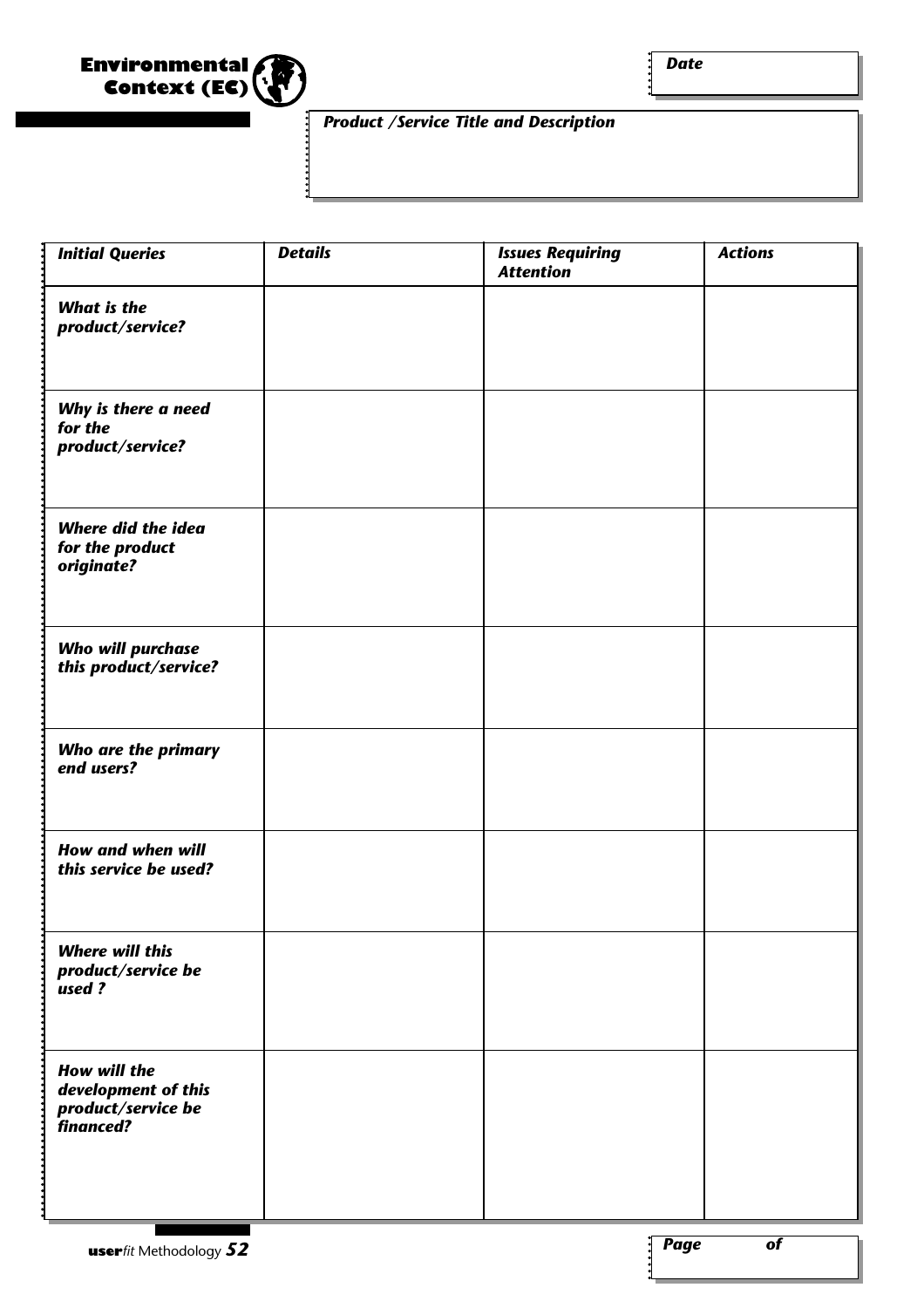*Methodology* **Product Environment**



**Overview**

# **Product Environment (PE)**

## **Purpose**

This tool considers in more detail what is known about the environment in which the product will operate, and any implications that this may have for design. This tool reminds developers to consider the wider implications of how the product will be supported, and also documents some of the likely implications of these decisions.

NB The product/service may already exist and require only modification, alternatively it may remain to be designed and developed.

#### **How to use this tool**

The tool should be used as part of the conversations that need to take place between developers and other relevant parties, and which are likely to involve the use of group discussions and/or personal interviews. This summary should be used when there is a reasonably clear idea of the product to be developed, but is still appropriate for use early in the design cycle. Arguments for the early use of this tool are that some of these wider issues may have implications for the design and specification of the product itself.

#### **Outcome**

Answering these or similar questions with a degree of confidence should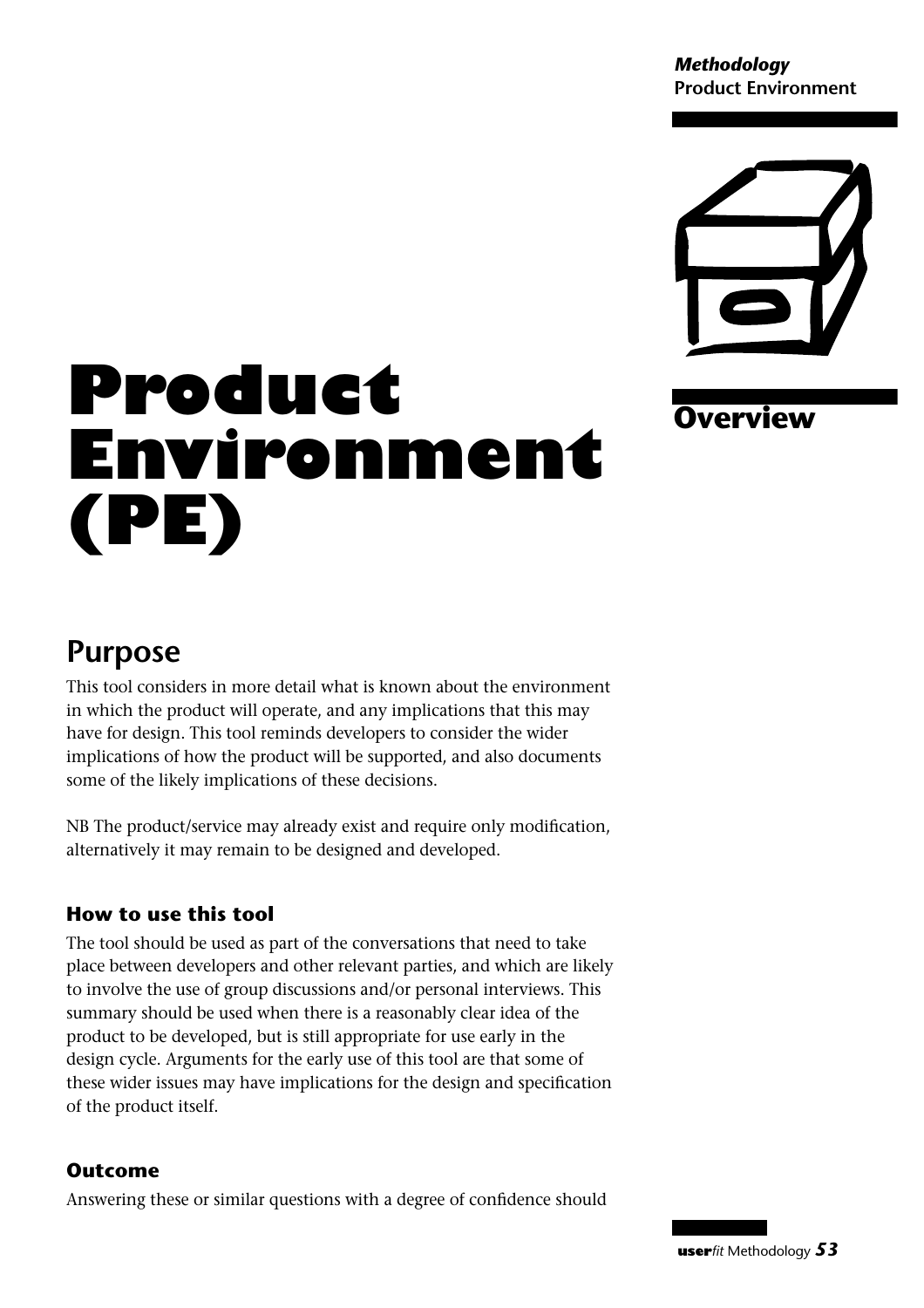ensure that the designer has a concrete notion of the wider environmental aspects of the product/service to be designed or modified. Even at this early stage, the designer should be encouraged to understand the service provision aspects of their product. The tool highlights issues for clarification and implications for design which are considered in other more detailed stages of the Methodology, namely the User Analysis and Activity Analysis tools.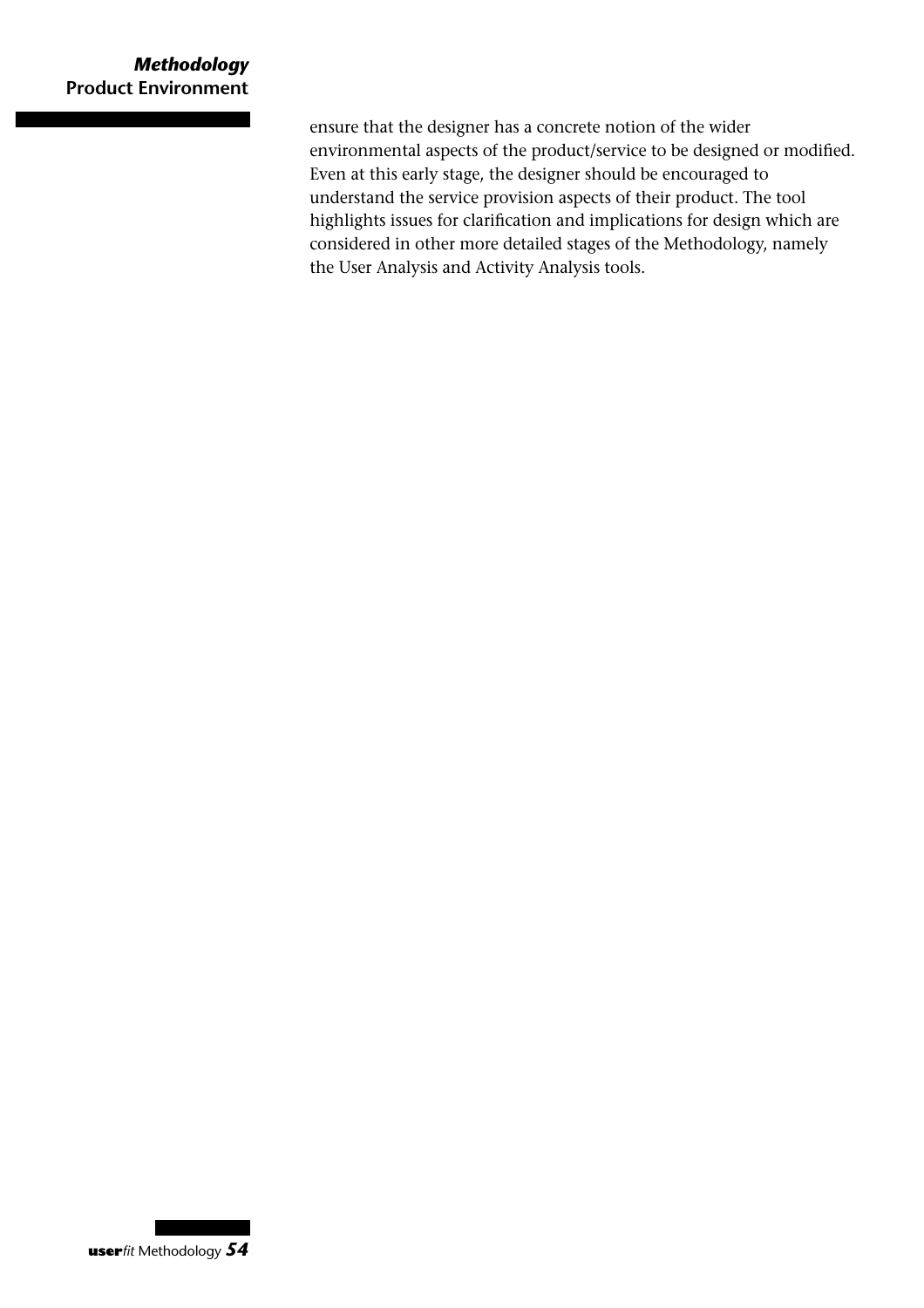#### *Methodology* **Product Environment**



## **Product Environment (PE)**

#### **0. Source material**

Tools & Techniques: Empathic modelling; brainstorming; group discussions. Any background information on product support.

#### **1. Product title and description**

First, give the product a title and record the basic information about the product idea. This serves as a guide for other considerations.

Now complete the table below as far as you can, filling in the columns from left to right. Do not be overly concerned if, at this stage, there are gaps in your information. Some issues will not arise at this stage, those that do are recorded in the fourth column, Design Implications, and can also be considered during the detailed User and Activity Analyses stages of the Methodology.

#### **2. Function (Column 1)**

This column contains a list of the wider considerations of the design and use of the product i.e. training in its use; installation; maintenance; support needs for users; decommission when the product becomes obsolete; service provision and instructional documentation for users. These considerations are particularly important in the assistive technology market, where many products are of a specialist nature, and will require considerable support in their use. It is therefore important for designers to test early assumptions about these aspects of the product.

#### **3. Who will do this (Column 2)**

Try to identify the person or organisation you feel may be responsible for the functions listed in Column 1. Use whatever

### **Procedure**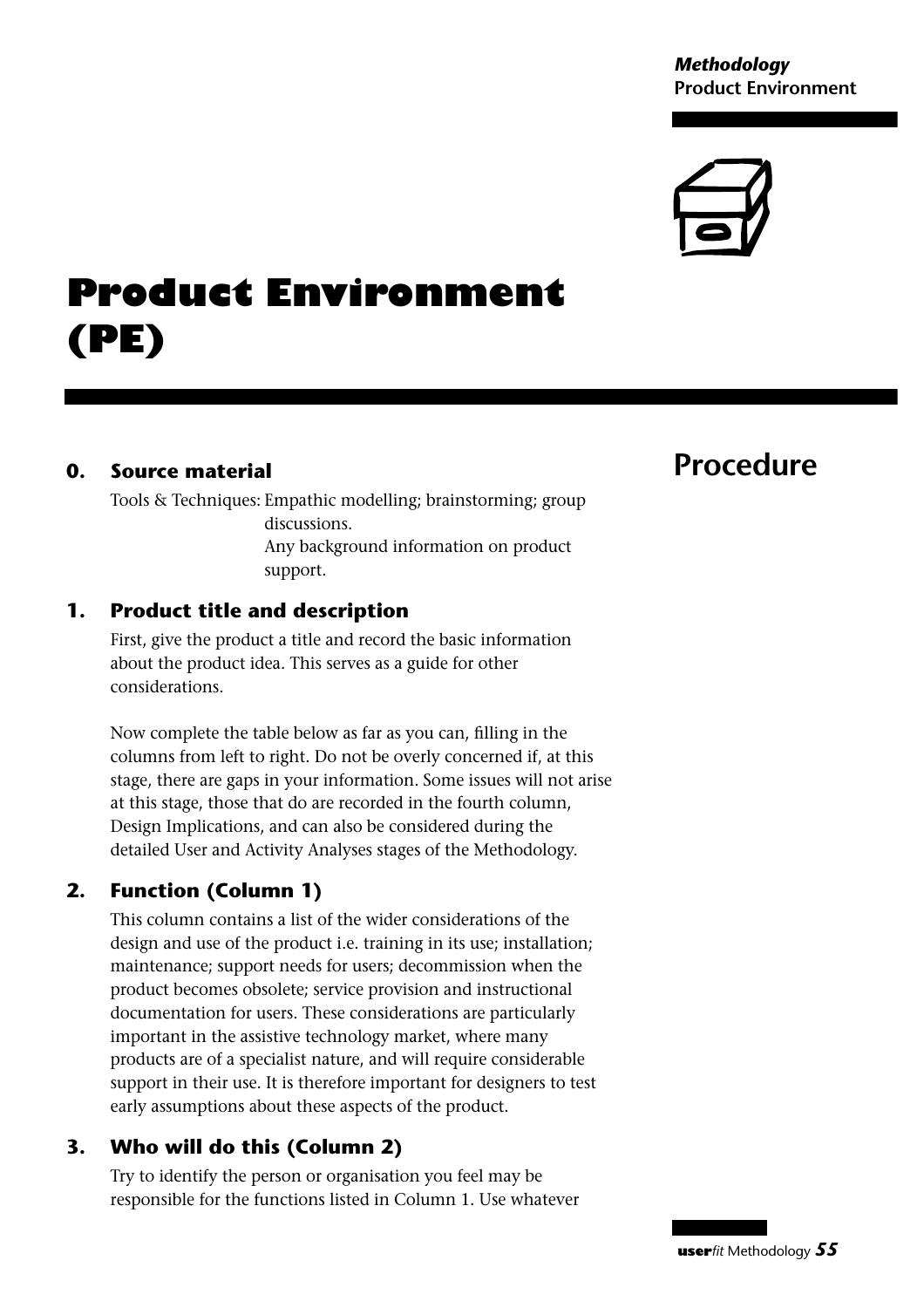#### *Methodology* **Product Environment**

information from analysis, customer contacts, enquiries etc. that you can but do not be reluctant to use your imagination where this information is not readily obtainable. Mark such assumptions so that you remember which are assumptions and which are based on factual knowledge.

This step will be particularly important for products which are designed for specialised markets e.g. aids for specific disability groups. In such cases you may find that this process poses more questions than it answers. However it is important to record what underlying assumptions are being made about a product early in design, and the activity will assist in identifying areas where more discussion and data capture is required. Unresolved issues will be addressed later in the design activity however, and at this stage it is sufficient to note them and then continue.

#### **4. How will this be done (Column 3 )**

Make notes in this column of any ideas you have about how the functions will be achieved/supported. Note any issues which have some influence on the creation of the product. In particular, consider situations where the design team may have to consult with other organisations, e.g. Social Services; Standards bodies , e.g. to confirm the viability of a product or service.

#### **5. Design implications (Column 4 )**

In this column you begin to consider the initial design implications of the issues raised, how these might impact on the development of the product and how that might impact on the intended users. In a sense you are checking assumptions arrived at in the previous column. For example, why is there a need for training and support; is it necessary to provide users with specialist installation and maintenance services etc.?

#### **6. Actions Needed (Column 5)**

At the end of the workshop the recorder will need to summarise the discussion in this column and list the actions which have arisen through the completion of this tool. This could include support issues which needed to be considered, and actions on other parties to resolve their unanswered questions. Pay special attention to issues which you feel may need to be considered in more detail at a later stage of the design process. Areas where differences of opinion emerge should be noted as these will also need to be resolved at some stage in the design cycle.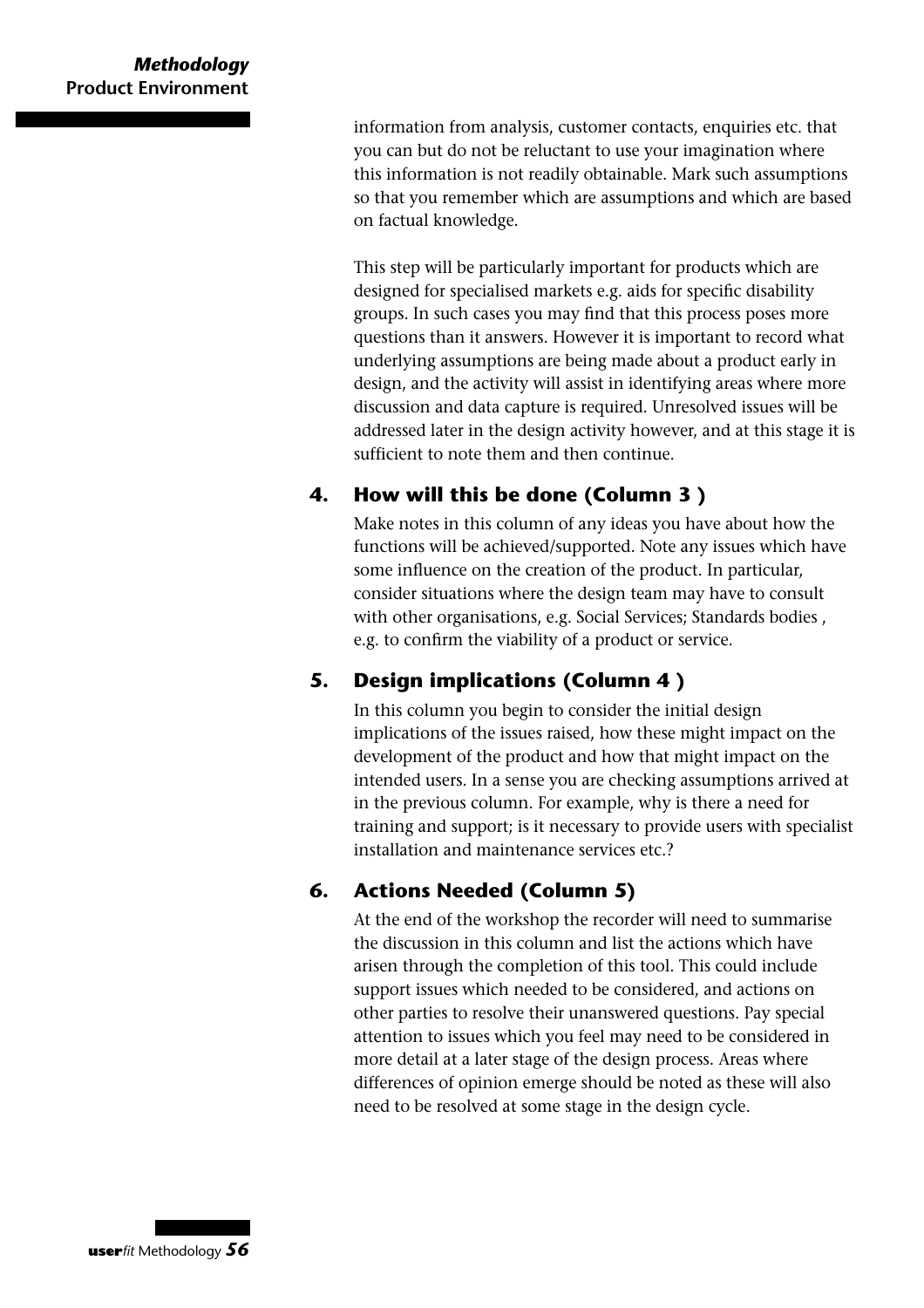*Date*

 $\ddot{\cdot}$ 

 $\frac{1}{2}$ 



*Product /Service Title and Description*

| <b>Function</b>           | Who will do this?                             | How will this be<br>done? | <b>Design</b><br><i>implications</i> | <b>Actions Needed</b>                  |
|---------------------------|-----------------------------------------------|---------------------------|--------------------------------------|----------------------------------------|
| <b>Training</b><br>needs  | e.g. installers/<br>electrical<br>contractors | e.g. informally           | e.g. product needs<br>to be simple   | e.g. ensure<br>simplicity to<br>design |
| <b>Documen-</b><br>tation |                                               |                           |                                      |                                        |
| <b>Installation</b>       |                                               |                           |                                      |                                        |
| <b>Maintenance</b>        |                                               |                           |                                      |                                        |
| <b>Support</b>            |                                               |                           |                                      |                                        |
| De-<br>commission         |                                               |                           |                                      |                                        |

*Page of*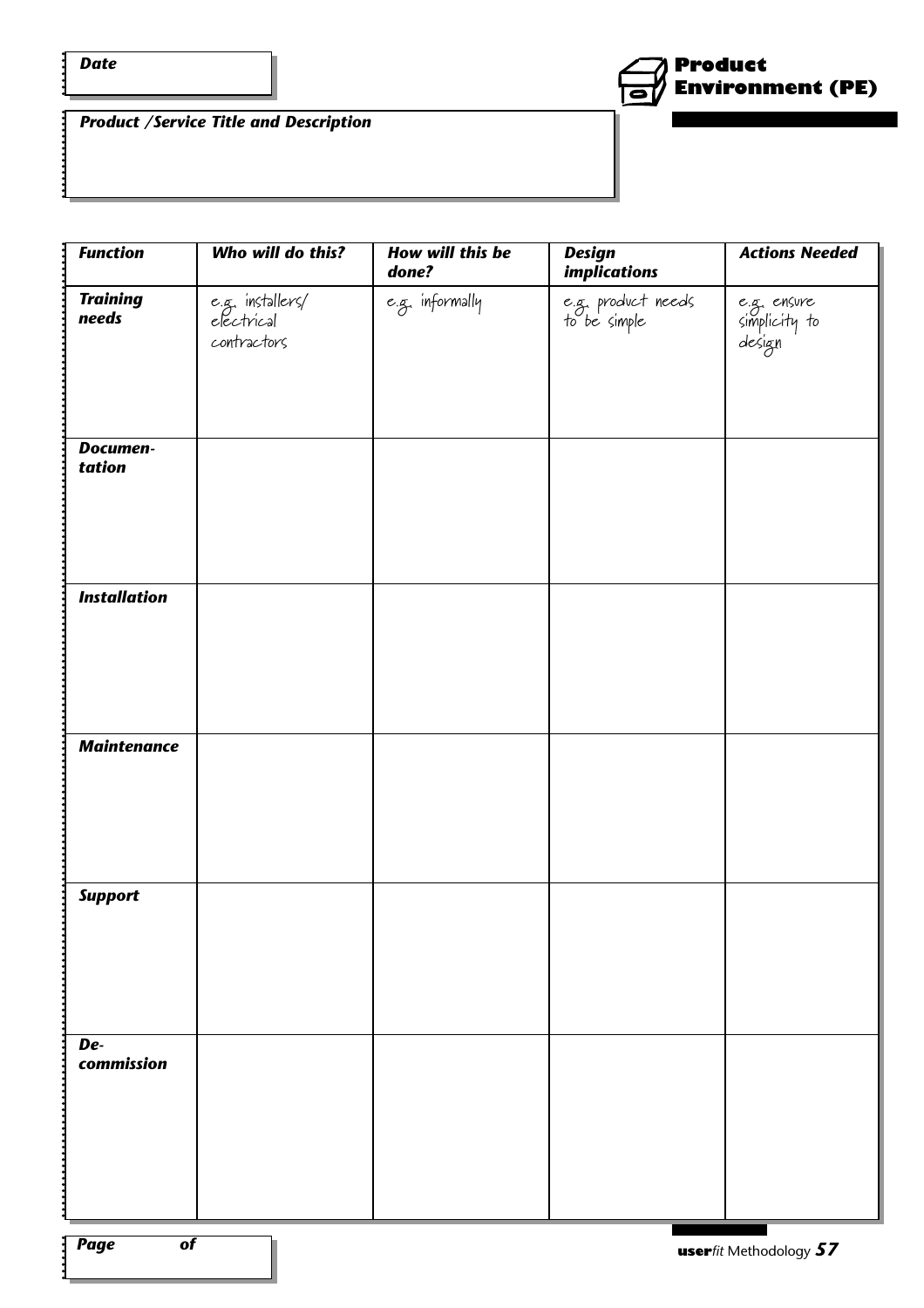

*Date*

#### *Product /Service Title and Description*

| <b>Function</b>          | Who will do this? | How will this be<br>done? | Design<br>implications | <b>Actions Needed</b> |
|--------------------------|-------------------|---------------------------|------------------------|-----------------------|
| <b>Training</b><br>needs |                   |                           |                        |                       |
|                          |                   |                           |                        |                       |
| Documen-<br>tation       |                   |                           |                        |                       |
| <b>Installation</b>      |                   |                           |                        |                       |
|                          |                   |                           |                        |                       |
| <b>Maintenance</b>       |                   |                           |                        |                       |
| <b>Support</b>           |                   |                           |                        |                       |
|                          |                   |                           |                        |                       |
| De-<br>commission        |                   |                           |                        |                       |
|                          |                   |                           |                        |                       |

1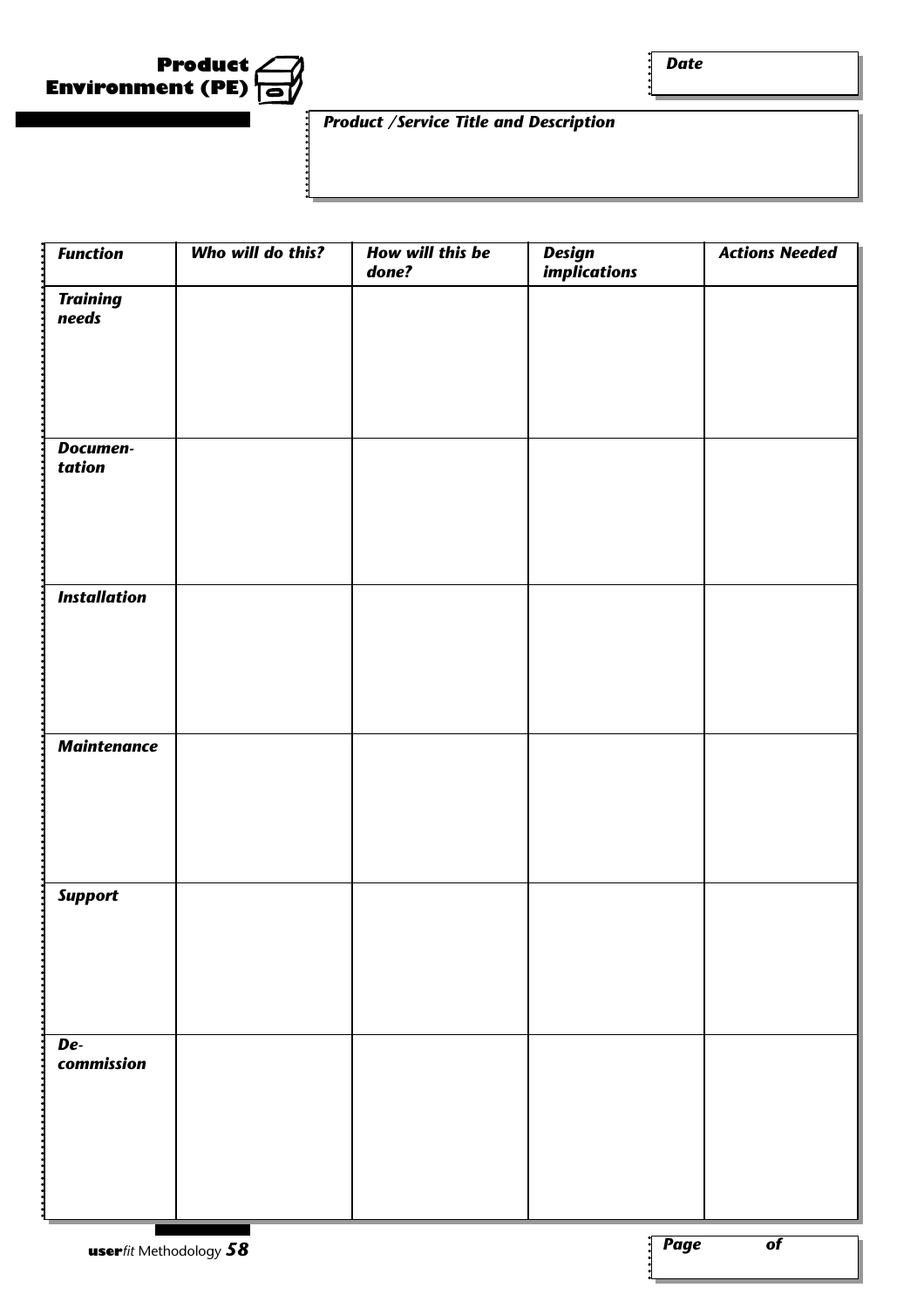*Methodology* **Functional Specification**



**Overview**

# **Functional Specification**

## **Purpose**

The functional specification phase of USERfit contains three components which are interdependent on each other. These are:

- The Product Attribute Matrix (PAM)
- ▲ The Requirements Summary (RS)
- The Design Summary (DS)

The Product Attribute Matrix cross references the product specification, derived from the Product Analysis tool, with the desired attributes of products obtained from User and Activity Analysis. The Matrix is a crossreferencing tool to assist in matching the intended functionality of the product with user needs. The idea is to produce a simple summary matrix for each major user group where attributes of the product act as column headings in a table, and desired attributes act as row headings. The developer then evaluates whether the product being produced appears to match user needs.

The tables are summarised using a Requirements Summary (RS), which lists the desirable attributes of the product based on users needs, and a Design Summary (DS), which lists the functionality to be implemented.

To avoid creating overly complex tables and summaries, produce a separate matrix for each major user group likely to use a product. For many products this may be a single user category, but for many AT products a wider range of potential users may be identified e.g. carers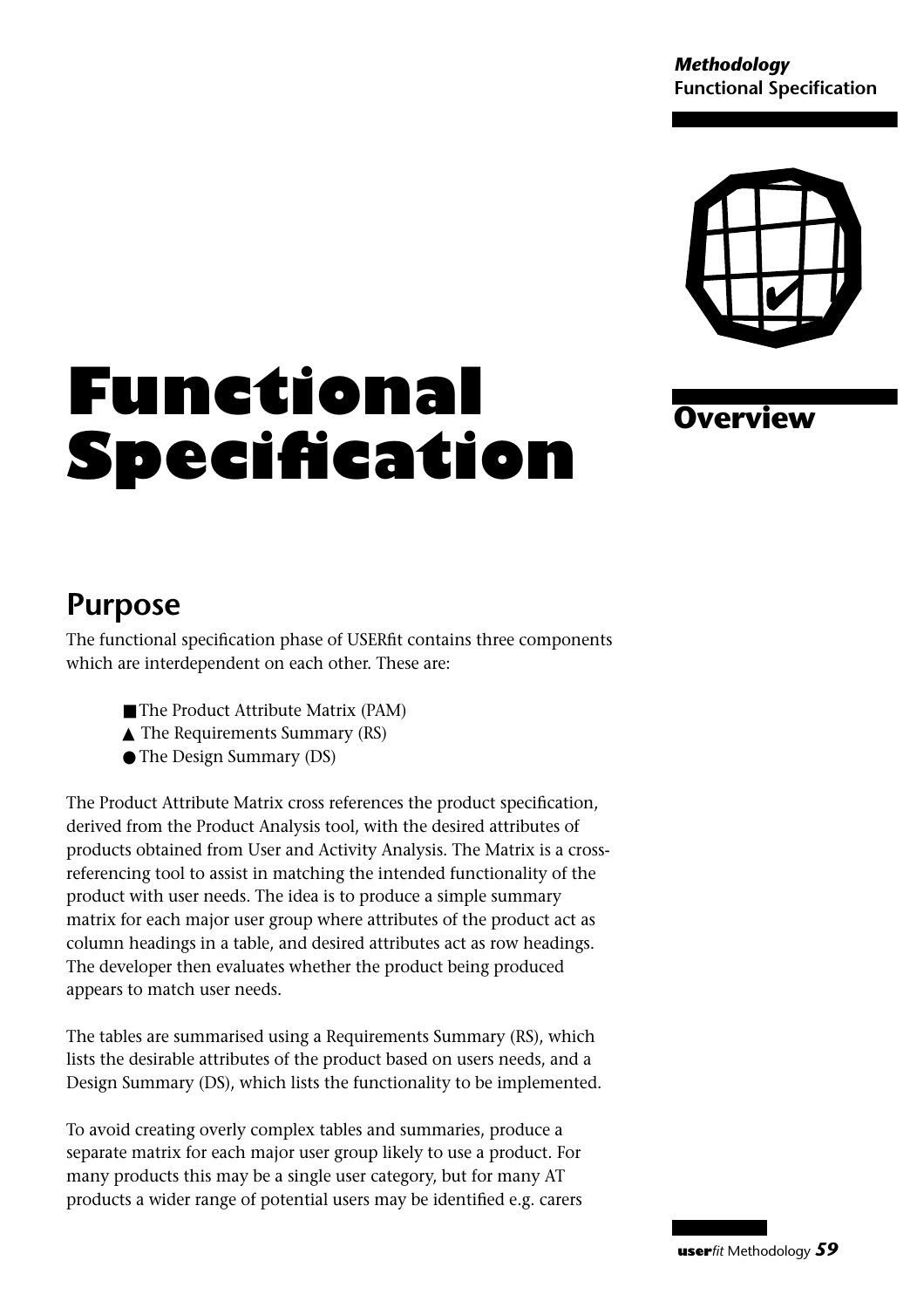and members of family. In these cases, you can construct additional matrices and summaries. Decisions whether to include these other parties in the analysis will largely depend on their anticipated role in the use of a product, and whether an analysis of their needs has already been conducted as part of the User and Activity Analysis activities.

#### **How to use these tools**

The Matrix and Summaries are designed to be used in a workshop setting which would aim to involve all interested parties. The approach may be used to check whether an existing product specification is well matched to users needs. Whilst not only useful when refining an existing product, it can also be valuable in performing some initial checks to ensure a product specification will satisfy end users needs before a product has been built. Here the columns of the PAM are generated from the outcomes of the Product Analysis (PA), and the rows from the User and Activity Analysis forms (UA3 & AA3). This is a basis for subsequent discussion when completing the RS and DS. The second way to use the matrix is to assist in the specification process, where attributes emerging from User and Activity Analysis are entered into the rows of the table. You can then discuss the functional specifications which will match these needs. Here the columns in the table are constructed gradually, resulting in a description of the functional specification that has finally been agreed.

#### **Outcome**

The outputs from this activity are summaries of each of the two assessment processes conducted during the matrix exercise. The RS represents assessments recorded in the right hand summary column of the matrix. This also shows the degree to which desired attributes (row headings) are being met by the product specification (column headings). The DS summarises the products specification (the bottom row of the Matrix) and how well specifications are seen to be serving a useful purpose in meeting user requirements. This document also moves towards making operational these specifications, by describing how they will be implemented.

The output from this process is a detailed specification for design. The completed Matrix will serve to do the following:

- outline the required functionality
- identify superfluous functionality which may be designed out of the product
- rate the degree to which the specification will match user needs

Output from this activity are also fed into the Usability Evaluation planning process.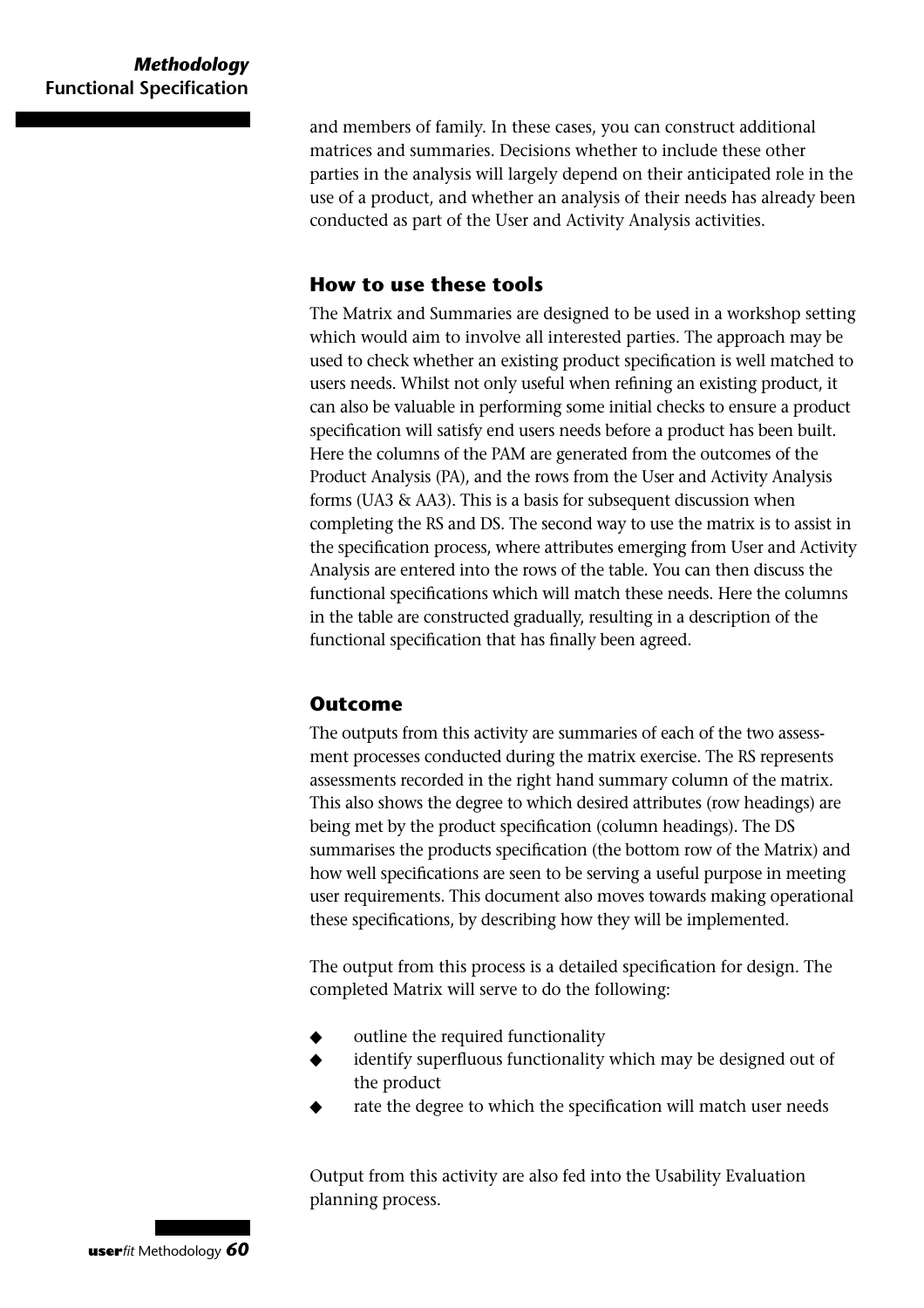## **The Product Attribute Matrix (PAM)**

## **How to use the Matrix**

#### **0. Source Material**

Methodology: Product Analysis, Activity Analysis 3, User Analysis 3.

#### **1. Preparing the Matrix**

#### *Step 1.*

Across the row marked 'Product Specification' enter all items of product specification as they appear in Column 3 of the Product Analysis tool. These items will now act as individual column headings along the Matrix.

#### *Step 2.*

Down the left hand column, desired attributes are entered from the Requirements Summaries of the User and Activity Analyses tools (UA3 and AA3). These items will now act as individual row headings down the Matrix.

#### *Step 3.*

Assessments are made for each desired attribute in terms of their perceived importance to the user.

#### **2. Completing the Matrix**

#### *Step 4.*

Ratings are now made in the body of the Matrix which cross–reference aspects of the specification against the full range of desired attributes. A simple tick is placed in a cell if the desired attribute is supported by an element of the specification, and the cell is left blank if it makes no contribution. Conversely a cross may be placed in the cell if an element of the specification actually contradicts a desired attribute. Where it is unclear whether there is a match or conflict, a question mark may also be placed in the cell.

### **Procedure**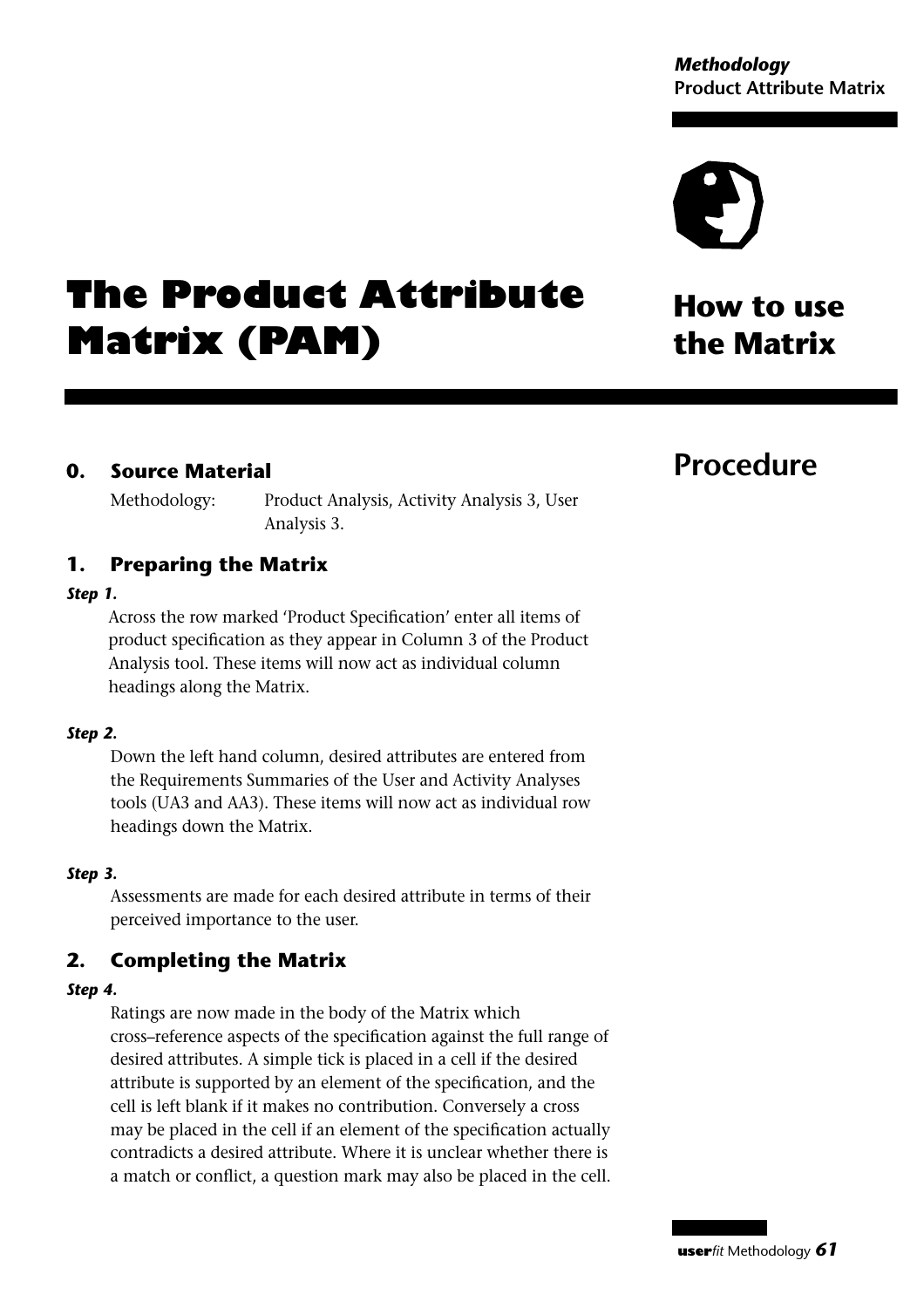#### *Methodology* **Product Attribute Matrix**

It should be stressed that it is the **process** of doing this exercise that is important. All design proposals or decisions taken should be recorded explicitly for later reference.

#### *Step 5.*

In the right hand Summary column, an assessment is now made of the degree to which each desired attribute is being adequately met by all of the elements in the product specification, and as before ticks, crosses and question marks should be used. It should be stressed that there may be differences of opinion when these issues are discussed, and again it is the process of going through this exercise which is of particular importance.

#### *Step 6.*

Along the bottom row, a summary assessment is also made of the degree to which items in the product specification satisfy desired attributes. This is slightly different from the previous analysis, as it helps identify those areas where product features appear to be superfluous and not providing any value to the user.

#### *Step 7.*

Assessments are made for each of the elements of the product specification in terms of:

- anticipated cost of development
- priority rating of feature

This step is useful in deciding on any trade–offs that will subsequently have to be made between features. For example a high cost and low priority feature could be removed from the development if resources were limited, and conversely low cost and high priority features should not be removed because they add value at low expense.

#### **3. Outcome of the PAM**

The use of the Product Attribute Matrix is an iterative process. The design team must add or subtract items of product specification (across the Product Specification row) where there is a failure to address end user needs or where there is evidence of superfluous specification. The process of working through the Matrix may then be repeated until the design team is satisfied that they have resolved any serious conflicts and are happy that the specification process is complete.

#### **4. Requirements Summary**

Each revision of the Product Attribute Matrix is summarised in the Requirements Summary (RS). This document lists all of the desired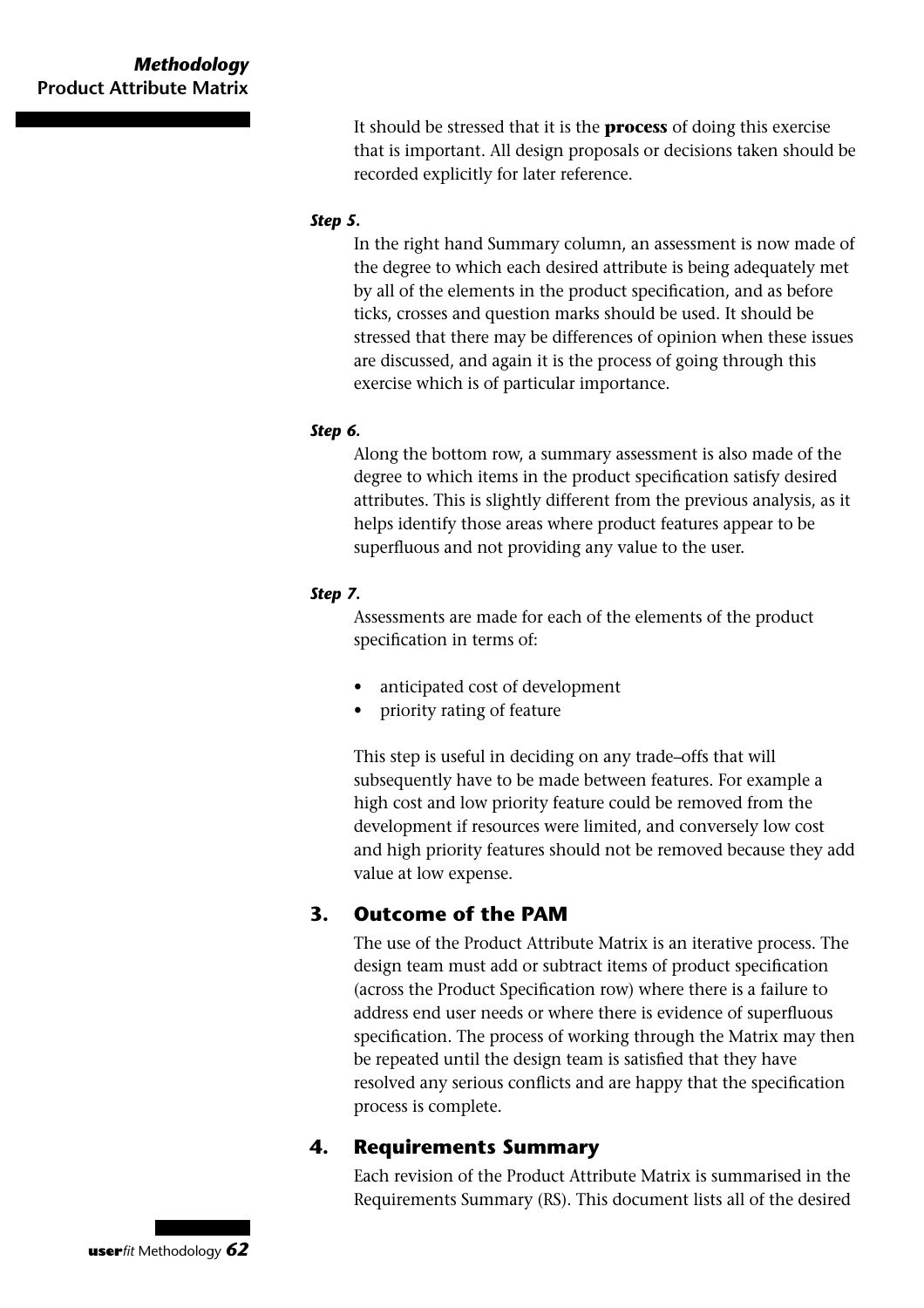features (row headings), and describes in detail how the emerging specification matches these. In addition the document lists any actions that are still outstanding for further investigation and development.

#### **5. Design Summary**

An additional Design Summary (DS) form is used to list the details of the emerging specification, and to summarise the priority given to their development. At this stage of the development it is important to start considering in detail how broad specifications may become operationalised in detailed design. Having identified what should be achieved, the developer needs to consider how this will be achieved, and discussions about this should be encouraged at this phase of design and recorded.

This document has a considerable overlap with the Product Analysis, and it is recommended that they be used together. The Product Analysis provides information which is fed into the PAM, whilst the Design Summary records the outcome of the discussion process that results.

Thus the Product Analysis is largely used to document an axisting product's specification, whilst the Design Summary documents any design decisions made during the process of using the USERfit methodology.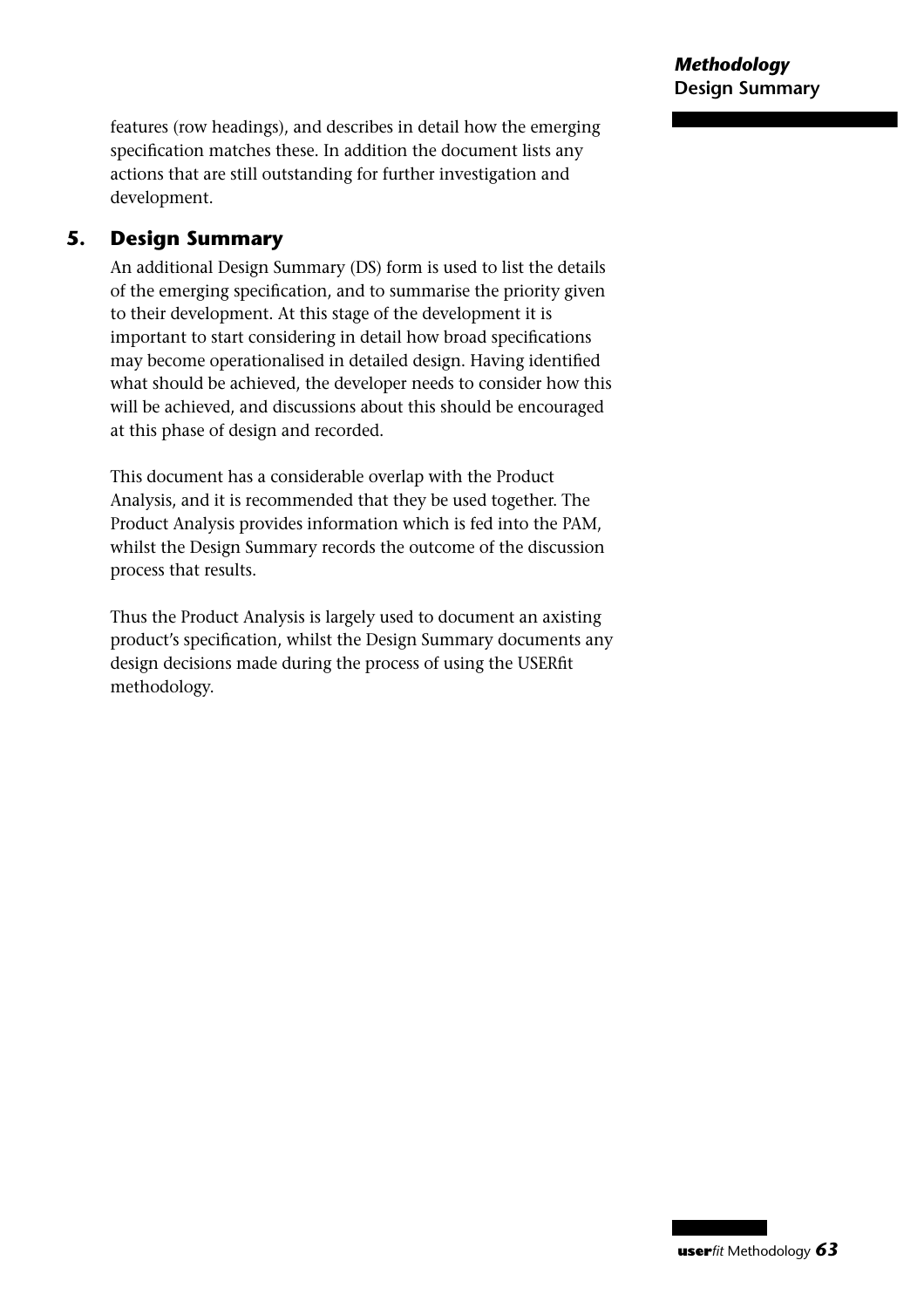#### *Product /Service Title and Description*

| Product<br>Specification               |  |  |  |  |  |
|----------------------------------------|--|--|--|--|--|
|                                        |  |  |  |  |  |
| .                                      |  |  |  |  |  |
| <b>Product</b><br><b>Specification</b> |  |  |  |  |  |
|                                        |  |  |  |  |  |
| Cost of development                    |  |  |  |  |  |
| <b>Priority</b>                        |  |  |  |  |  |
| <b>End User</b>                        |  |  |  |  |  |
| <b>Requirements (UA3)</b>              |  |  |  |  |  |
|                                        |  |  |  |  |  |
|                                        |  |  |  |  |  |
|                                        |  |  |  |  |  |
|                                        |  |  |  |  |  |
|                                        |  |  |  |  |  |
|                                        |  |  |  |  |  |
|                                        |  |  |  |  |  |
|                                        |  |  |  |  |  |
|                                        |  |  |  |  |  |
|                                        |  |  |  |  |  |
|                                        |  |  |  |  |  |
|                                        |  |  |  |  |  |
|                                        |  |  |  |  |  |
|                                        |  |  |  |  |  |
| <b>Activity<br/>Requirements (AA3)</b> |  |  |  |  |  |
|                                        |  |  |  |  |  |
|                                        |  |  |  |  |  |
|                                        |  |  |  |  |  |
|                                        |  |  |  |  |  |
|                                        |  |  |  |  |  |
|                                        |  |  |  |  |  |
|                                        |  |  |  |  |  |
|                                        |  |  |  |  |  |
|                                        |  |  |  |  |  |
|                                        |  |  |  |  |  |
|                                        |  |  |  |  |  |
|                                        |  |  |  |  |  |
|                                        |  |  |  |  |  |
|                                        |  |  |  |  |  |
|                                        |  |  |  |  |  |
|                                        |  |  |  |  |  |
| <b>SUMMARY</b><br>1                    |  |  |  |  |  |
|                                        |  |  |  |  |  |

**Product Attribute**

**Matrix (PAM)**

 $\mathbb{D}$ 

₩

.....

 $\mathbf{i}$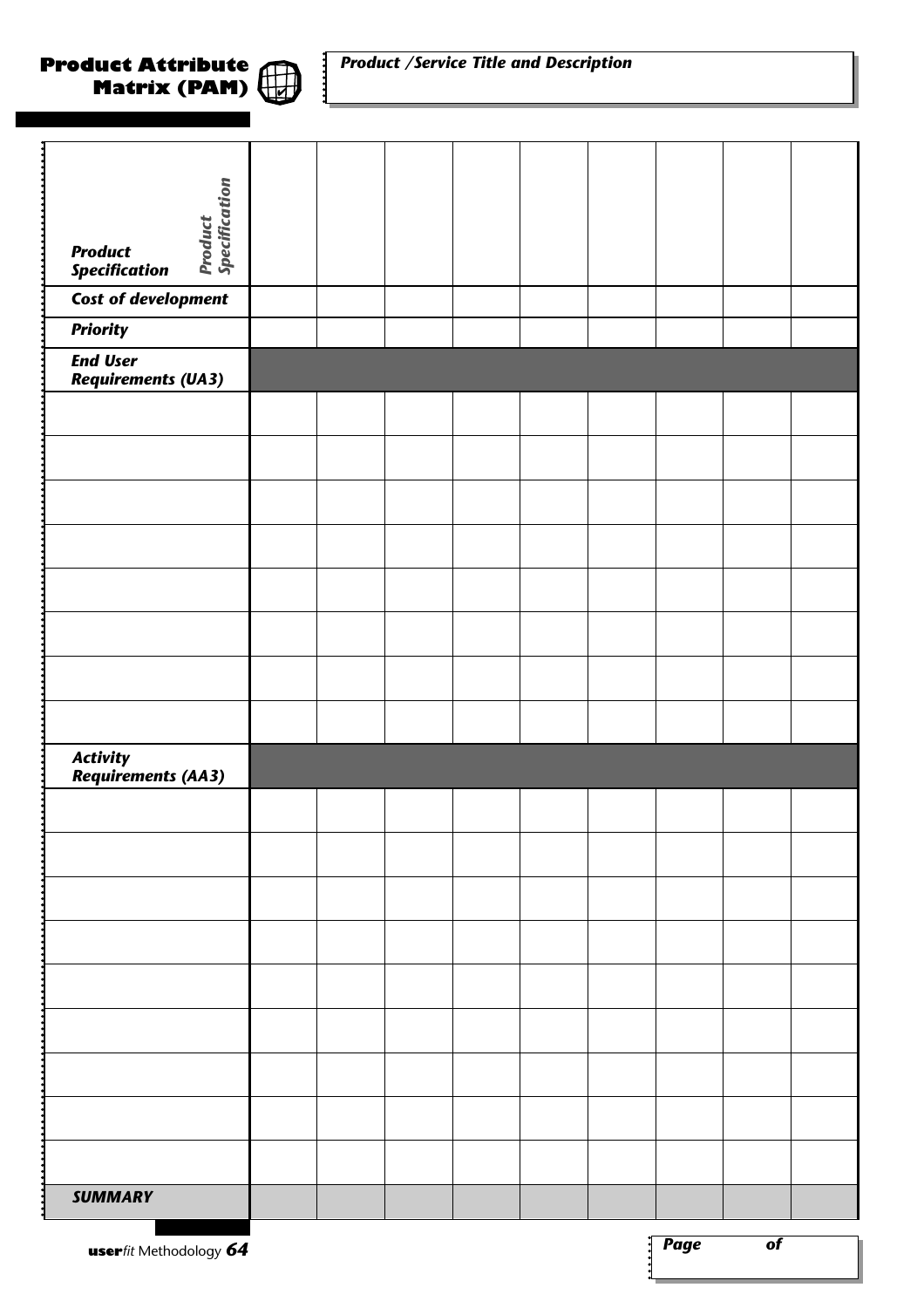| <b>Date</b><br>$\ddot{\phantom{0}}$ |  |  |  |  | <b>J</b> Matrix (PAM) | <b>Product Attribute</b> |
|-------------------------------------|--|--|--|--|-----------------------|--------------------------|
|                                     |  |  |  |  |                       |                          |
|                                     |  |  |  |  |                       |                          |
|                                     |  |  |  |  |                       |                          |
|                                     |  |  |  |  |                       |                          |
|                                     |  |  |  |  | <b>Priority</b>       | <b>SUMMARY</b>           |
|                                     |  |  |  |  |                       |                          |
|                                     |  |  |  |  |                       |                          |
|                                     |  |  |  |  |                       |                          |
|                                     |  |  |  |  |                       |                          |
|                                     |  |  |  |  |                       |                          |
|                                     |  |  |  |  |                       |                          |
|                                     |  |  |  |  |                       |                          |
|                                     |  |  |  |  |                       |                          |
|                                     |  |  |  |  |                       |                          |
|                                     |  |  |  |  |                       |                          |
|                                     |  |  |  |  |                       |                          |
|                                     |  |  |  |  |                       |                          |
|                                     |  |  |  |  |                       |                          |
|                                     |  |  |  |  |                       |                          |
|                                     |  |  |  |  |                       |                          |
|                                     |  |  |  |  |                       |                          |
|                                     |  |  |  |  |                       |                          |
|                                     |  |  |  |  |                       |                          |
|                                     |  |  |  |  |                       |                          |
|                                     |  |  |  |  |                       |                          |
|                                     |  |  |  |  |                       |                          |
|                                     |  |  |  |  |                       |                          |
|                                     |  |  |  |  |                       |                          |
|                                     |  |  |  |  |                       |                          |
|                                     |  |  |  |  |                       |                          |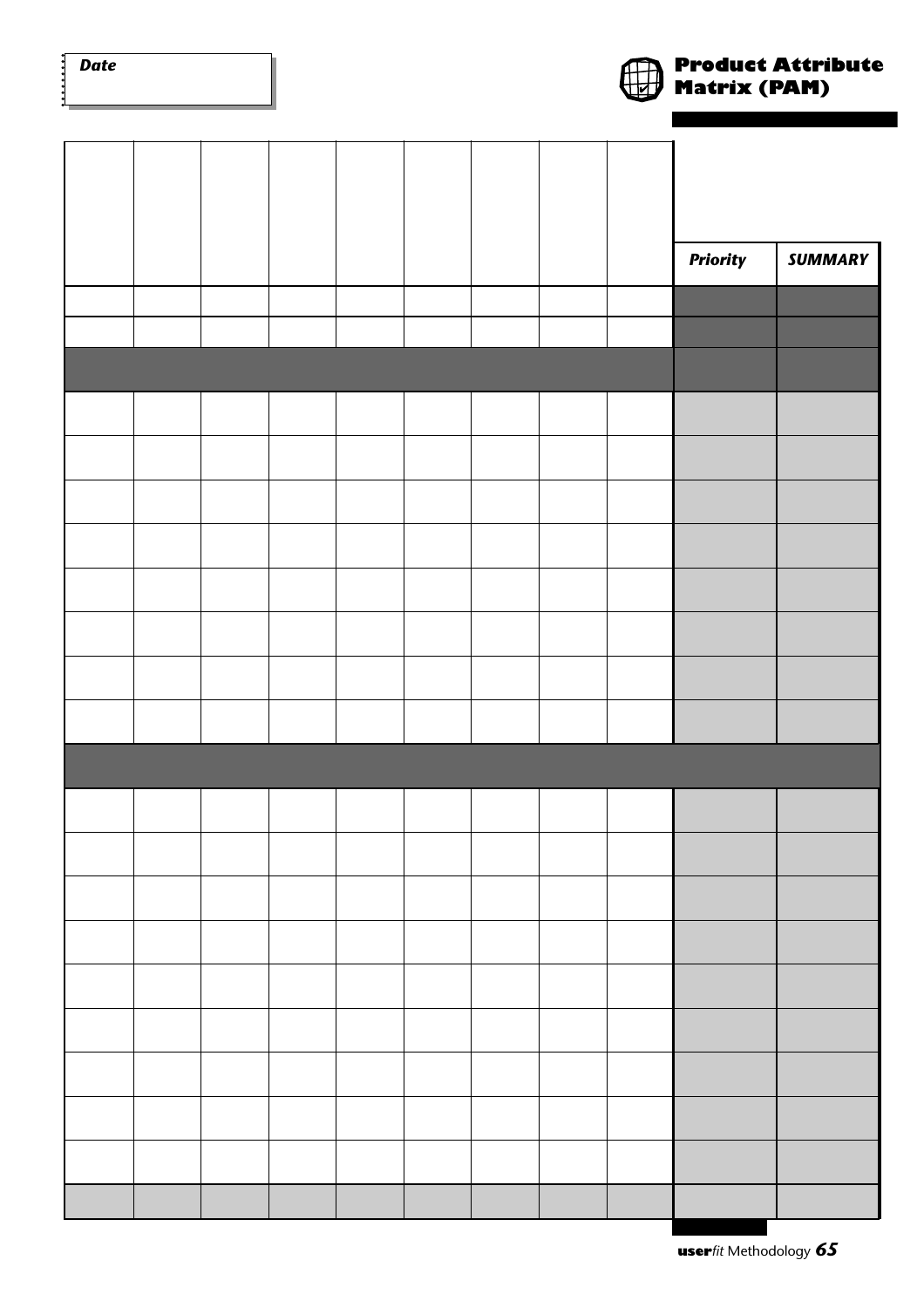

## **Requirements Summary and Design Summary**

Tables for these two tools follow below.

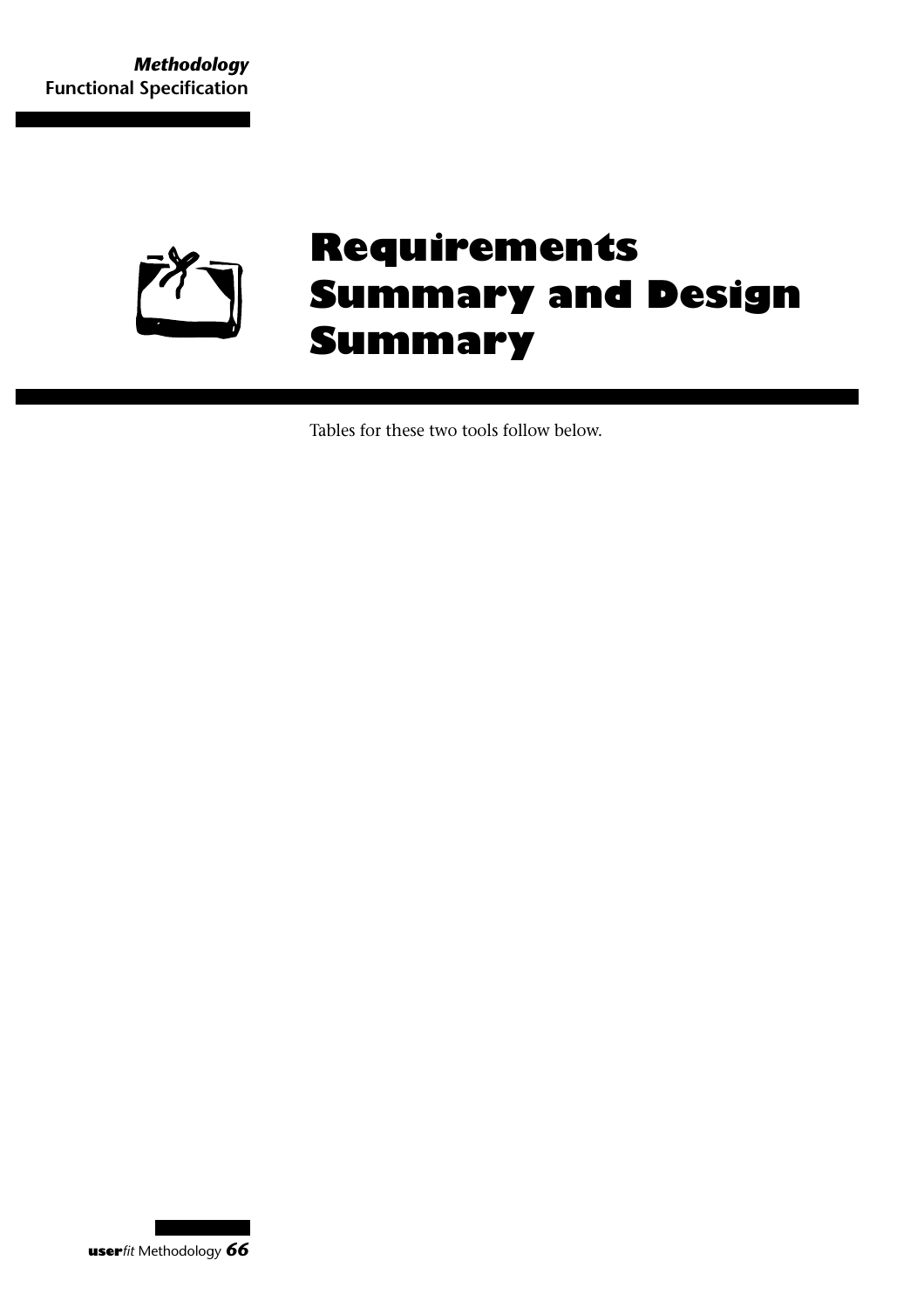$\ddot{\cdot}$ 

1



*Product /Service Title and Description*

| <b>Desired Feature</b> | <b>Degree of Match with</b><br><b>Specification</b>                            | <b>Actions Needed</b>                                                        |
|------------------------|--------------------------------------------------------------------------------|------------------------------------------------------------------------------|
| e.g. simple controls   | e.g. fairly good, but made more<br>complex by having two operating.<br>buttons | e.g. need to determine whether<br>this is acceptable — small pilot<br>study? |
|                        |                                                                                |                                                                              |
|                        |                                                                                |                                                                              |
|                        |                                                                                |                                                                              |
|                        |                                                                                |                                                                              |
|                        |                                                                                |                                                                              |
|                        |                                                                                |                                                                              |
|                        |                                                                                |                                                                              |
|                        |                                                                                |                                                                              |
|                        |                                                                                |                                                                              |
|                        |                                                                                |                                                                              |

 $\mathbf{i}$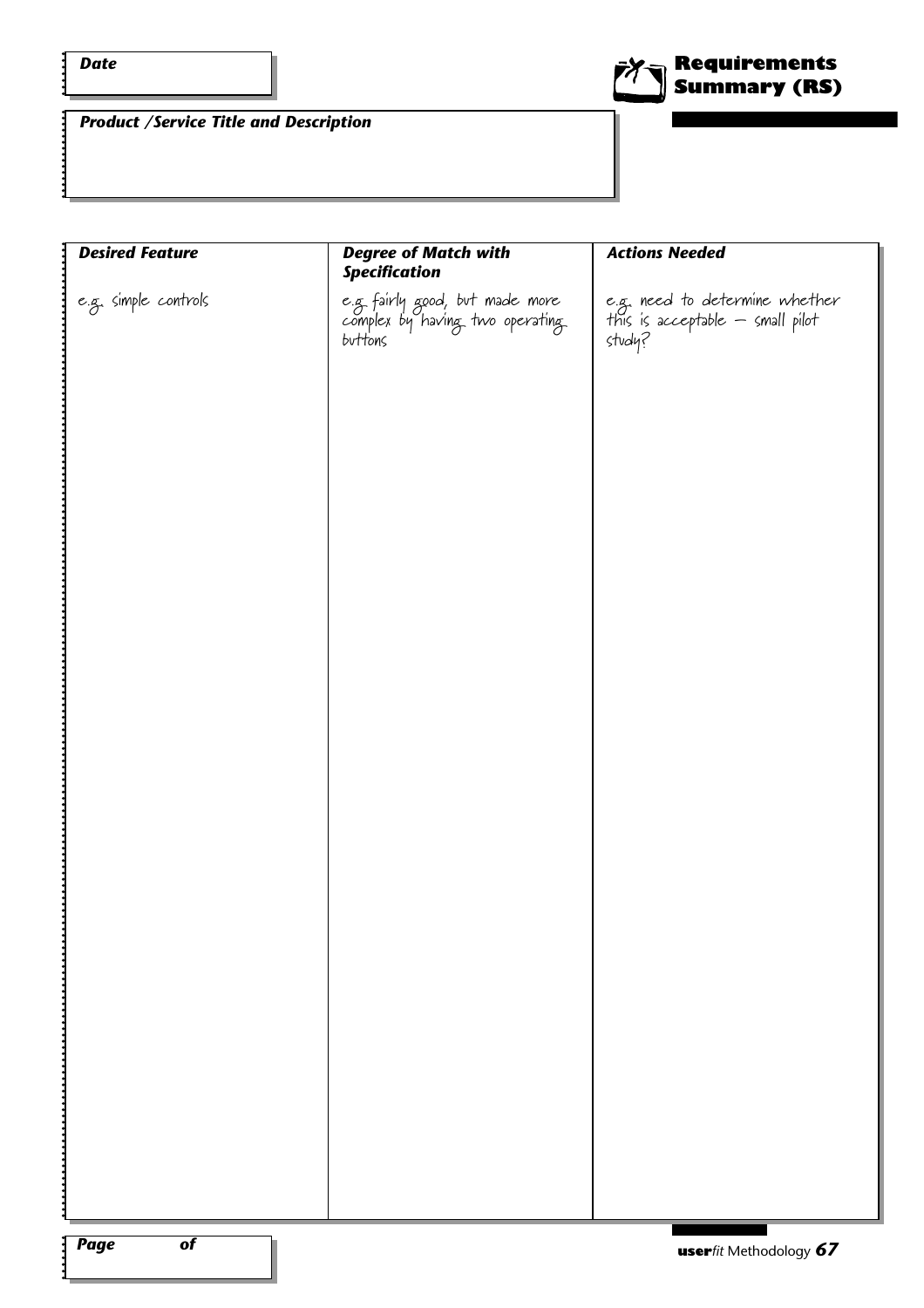

#### *Product /Service Title and Description*

| <b>Desired Feature</b><br>J. | <b>Degree of Match with<br/>Specification</b> | <b>Actions Needed</b>                          |
|------------------------------|-----------------------------------------------|------------------------------------------------|
|                              |                                               |                                                |
|                              |                                               |                                                |
|                              |                                               |                                                |
|                              |                                               |                                                |
|                              |                                               |                                                |
|                              |                                               |                                                |
|                              |                                               |                                                |
|                              |                                               |                                                |
|                              |                                               |                                                |
|                              |                                               |                                                |
|                              |                                               |                                                |
|                              |                                               |                                                |
|                              |                                               |                                                |
|                              |                                               |                                                |
|                              |                                               |                                                |
|                              |                                               |                                                |
|                              |                                               |                                                |
|                              |                                               |                                                |
|                              |                                               |                                                |
|                              |                                               |                                                |
|                              |                                               |                                                |
|                              |                                               |                                                |
|                              |                                               |                                                |
|                              |                                               |                                                |
|                              |                                               |                                                |
|                              |                                               |                                                |
|                              |                                               |                                                |
|                              |                                               |                                                |
|                              |                                               |                                                |
|                              |                                               |                                                |
| userfit Methodology 68       |                                               | $\sqrt{\frac{2}{\pi}}$ Page<br>$\overline{of}$ |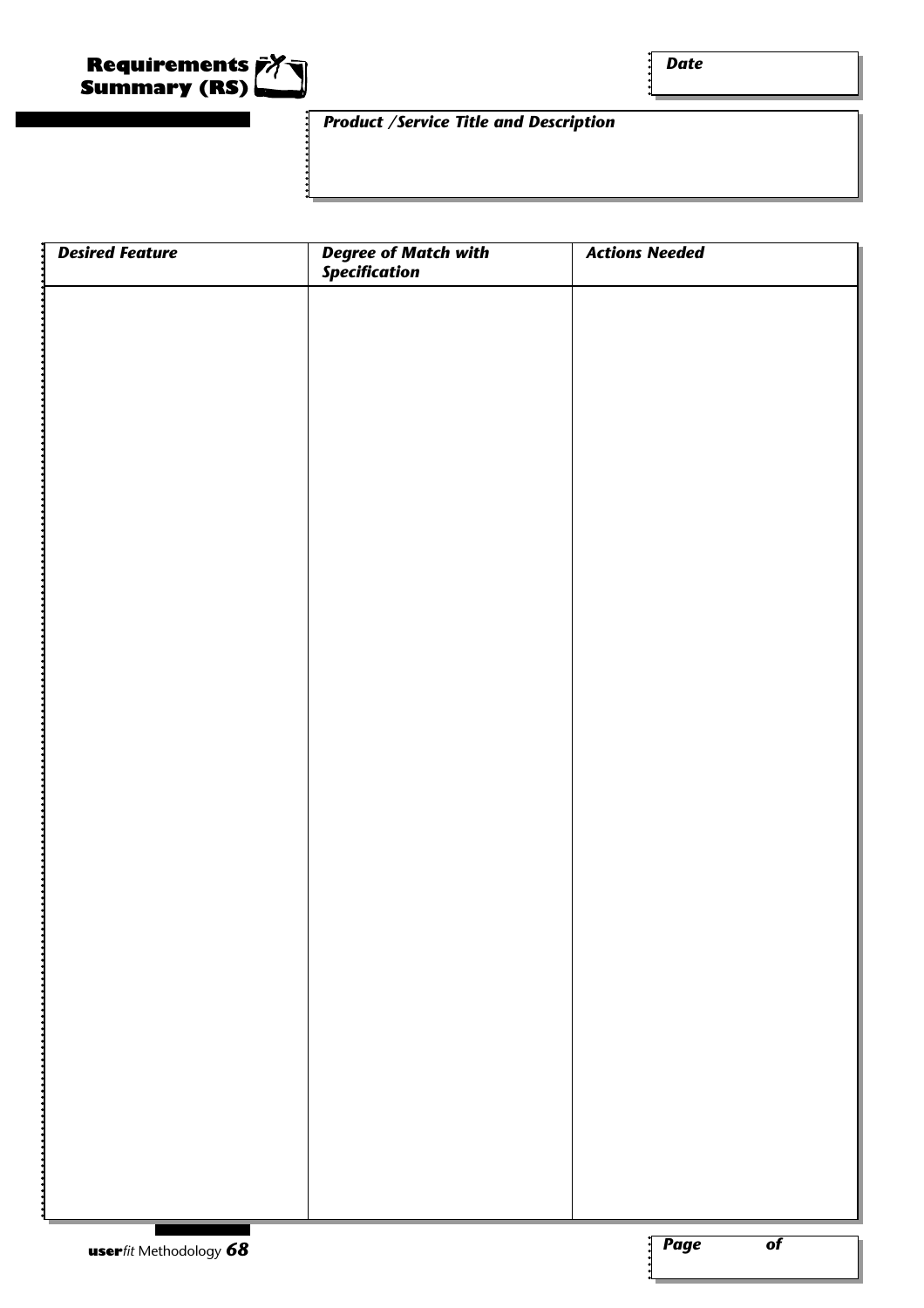$\ddot{\cdot}$ 

 $\mathbf{i}$ 



*Product /Service Title and Description*

| <b>Functional Specification</b>                                                                     | <b>Priority</b> | <b>Operational Details</b>                                                                                                                                                                                                                                                                    |
|-----------------------------------------------------------------------------------------------------|-----------------|-----------------------------------------------------------------------------------------------------------------------------------------------------------------------------------------------------------------------------------------------------------------------------------------------|
| Conventional door with lock<br>release activated after a time<br>delay and only when machine is off | High            | Use of existing washing machine door and<br>release mechanism is anticipated unless radical<br>change is needed. Door is 40 cm in<br>diameter with a lever operation. The force<br>needed to operate this is unknown, but<br>earlier recommendations will be complied with<br>where possible. |
|                                                                                                     |                 |                                                                                                                                                                                                                                                                                               |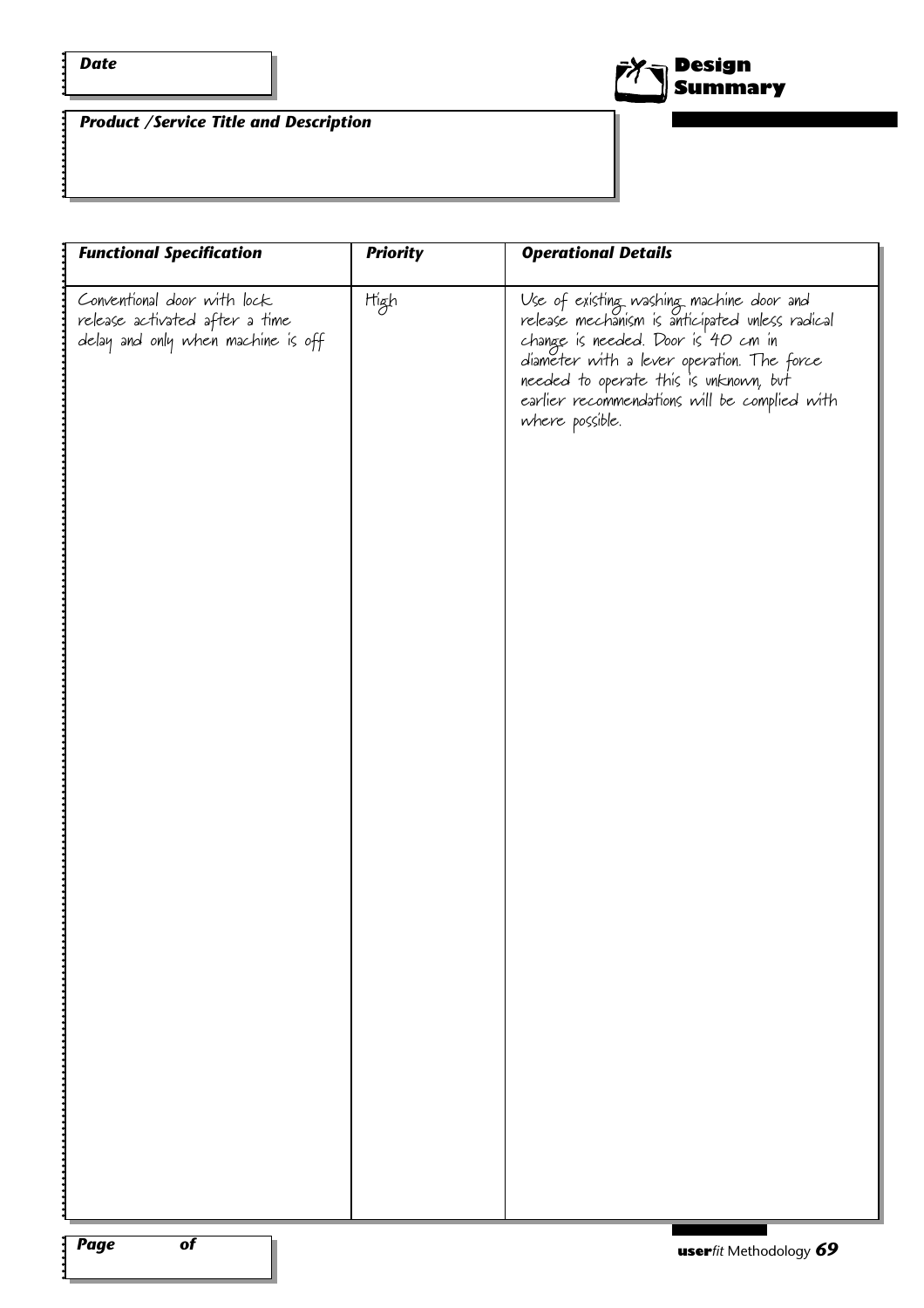

#### *Product /Service Title and Description*

| <b>Functional Specification</b> | <b>Priority</b> | <b>Operational Details</b> |                        |                 |
|---------------------------------|-----------------|----------------------------|------------------------|-----------------|
|                                 |                 |                            |                        |                 |
|                                 |                 |                            |                        |                 |
|                                 |                 |                            |                        |                 |
|                                 |                 |                            |                        |                 |
|                                 |                 |                            |                        |                 |
|                                 |                 |                            |                        |                 |
|                                 |                 |                            |                        |                 |
|                                 |                 |                            |                        |                 |
|                                 |                 |                            |                        |                 |
|                                 |                 |                            |                        |                 |
|                                 |                 |                            |                        |                 |
|                                 |                 |                            |                        |                 |
|                                 |                 |                            |                        |                 |
|                                 |                 |                            |                        |                 |
|                                 |                 |                            |                        |                 |
|                                 |                 |                            |                        |                 |
|                                 |                 |                            |                        |                 |
|                                 |                 |                            |                        |                 |
|                                 |                 |                            |                        |                 |
|                                 |                 |                            |                        |                 |
|                                 |                 |                            |                        |                 |
|                                 |                 |                            |                        |                 |
| <b>user</b> fit Methodology 70  |                 |                            | $\sqrt{\textit{Page}}$ | $\overline{of}$ |

 $\mathbf i$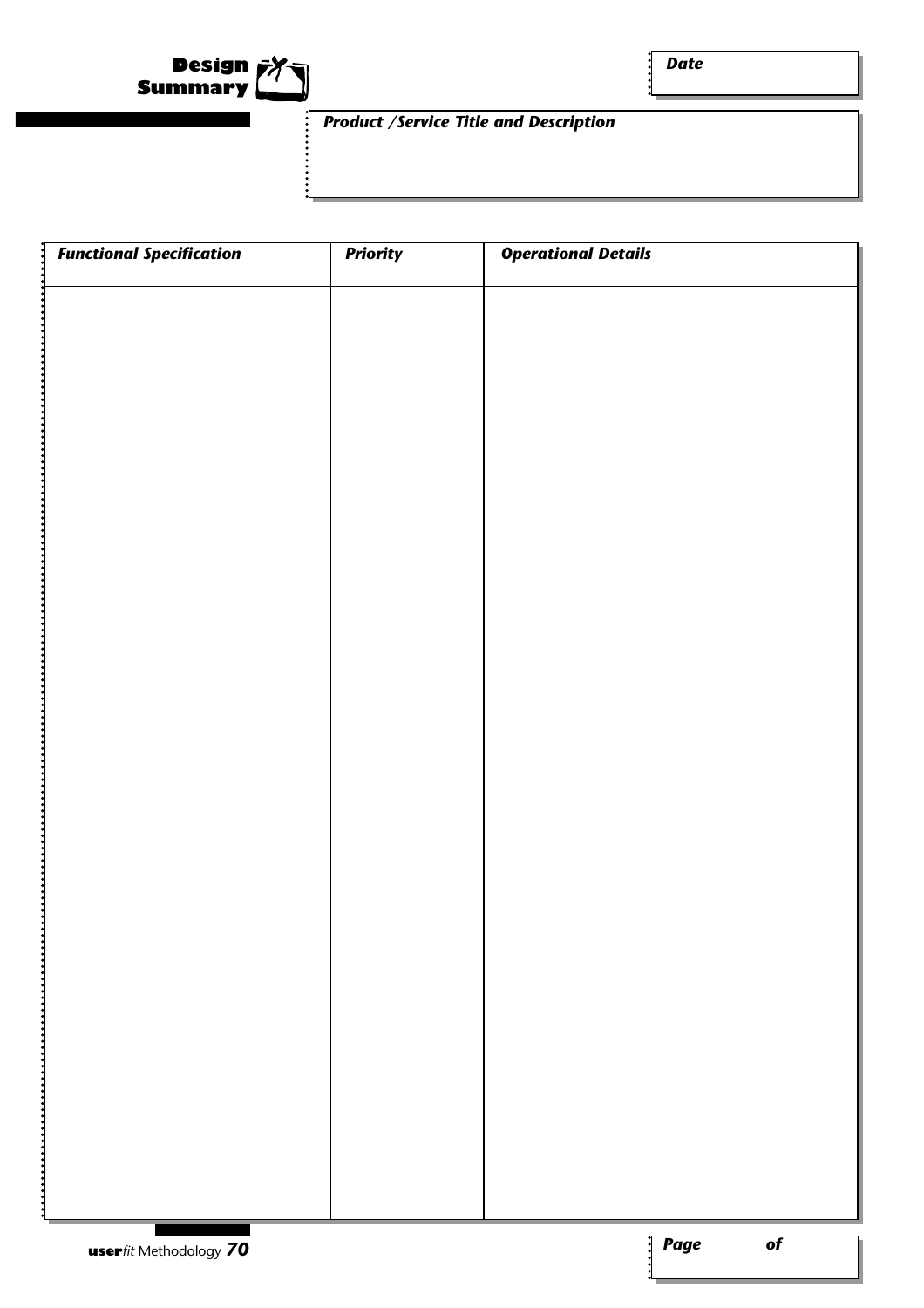*Methodology* **Usability Evaluation**



## **Overview**

# **Usability Evaluation (UE)**

## **Purpose**

Usability Evaluation comprises three tools: Overall Evaluation Strategy; Usability Evaluation Planning; and a Usability Evaluation Summary. The first tool and second tools cover the planning of the evaluation, whilst the final tool summarises the outcome of the evaluation process and any actions that need to be taken.

#### **How to use the tool**

Evaluation is a creative exercise which involves an understanding of how specific users are likely to use a product and the way in which different activities may interact with each other. The overall aim of this tool, therefore, is to describe the common activities that will take place when the product is used and from that design test procedures that will measure how well the product supports those activities. In the Overall Evaluation Strategy the design team sets out the broad aims of the evaluation process, the type of evaluation required and an overall plan of how these activities will be carried out.

With the Usability Evaluation Planning tool, outputs from the Requirement and Design Summaries are used to identify usability goals and associated activities which are then enacted, tested, observed and measured during the course of the evaluation procedures. The resulting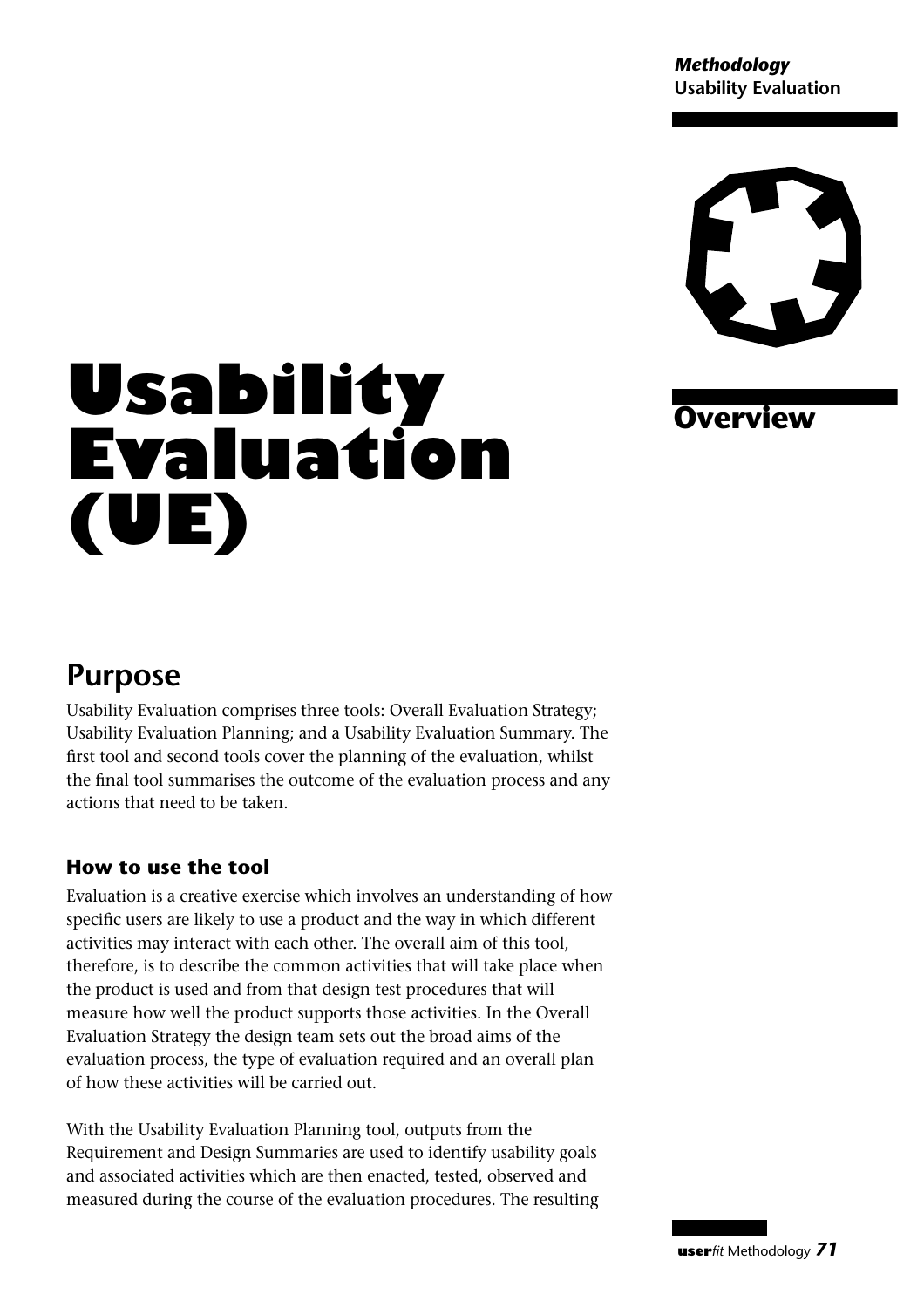data are then entered in the Evaluation Summary at which point the design team can decide on whether or not further design input is required for the product. It is entirely likely that the design team will proceed through a number of iterations, passing through the processes of design - build - evaluate - redesign etc. a number of times.

It is anticipated that the evaluation plan would be developed in a workshop held with developers and other relevant parties, and that normally this would take place when there was a reasonably good understanding of what the product was going to be, the activities that would take place, and the attributes of any users.

#### **Outcome**

The outcome of this exercise should initially be a plan showing what usability goals have been identified for the product and a summary of how these will be measured in practice . Once evaluation activities have been conducted the results of these are also documented to produce a summary of the evaluation findings with a list of actions that are needed. As mentioned above, this process is commonly iterative with the findings of any evaluation being fed back into the design process with the aim of refining the product further.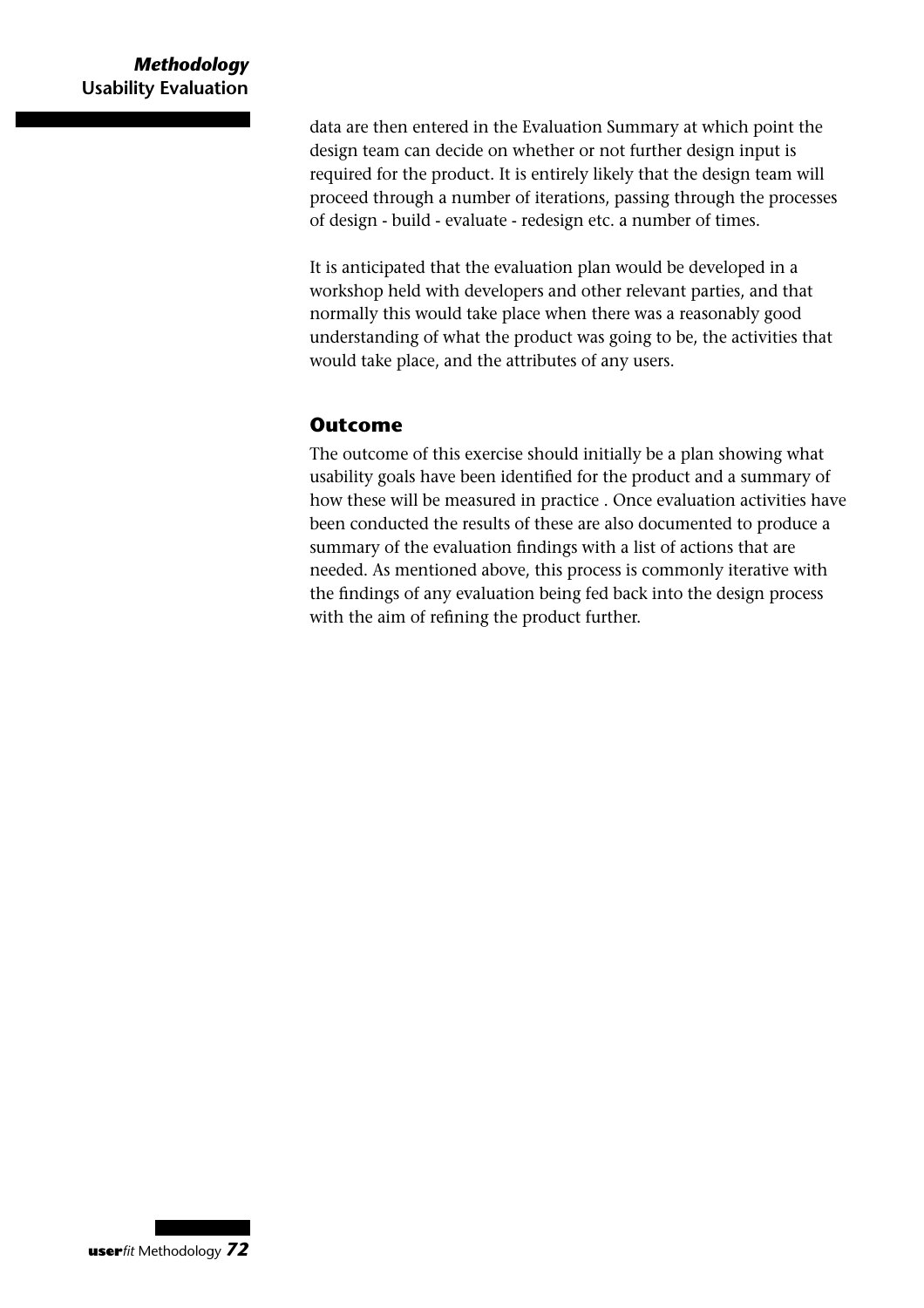#### *Methodology* **Usability Evaluation**

**Overall Evaluation Strategy**

# **Usability Evaluation 1 (UE 1)**

#### **0. Source material**

Methodology: PAM, Requirements Summary, Design Summary.

Tools& Techniques: User Trials; Direct Observation; Questionnaires; Interviews; Group Discussions; Field Trials, Expert opinion

#### **1. Product title and description**

First, give the product a title and record the basic information about the product idea. This serves as a guide for other considerations.

Now complete the table below filling in from left to right.

#### **2. Purpose (Column 1)**

In this column, list the general purposes of the evaluation according to what you want to observe, what you hope to achieve and what information you want to gather about the product. For example, it is very likely that you will wish to observe usage of different aspects of the product; usage of the product in different settings; and what might happen if the product fails or if the user uses it incorrectly. All these scenarios may be listed here. You may also wish to consider wider aspects of the usage of the product e.g. tests of the effectiveness of user documentation etc.

#### **3. Type of Evaluation (Column 2)**

Based on what you have entered in Column 1, decide here what type of evaluation procedure is going to tell you what you need to know. For example, if you wish to observe what happens when a product fails or when a user commits an error, then the most informative procedure will be laboratory-based user trials where

### **Procedure**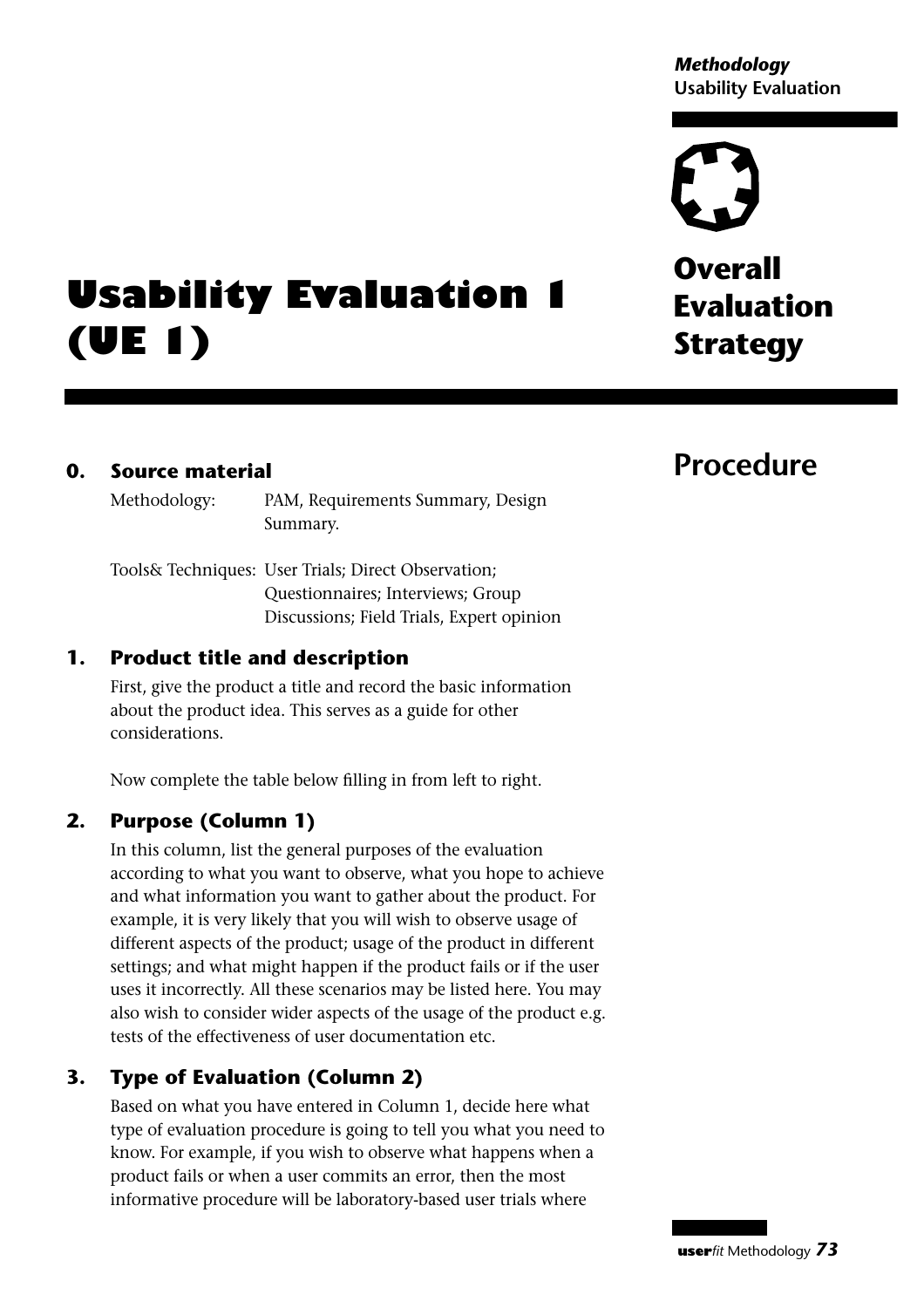there can be a very high level of control over events. Because of the level of control over events, laboratory-based trials can be carried out within a comparatively brief period. Detailed observations and the logging of events is also more easily achieved in a controlled environment.

Conversely, there are often strong arguments for observing the usage of a product in its natural setting. This points clearly to the need for field trials over an extended duration.

Details of different evaluation methods are described in the tools and techniques section. These include User Trials; Direct Observation; Questionnaires; Interviews; Group Discussions; Field Trials and Expert opinion.

#### **4. Details of Plan**

In this column, specify what will go to make up the trial procedures you have listed in Column 2. For example, if a laboratory-based user trial, you should record here information about your intended subjects (the number; their age; sex; ability levels etc) and say what you expect them to do.

If designing a field trial you can list similar information: subjects; duration of the trial; setting; activities to be performed etc.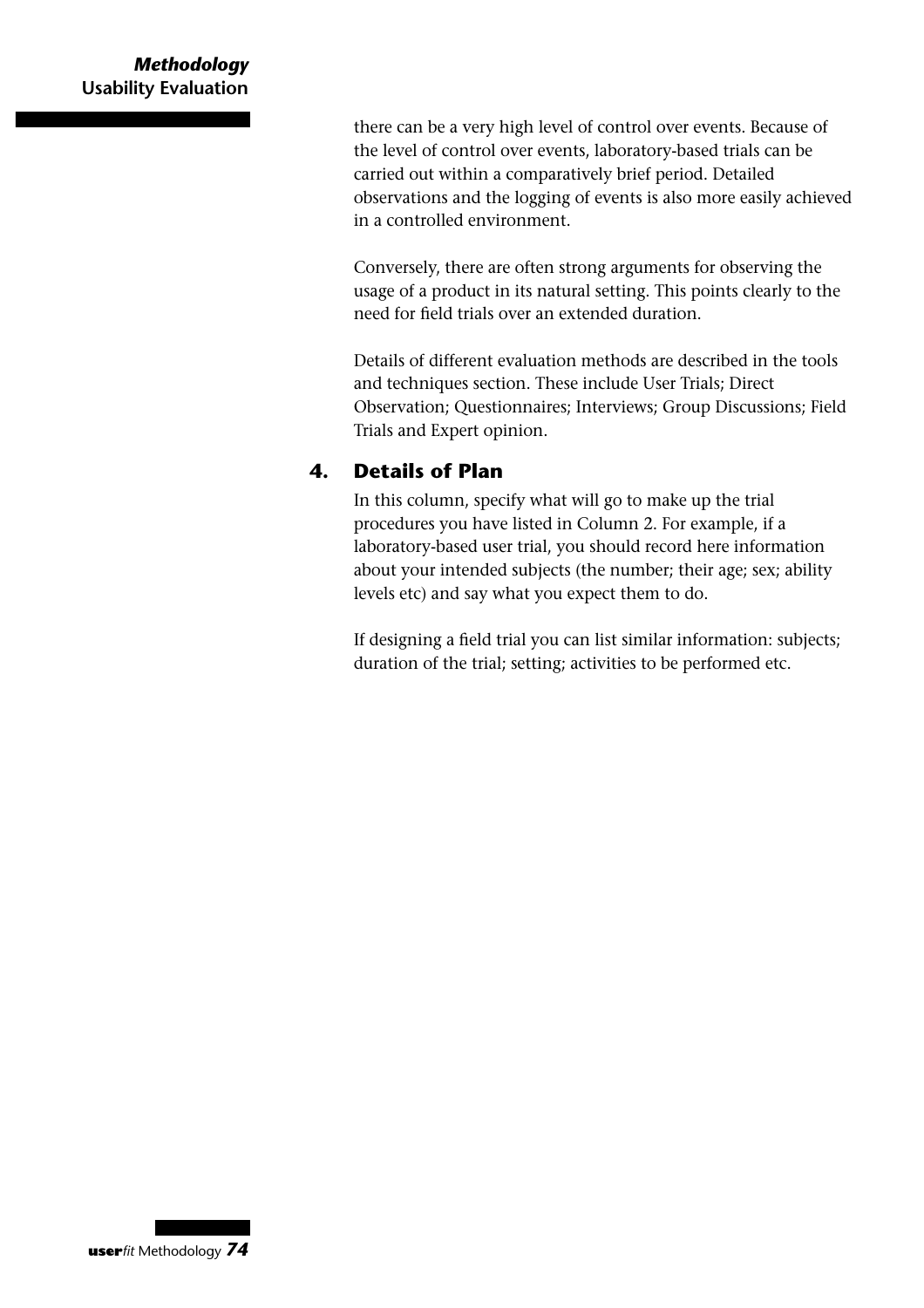$\frac{1}{2}$ 

#### *Product /Service Title and Description*



#### **Overall Evaluation Strategy**

| <b>Purpose</b>                              | <b>Type of Evaluation</b><br>Planned | <b>Details of Plan</b>                                                                                       |
|---------------------------------------------|--------------------------------------|--------------------------------------------------------------------------------------------------------------|
| e.g. To observe use in a natural<br>setting | e.g. Field trial                     | e.g. Intended to install the product in the<br>users own homes and to monitor usage over<br>a 3 month period |
|                                             |                                      |                                                                                                              |
|                                             |                                      |                                                                                                              |
|                                             |                                      |                                                                                                              |
|                                             |                                      |                                                                                                              |
|                                             |                                      |                                                                                                              |
|                                             |                                      |                                                                                                              |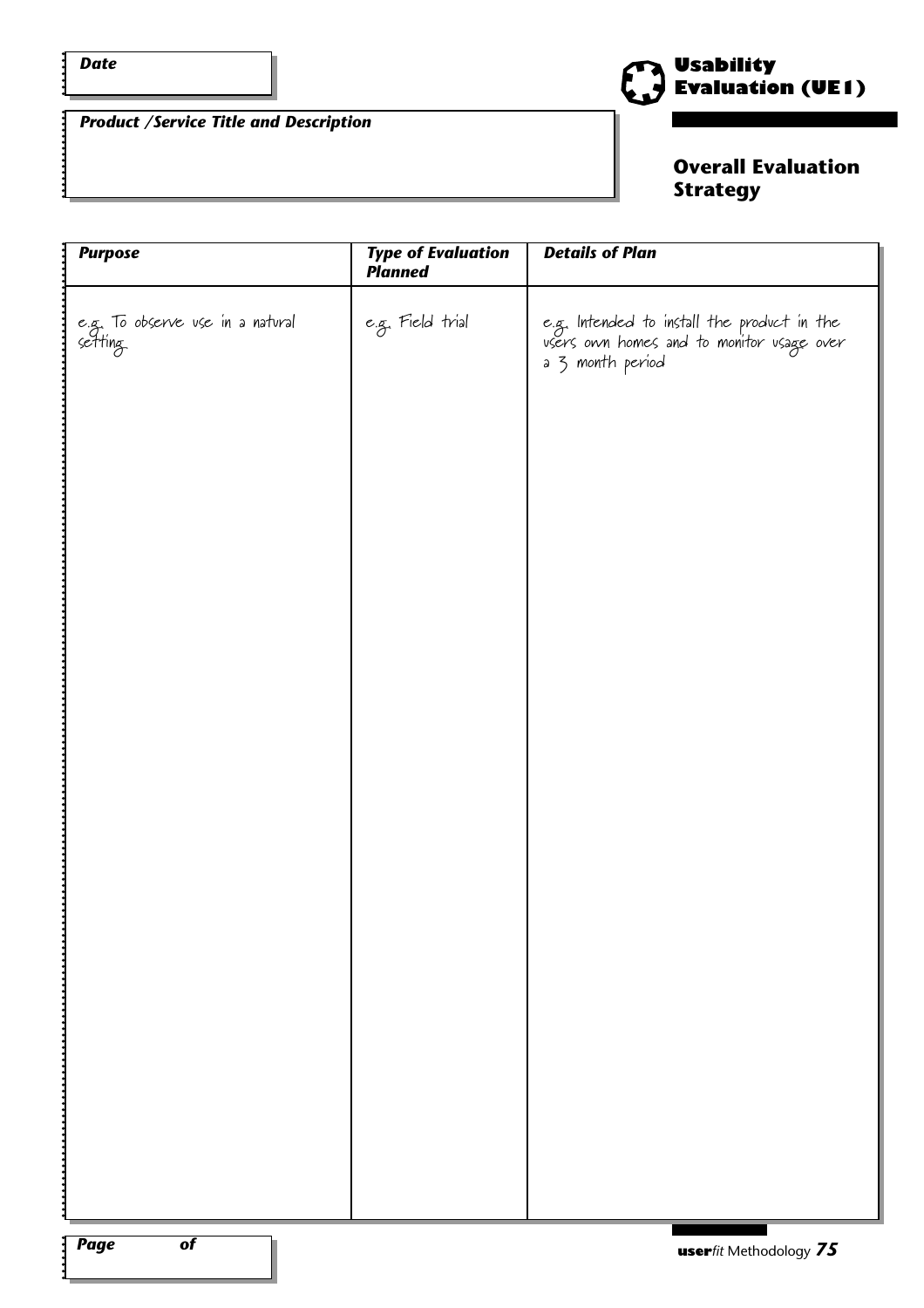

*Date*

#### **Overall Evaluation Strategy**

#### *Product /Service Title and Description*

| 1<br><b>Purpose</b>    | <b>Type of Evaluation</b><br>Planned | <b>Details of Plan</b>                         |
|------------------------|--------------------------------------|------------------------------------------------|
|                        |                                      |                                                |
|                        |                                      |                                                |
|                        |                                      |                                                |
|                        |                                      |                                                |
|                        |                                      |                                                |
|                        |                                      |                                                |
|                        |                                      |                                                |
|                        |                                      |                                                |
|                        |                                      |                                                |
|                        |                                      |                                                |
|                        |                                      |                                                |
|                        |                                      |                                                |
|                        |                                      |                                                |
|                        |                                      |                                                |
|                        |                                      |                                                |
|                        |                                      |                                                |
|                        |                                      |                                                |
|                        |                                      |                                                |
|                        |                                      |                                                |
|                        |                                      |                                                |
|                        |                                      |                                                |
|                        |                                      |                                                |
|                        |                                      |                                                |
|                        |                                      |                                                |
| userfit Methodology 76 |                                      | $\sqrt{\frac{2}{\pi}}$ Page<br>$\overline{of}$ |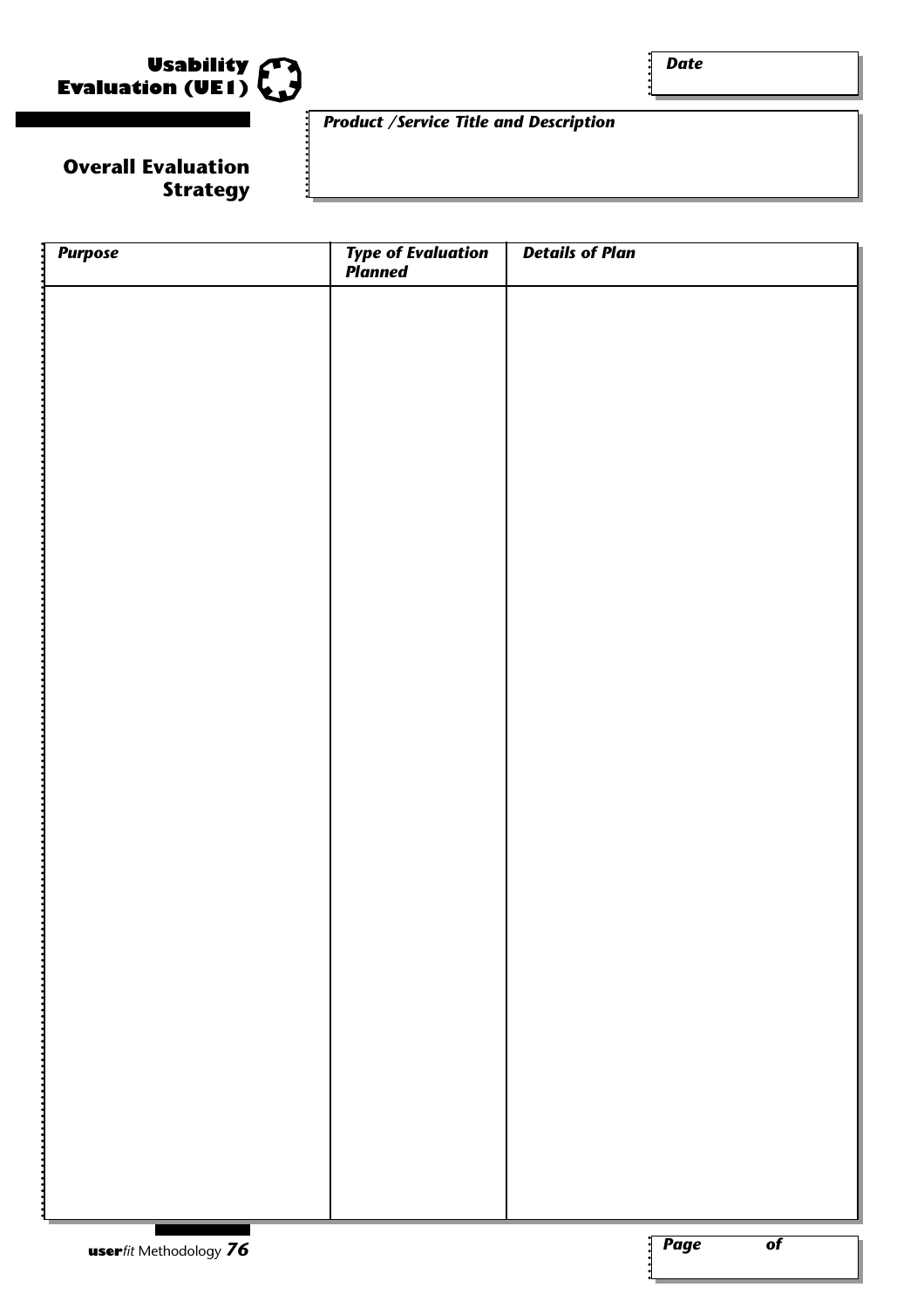## **Usability Evaluation 2 (UE 2)**

The Evaluation Planning tool is a summary of the evaluation plan for the product in which the usability goals that the product must satisfy are listed, along with specified activities associated with those goals. Test procedures and measurement criteria are also specified.

The Product Attribute Matrix and in particular the two tools Requirements Summary and Design Summary are used in conjunction with Usability Evaluation Planning (UE2). The former acts to provide a summary of the desired attributes of the product, which can then be used as the basis for agreeing the usability goals that need to be satisfied. The latter acts as a reminder of what will actually be constructed, and therefore assists in deciding which attributes it is reasonable to try and evaluate.

Having decided on the usability goals to be measured it is important to consider how these will be measured. A starting point for this is to consider what activities users should engage in order to demonstrate whether a goal has been satisfied. The Activity Analysis (AA1 and AA2) can also assist here by reminding the developer what activities it was agreed the product should support. The next phase of this planning activity is then to consider what kinds of investigations will be used to answer these questions, and the measurement procedures that should be adopted. As well as deciding the ways this information will be captured it is also necessary to agree on what would constitute a successful or conversely a poor outcome of a trial.

Note that the process followed in developing evaluation strategies may in itself identify new requirements for the product and so this should be viewed as part of the iterative design cycle. Forcing developers to think explicitly about evaluation early in the development cycle may also act to crystallise design objectives and developers perceptions of what will constitute a successful product.

## **Evaluation Planning**

## **Procedure**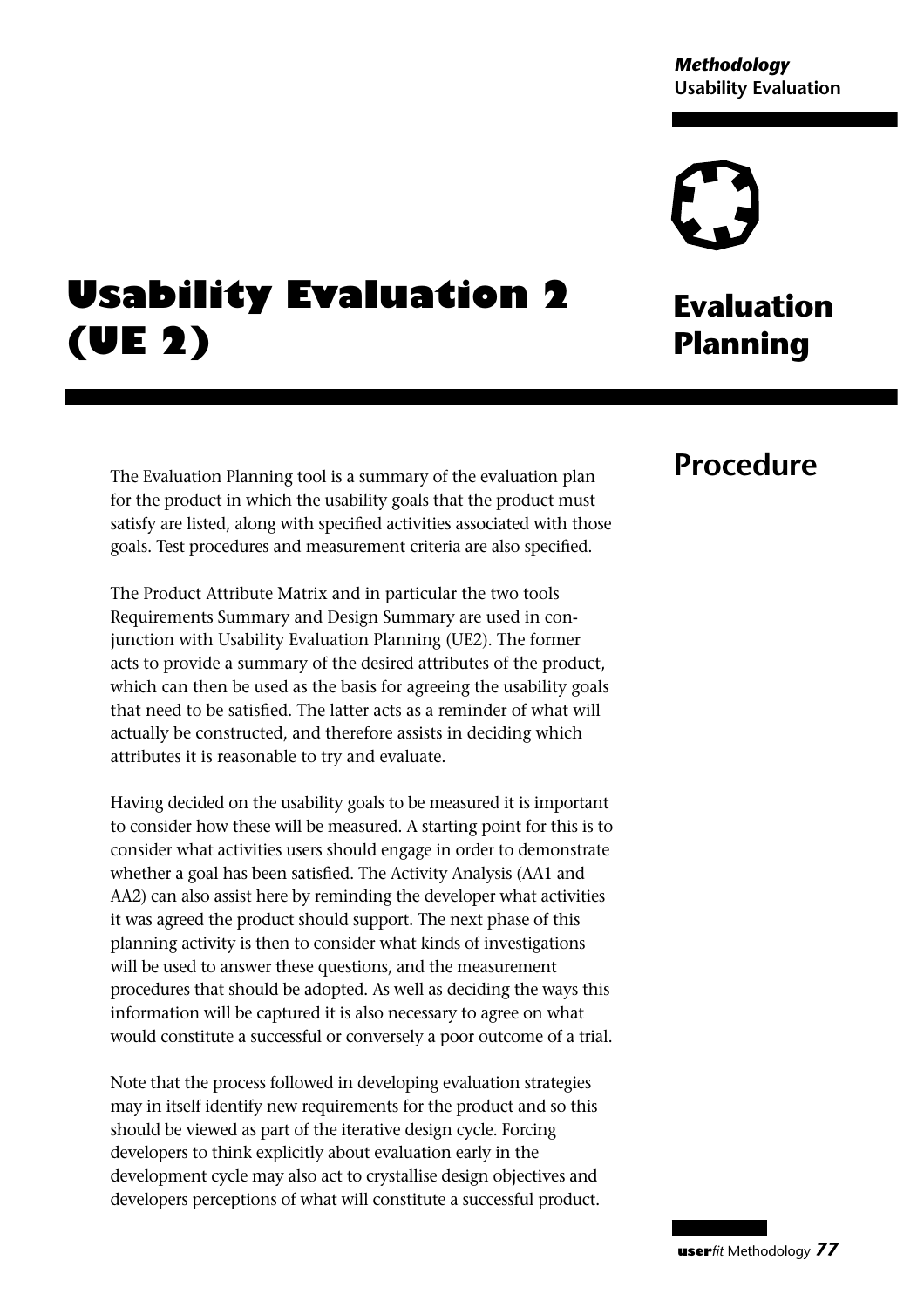It is anticipated that the evaluation plan would be developed in a workshop held with developers and other relevant parties. Normally this would take place when there was a reasonably good understanding of what the product was going to be, the activities that would take place, and the attributes of any users. The following gives the steps to be carried out during the workshop.

#### **0. Source Material**

Methodology: Usability Evaluation 1; Requirements Summary; Design Summary; Activity Analyses 1 and 2

#### **1. Product title and description**

First, give the product a title and record the basic information about the product idea. This serves as a guide for other considerations.

Now complete the table below filling in the columns from left to right.

#### **2. Functionality (Column 1)**

The listed functionality of the product may be taken directly from the Requirements Summary.. This process ensures continuity between the design and evaluation activities. List the functions as they appear on the Requirements Summary. There may be some repetition on the list you create in which case you may simply remove any duplications. In addition discussion may also identify further functionality which were not included in the original lists, and these can be added to the evaluation plan. Some of the features may also not be relevant for inclusion in the evaluation plan, as it may have been decided not to implement some of the desired functionality of the product for technical or other reasons. Thus it is important to decide on the relevance of each feature by looking at the details of the Design Summary. This approach has been taken in order to keep the emphasis of the evaluation plan firmly on whether the product actually satisfies user needs or requirements. If you find this difficult to do, you may prefer to concentrate on identifying features to test from the Design Summary. If you find this easier to do, then this is an acceptable alternative strategy but please try to consider the evaluation from the perspective of whether human needs are being met or not.

#### **3. Define Usability Goals for Product (Column 2)**

Usability goals represent the totality of what the user is trying to achieve with this product and how easily and effectively they can achieve it. It is important to decide upon the goals which the product must meet if it is to be attractive to users and successful in the market. State these as firm, product-specific goals. Many of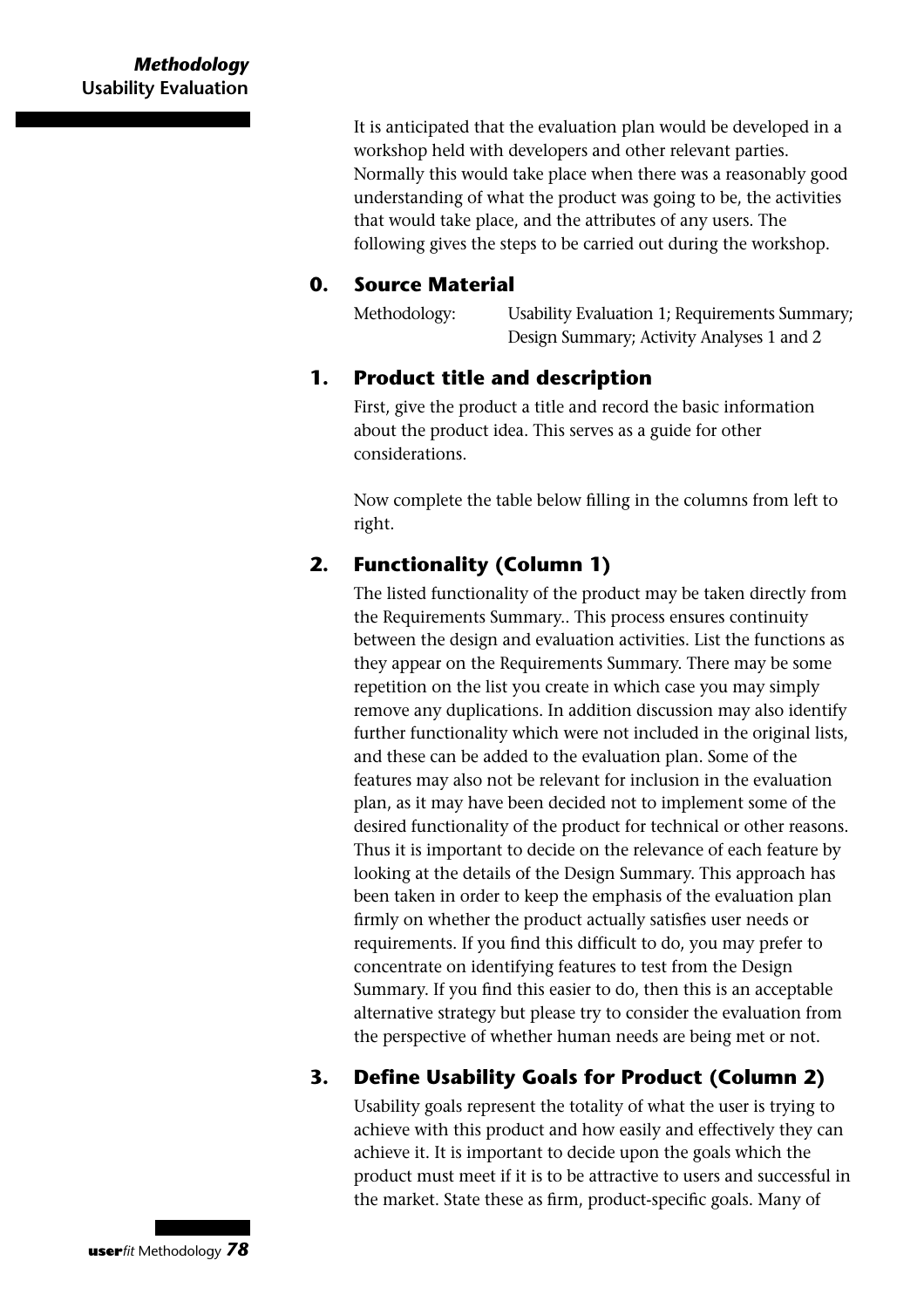these goals will be based on the list of desired attributes taken from the Requirements Summary, and these will need to be operationalised so that they can be measured. For example, the objective that a product is easy to use needs to be made more tangible. We might say that ease of use means that the user can operate all of the functionality of the product within half an hour of exposure to it, that they do not forget how to use the product after one month of non use etc. It can be seen that this activity is closely allied with requirements capture, but differs in that the emphasis is on the characteristics that the product must have in order to satisfy desired attributes of the product, rather than the attributes or requirements per se.

Goals will vary from one product to another but there is a considerable degree of overlap in that the same kinds of issues are raised in many different types of developments. The following is a list of topics that arise frequently. These should be considered at this stage of the development process:

- ◆ Time to learn to use the product
- Product is usable by the target population
- Product does the right job.
- Provision of appropriate support, i.e. instructional material.
- Attractiveness to users.

#### **4. Activities (Column 3)**

In addition to defining usability goals it is also important to operationalise the actions or activities which users will need to engage in order to assess whether the product is usable, and to also define how usability might be measured.

In this column, list activities that are to be performed during the evaluation which have a direct relationship with usability goals. For example, if a usability goal is that a product is easy to use then it is necessary to decide what user activities should be monitored in order to determine whether this objective has been met. The scenarios identified in Activity Analysis (AA 2) provide a logical basis for deciding on the activities to be used, as subsequent design decisions will have been based on the intention to support these activities in the product. For example, ease of use might include a range of activities from putting the washing into the machine, selecting programmes and switching the machine on, through to removing clothes from the machine and drying them.

Please note that any given usability goal may have several activities associated with it, and obviously all would need to be tested.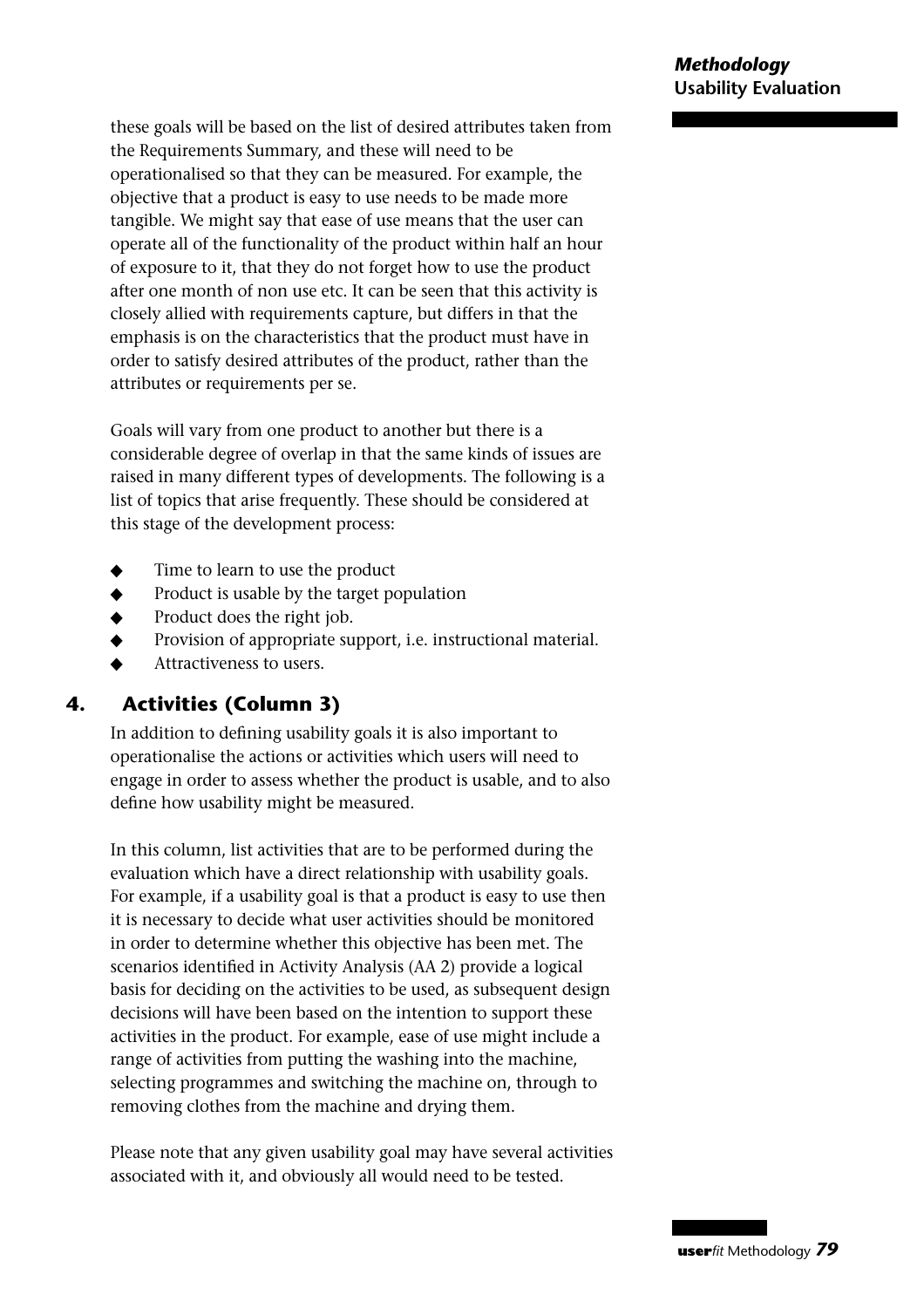#### **5. Measurement procedures (Column 5)**

As noted above, in some cases a usability goal may be a rather abstract concept – for example, that a product be easy to use is a rather bare and not very helpful statement. So in addition to listing the goals which are to be met by the product, it is also necessary to represent these goals in more tangible, and therefore measurable, terms. For each goal and associated activity it is necessary to set one or more tests which may be made to find out whether the product meets its goals or not. For each test it is then necessary to decide what is to be used as a measure. Potentially useful measures include the following: time to perform a given activity; error rates; number of activities successfully completed; understanding of the product; problems encountered; usage of different facilities; and comments from users.

#### **6. Setting Criteria (Column 6)**

Finally it is necessary to decide on the criteria for success or failure in each test and to consider the desired levels of performance. In addition the minimum acceptable levels also need to be defined as a fall back position in the event of the product not performing as well as hoped. The minimum acceptable level should be considered as a firm limit below which remedial action must be taken before product release.

Criteria fall into three general categories:

- established criteria for product design: this includes Standards and other product design guidelines.
- operationally defined product performance criteria: as derived from the technical specification of the product.
- operationally defined user performance criteria: e.g. that 95% of users can perform a given task within a given length of time and commit no more than 2 errors.

#### **Outcome**

The outcome of this exercise should be a plan showing what usability goals have been identified for the product, and a summary of how these will be measured in practice. Also included are criteria for acceptance of the product and the levels of performance which would be considered unacceptable.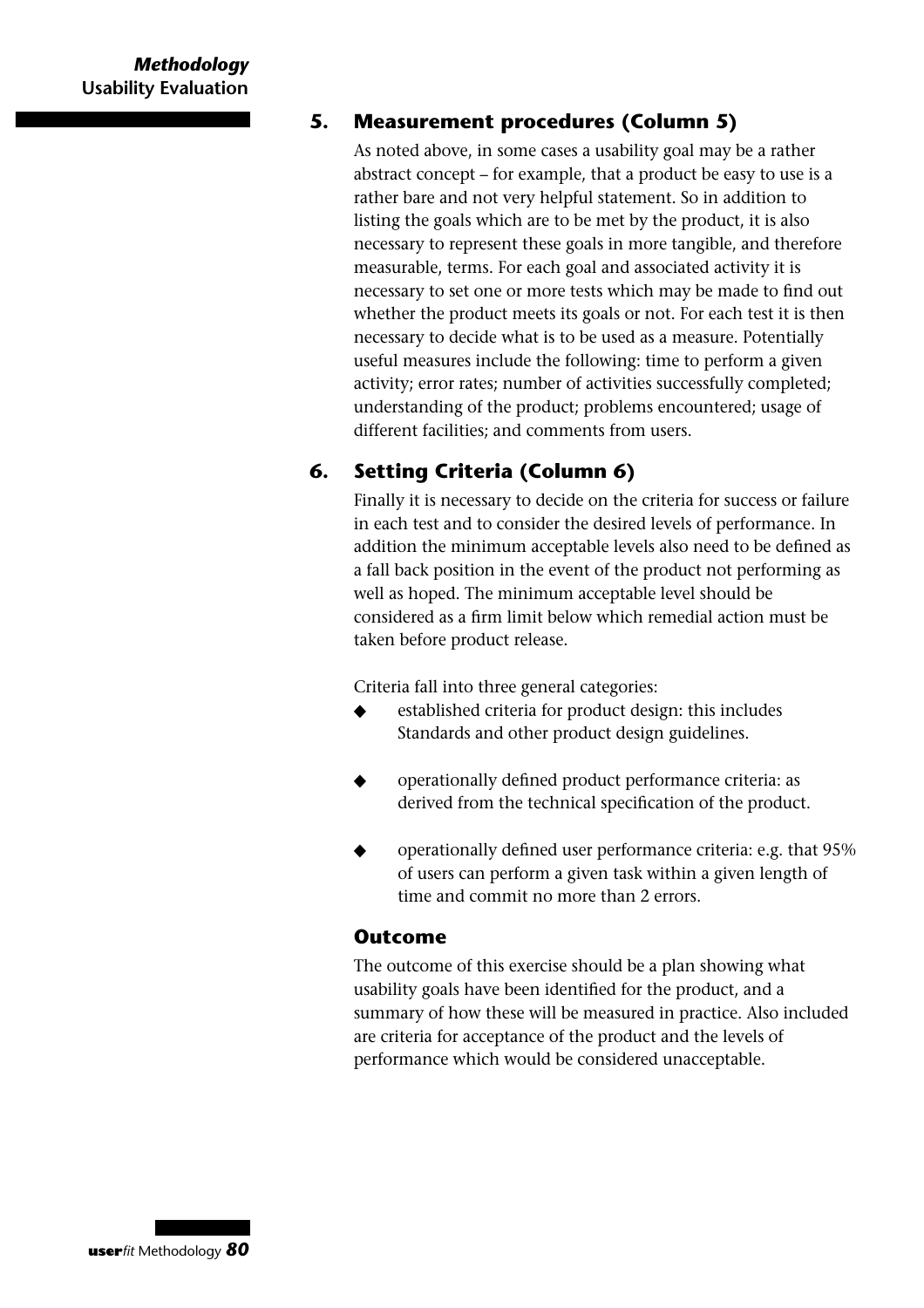$\ddot{\cdot}$ 

*Product /Service Title and Description*



#### **Evaluation Planning**

| <b>Desired Feature</b>                                        | <b>Product Usability Goals</b>                                                 | <b>Activities</b>                | <b>Measurement</b><br><b>Procedures</b> | Pass/Fail<br><b>Criteria</b>                                                      |
|---------------------------------------------------------------|--------------------------------------------------------------------------------|----------------------------------|-----------------------------------------|-----------------------------------------------------------------------------------|
| e.g. Use of sovnd<br>and visual<br>indicators for<br>displays | e.g. Whether visually<br>impaired and hard of learning,<br>can use the product | e.g. Switching on<br>the machine | e.g. Subjective<br>opinions             | e.g. No<br>major<br>problems<br>observed<br>$\mathcal{O} \mathcal{V}$<br>reported |
|                                                               |                                                                                |                                  |                                         |                                                                                   |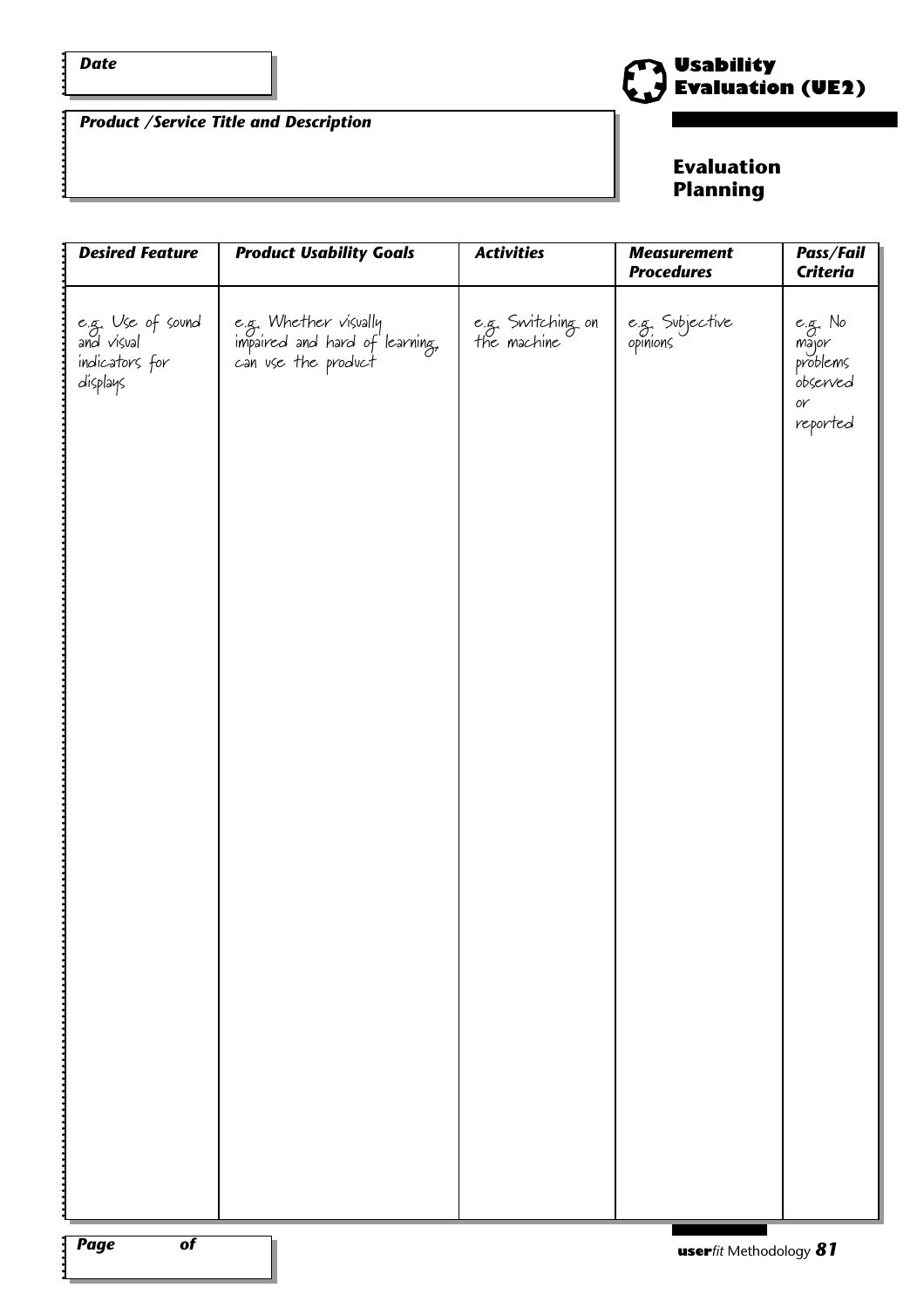

*Date*

#### **Evaluation Planning**

#### *Product /Service Title and Description*

| <b>Desired Feature</b>         | <b>Product Usability Goals</b> | <b>Activities</b> | <b>Measurement</b><br><b>Procedures</b> | Pass/Fail<br><b>Criteria</b> |
|--------------------------------|--------------------------------|-------------------|-----------------------------------------|------------------------------|
|                                |                                |                   |                                         |                              |
|                                |                                |                   |                                         |                              |
|                                |                                |                   |                                         |                              |
|                                |                                |                   |                                         |                              |
|                                |                                |                   |                                         |                              |
|                                |                                |                   |                                         |                              |
|                                |                                |                   |                                         |                              |
|                                |                                |                   |                                         |                              |
|                                |                                |                   |                                         |                              |
|                                |                                |                   |                                         |                              |
|                                |                                |                   |                                         |                              |
|                                |                                |                   |                                         |                              |
|                                |                                |                   |                                         |                              |
|                                |                                |                   |                                         |                              |
|                                |                                |                   |                                         |                              |
|                                |                                |                   |                                         |                              |
|                                |                                |                   |                                         |                              |
|                                |                                |                   |                                         |                              |
|                                |                                |                   |                                         |                              |
|                                |                                |                   |                                         |                              |
|                                |                                |                   |                                         |                              |
|                                |                                |                   |                                         |                              |
|                                |                                |                   |                                         |                              |
|                                |                                |                   |                                         |                              |
|                                |                                |                   |                                         |                              |
| <b>user</b> fit Methodology 82 |                                |                   | $\sqrt{Page}$                           | $\overline{of}$              |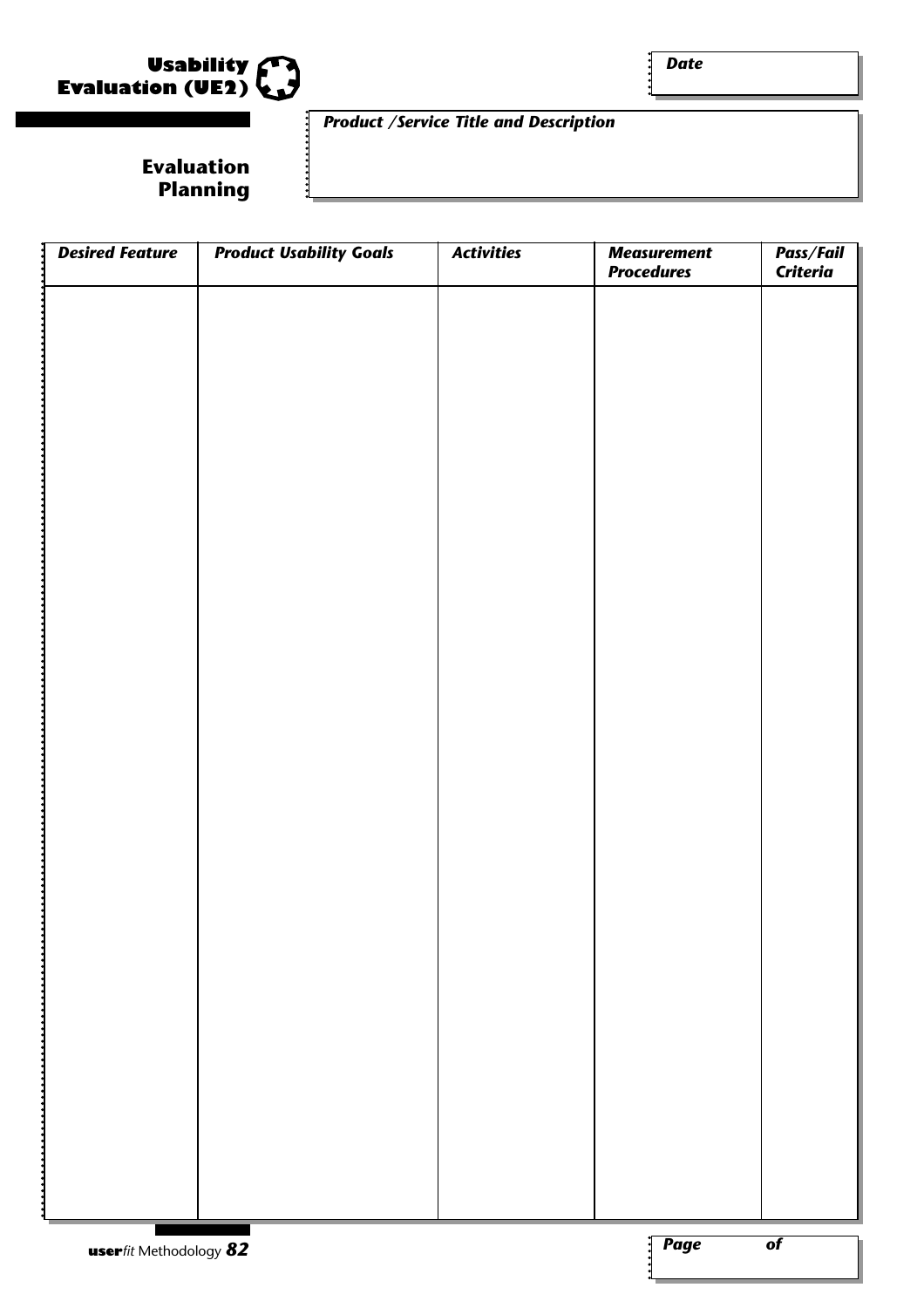*Methodology* **Usability Evaluation**

**Usability Evaluation Summary**

## **Usability Evaluation 3 (UE3)**

#### **0. Source Material**

Methodology: Usability Evaluation 2, Results of evaluations

This tool is used after the evaluation phase of the design in order to summarise its outcome. The Usability Evaluation Summary (UE3) acts to record how well the product has satisfied the usability goals. It also list the actions needed i.e. the changes to the product which are needed as a result of the evaluation.

#### **1. Evaluation goals from UE2 (Column 1)**

List here the Usability Goals which were specified in Column 2 of the Usability Evaluation Planning tool (UE2).

#### **2. Have the usability criteria been satisfied? (Column 2)**

This column should be completed by those responsible for conducting the evaluation. In doing this they must exercise their judgement in deciding whether or not the product has achieved a satisfactory level of perfomance against the criteria stated in the Usability Evaluation Planning tool (UE2).

#### **3. Actions needed (Column 3)**

It is recommended that a list of actions be produced as a result of discussion within the design team, where the implications of the evaluation are discussed and changes needed agreed. Where appropriate, end users and other stakeholders could also be involved in this process.

If deficiencies in the product have been revealed, this information should be fed back to the appropriate phase of USERfit for further examination. The eventual result of the completed evaluation process will be an enhanced specification for design.

## **Procedure**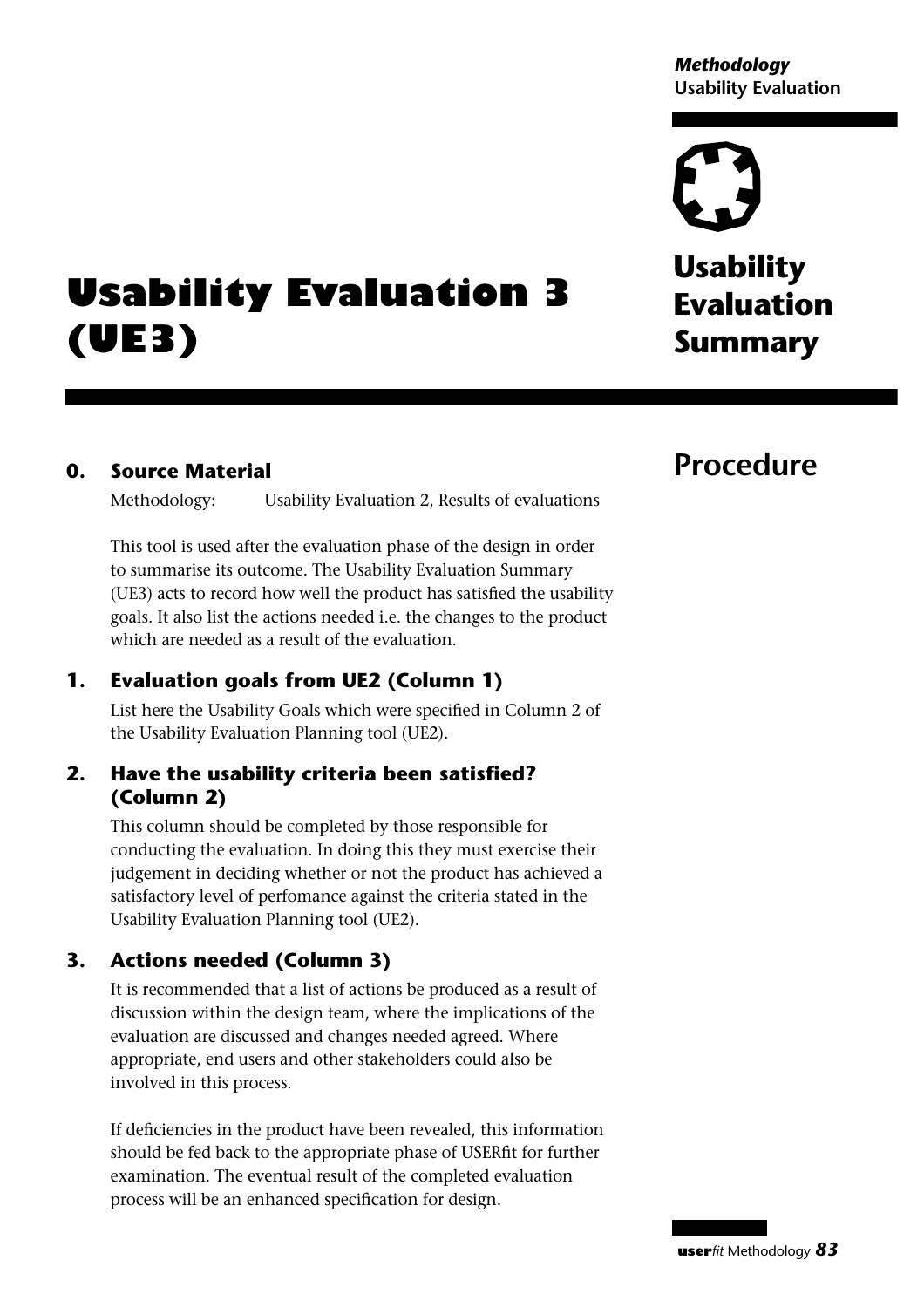

#### **Usability Evaluation Summary**

#### *Product /Service Title and Description*

| <b>Product's Usability Goals</b>                                                             | <b>Have these criteria been</b><br>satisfied?           | <b>Actions Needed</b>                         |
|----------------------------------------------------------------------------------------------|---------------------------------------------------------|-----------------------------------------------|
| e.g. Whether it is easy to learn<br>to use the machine and<br>whether errors are made in use | e.g. Some concern about<br>separate woollen wash button | e.g. Can the technical problems<br>be solved? |
|                                                                                              |                                                         |                                               |
|                                                                                              |                                                         |                                               |
|                                                                                              |                                                         |                                               |
|                                                                                              |                                                         |                                               |
|                                                                                              |                                                         |                                               |
|                                                                                              |                                                         |                                               |
|                                                                                              |                                                         |                                               |
|                                                                                              |                                                         |                                               |

 $\mathbf{i}$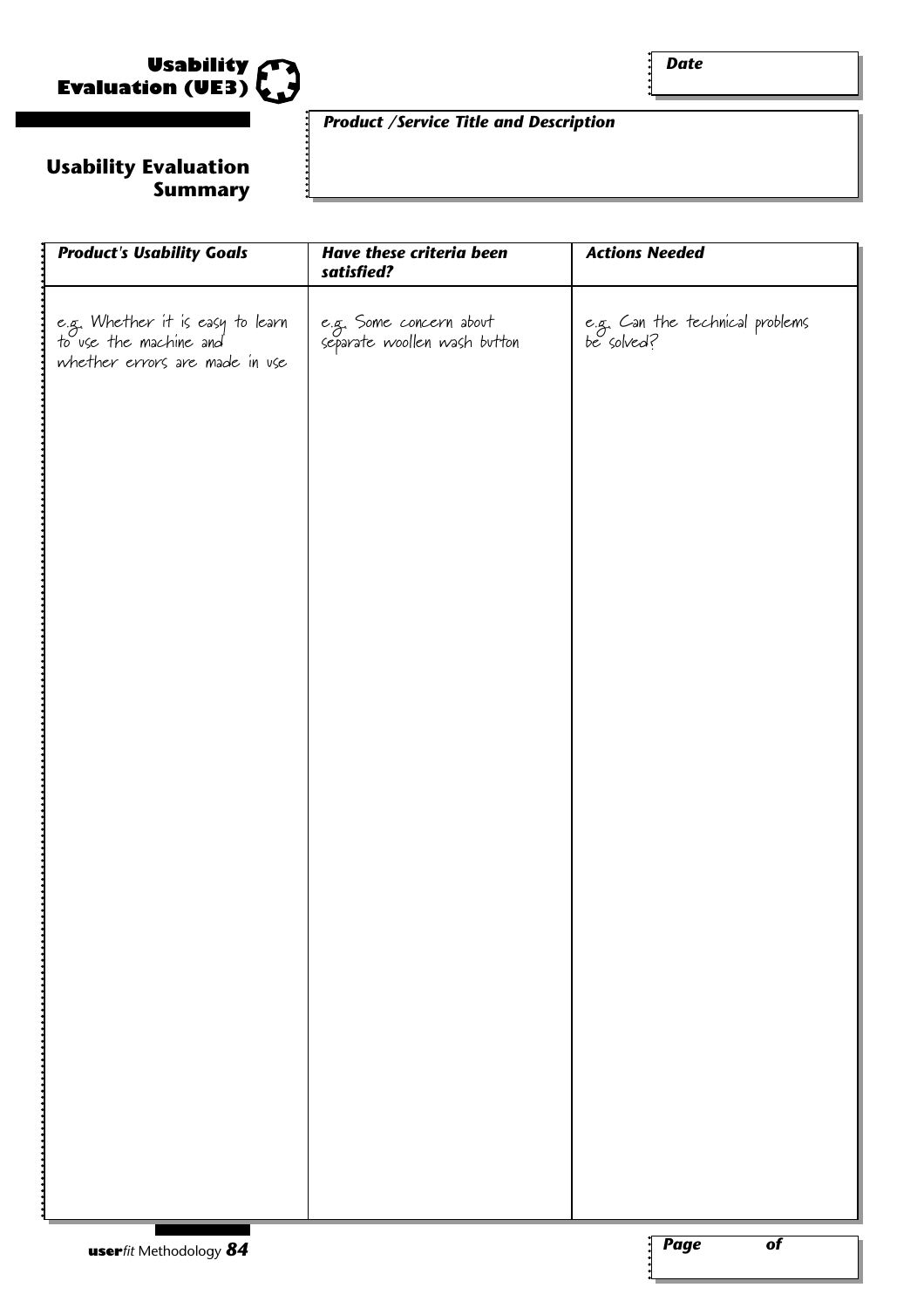$\ddot{\cdot}$ 



*Product /Service Title and Description*

**Usability Evaluation Summary**

| <b>Product's Usability</b><br>Goals | <b>Have these criteria been</b><br>satisfied? | <b>Actions Needed</b> |
|-------------------------------------|-----------------------------------------------|-----------------------|
|                                     |                                               |                       |
|                                     |                                               |                       |
|                                     |                                               |                       |
|                                     |                                               |                       |
|                                     |                                               |                       |
|                                     |                                               |                       |
|                                     |                                               |                       |
|                                     |                                               |                       |
|                                     |                                               |                       |
|                                     |                                               |                       |
|                                     |                                               |                       |
|                                     |                                               |                       |
|                                     |                                               |                       |
|                                     |                                               |                       |
|                                     |                                               |                       |
|                                     |                                               |                       |
|                                     |                                               |                       |
|                                     |                                               |                       |
|                                     |                                               |                       |
|                                     |                                               |                       |
|                                     |                                               |                       |
|                                     |                                               |                       |